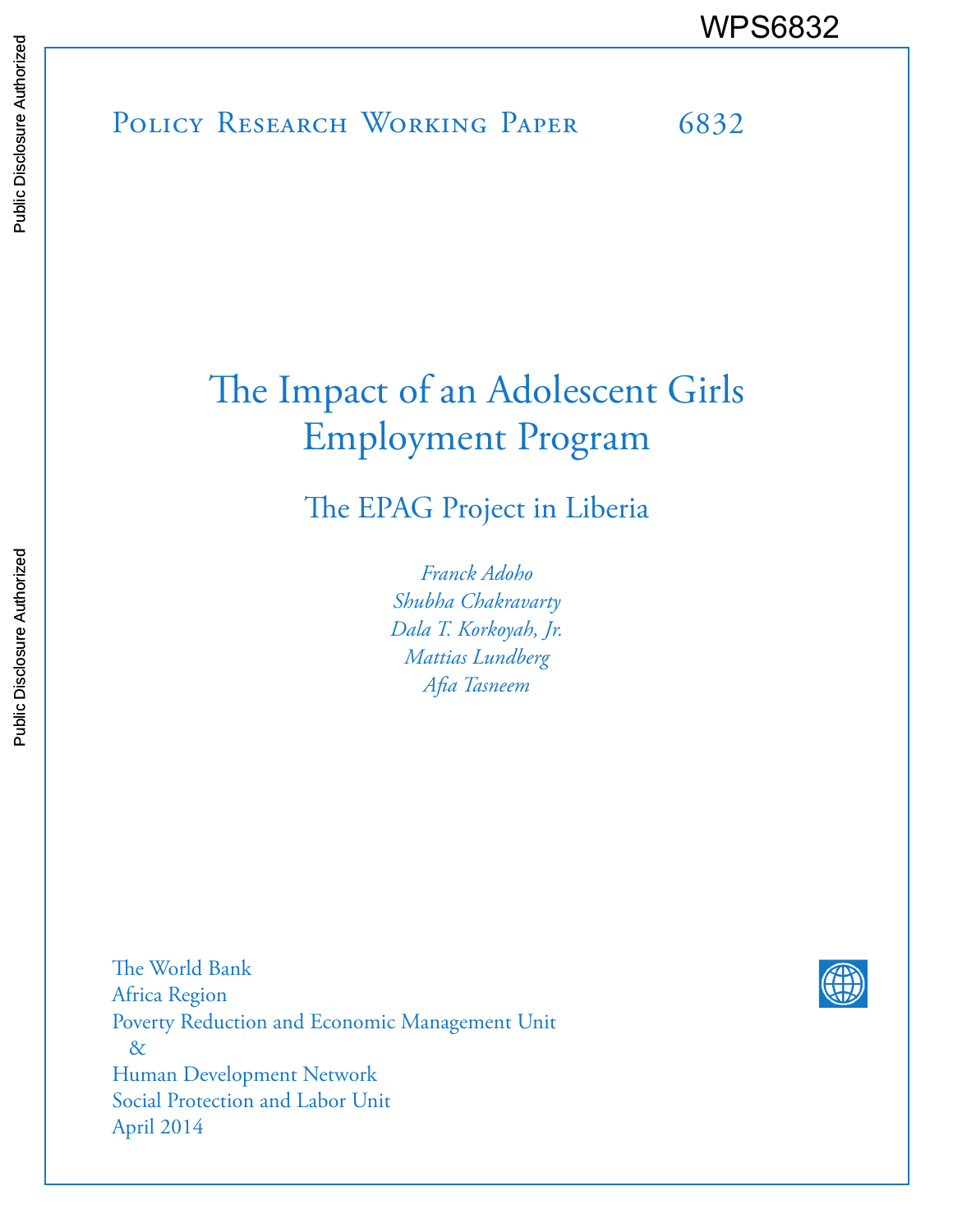# **Abstract**

This paper presents findings from the impact evaluation of the Economic Empowerment of Adolescent Girls and Young Women (EPAG) project in Liberia. The EPAG project was launched by the Liberian Ministry of Gender and Development in 2009 with the goal of increasing the employment and income of 2,500 young Liberian women by providing livelihood and life skills training and facilitating their transition to productive work. The analysis in this paper is based on data collected during two rounds of quantitative surveys in 2010 and 2011, the second of which was conducted six months after the classroom-based phase of the training program ended. Strong impacts are found on the employment and earnings outcomes of program participants, relative to a control group of non-participants. The EPAG program increased employment by 47 percent and earnings by 80

percent. In addition, the impact evaluation documents positive effects on a variety of empowerment measures, including access to money, self-confidence, and anxiety about circumstances and the future. The evaluation finds no net impact on fertility or sexual behavior. At the household level, there is evidence of improved food security and shifting attitudes toward gender norms. These results reinforce the highly positive feedback received from focus group discussions with program participants. Finally, preliminary cost-benefit analysis indicates that the budgetary cost of the EPAG business development training for young women is equivalent to the value of three years of the increase in income among program beneficiaries. These preliminary results provide strong evidence for further investment and research into young women's livelihood programs in Liberia.

*The Policy Research Working Paper Series disseminates the findings of work in progress to encourage the exchange of ideas about development*  issues. An objective of the series is to get the findings out quickly, even if the presentations are less than fully polished. The papers carry the *names of the authors and should be cited accordingly. The findings, interpretations, and conclusions expressed in this paper are entirely those of the authors. They do not necessarily represent the views of the International Bank for Reconstruction and Development/World Bank and its affiliated organizations, or those of the Executive Directors of the World Bank or the governments they represent.*

This paper is joint product of the Poverty Reduction and Economic Management Unit, Africa Region and the Social Protection and Labor Unit, Human Development Network. . It is part of a larger effort by the World Bank to provide open access to its research and make a contribution to development policy discussions around the world. Policy Research Working Papers are also posted on the Web at http://econ.worldbank.org. The authors may be contacted at schakravarty@ worldbank.org.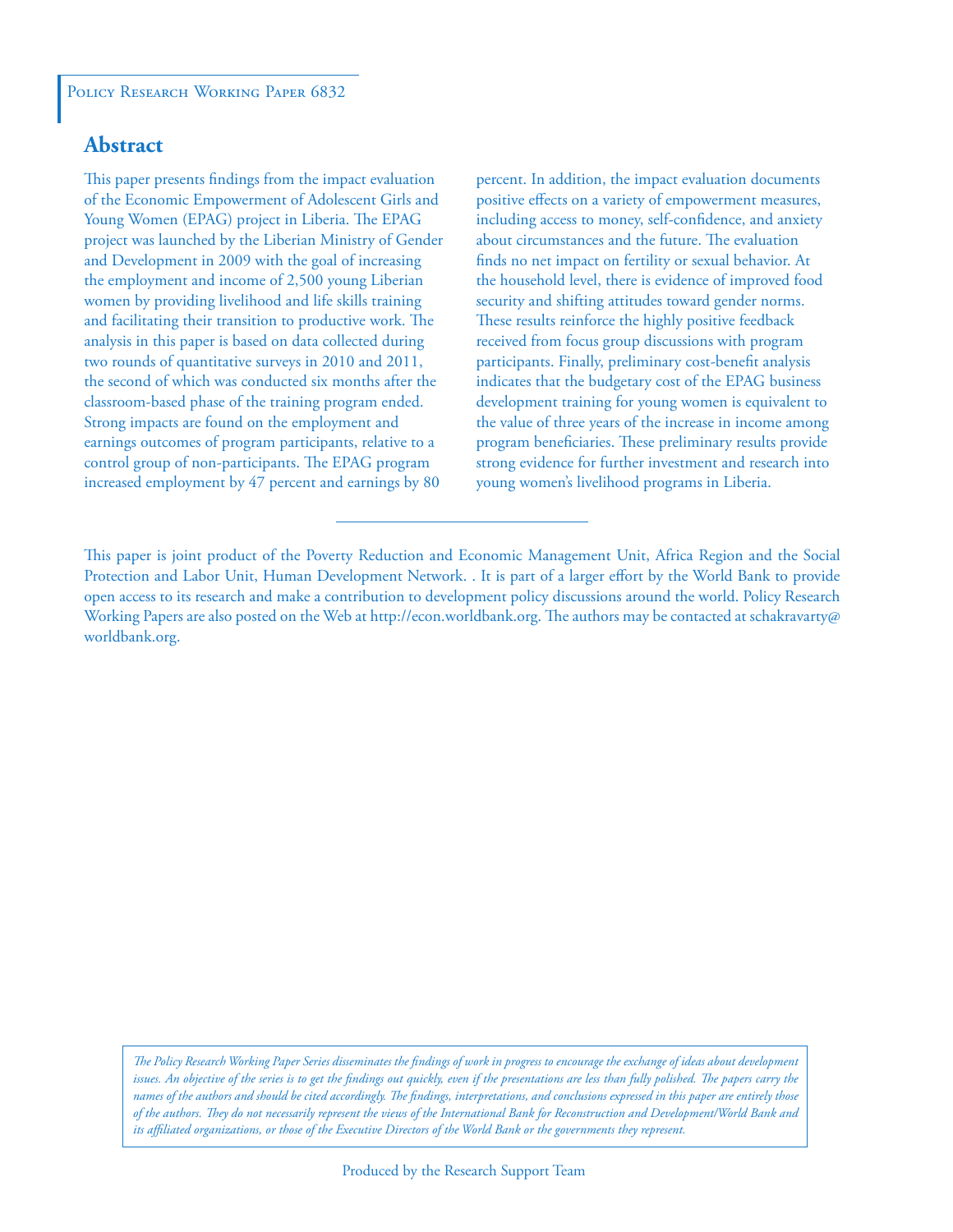The Impact of an Adolescent Girls Employment Program: The EPAG Project in Liberia Franck Adoho, Shubha Chakravarty\*, Dala T. Korkoyah, Jr., Mattias Lundberg, and Afia Tasneem

JEL Codes: J13, J24, O12 Keywords: Adolescents, Gender, Vocational Training, Youth Employment, Sub-Saharan Africa

\* Corresponding author: [schakravarty@worldbank.org](mailto:schakravarty@worldbank.org)

Acknowledgements: This research was made possible through generous financial support of the World Bank's Multi-donor trust fund for adolescent girls, the Umbrella Facility for Gender Equality, the Bank-Netherlands Partnership Program, and the Strategic Impact Evaluation Fund. The evaluation benefitted from close collaboration with the Ministry of Gender and Development of Liberia and the Bank's project management team. Special thanks to Eve Lotter, Peter Darvas, Hiska Reyes, Rui Benfica, Waafas Ofosu-Amaah, Andrew Morrison, Markus Goldstein, Niklas Buehren, Ali Ahmed, Sarah Marie Murray, Sarah Nedolast, David Newhouse, Marta Favara, Sarah Nedolast, and Sarah Haddock. The data were collected by a consortium of consultants including Subah-Belleh Associates and GOPA Consultants. All errors are our own.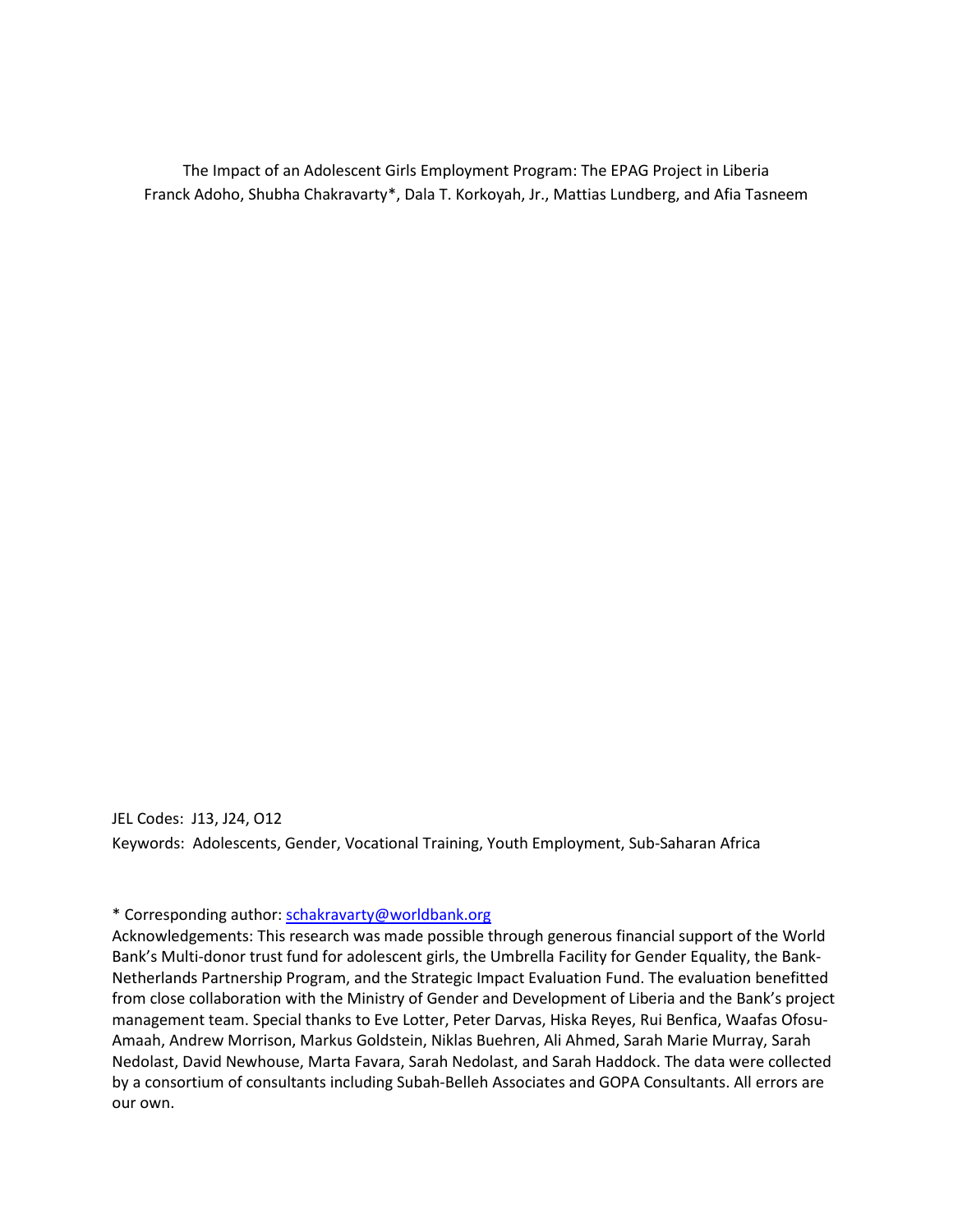# **1. Introduction**

l

Sub-Saharan Africa is the youngest region in the world, and the world's fastest-growing. Between 2010 and 2025, the number of people between 15 and 24 will grow to 250 million – a net increase of nearly 50 percent. Over the next decade, roughly one million young people will enter the labor market each month in Sub-Saharan Africa. However, these young people often enter the labor market too early and unprepared. Although access to education is growing, illiteracy remains high and schooling low: among the 32 Sub-Saharan African countries in the Barro-Lee (2010) data set, nearly 40 percent of women aged 15 and above have received no education at all; and the most recent (2007-2011) statistics in the World Bank's *Edstats* data reveal that female literacy is less than 60 percent, on average. [1](#page-3-0)

This lack of preparedness contributes to a growing problem of youth unemployment. Quantifying the level of unemployment is bedeviled by lack of data and measurement issues. Household and labor force surveys throughout Africa usually record unemployment rates of less than 10 percent,<sup>[2](#page-3-1)</sup> but those figures belie the extent of underemployment and vulnerability. Those same surveys indicate that the vast majority of working adults have insecure work in the informal sector, on the family farm, or in lessproductive or unremunerated labor. The most recent labor force survey from Liberia mirrors these statistics: there are roughly 1.1 million people in the workforce, of whom 195,000 (about 18 percent) are engaged in wage employment; the remaining 900,000-plus workers (82 percent) are considered in vulnerable employment, working for themselves or working unpaid for their own households (LISGIS 2010).

Among young women (15-24) in Liberia, the unemployment rate is 8 percent, double the rate among young men (LISGIS 2010). Most of these gaps can be explained by differences across individuals, especially in educational attainment, skills training, and years of experience. But segregation, market segmentation, and discrimination do play a role in determining these individual characteristics. Women have fewer opportunities for education or training, less access to credit, a larger share of domestic responsibilities, and less independence and control over their own lives. In Liberia, women comprise half of the employed, but only about one-quarter of paid employment (LISGIS 2011).

Fourteen years of civil war in Liberia devastated the country's infrastructure and institutions, and left a generation of young people with very low levels of education and training. Girls were particularly disadvantaged. In 2003, almost 60% of young girls and 40% of young boys had no formal schooling (ILO/UNICEF 2005). Data from the Demographic and Health survey shows that more than 40 percent of adult women have no education, compared to fewer than 20 percent of men, while 23 percent of women and 44 percent of men have some secondary schooling (DHS 2007). Happily, access to education is rising rapidly, especially for girls: according to the Liberian labor force survey from 2010, the ratio of girls to boys enrolled in primary school has risen from 72 in 2000 to 90 in 2009. Enrollment levels and sex ratios are lower among older children and youth, as they become increasingly engaged in

<span id="page-3-0"></span><sup>1</sup> Both are unweighted averages; Barro-Lee comprises 32 countries with data from 2010; *Edstats* comprises 43 countries with data from 2007-2011.<br><sup>2</sup> Defined as without work, available for work, and actively looking for work (LISGIS 2010).

<span id="page-3-1"></span>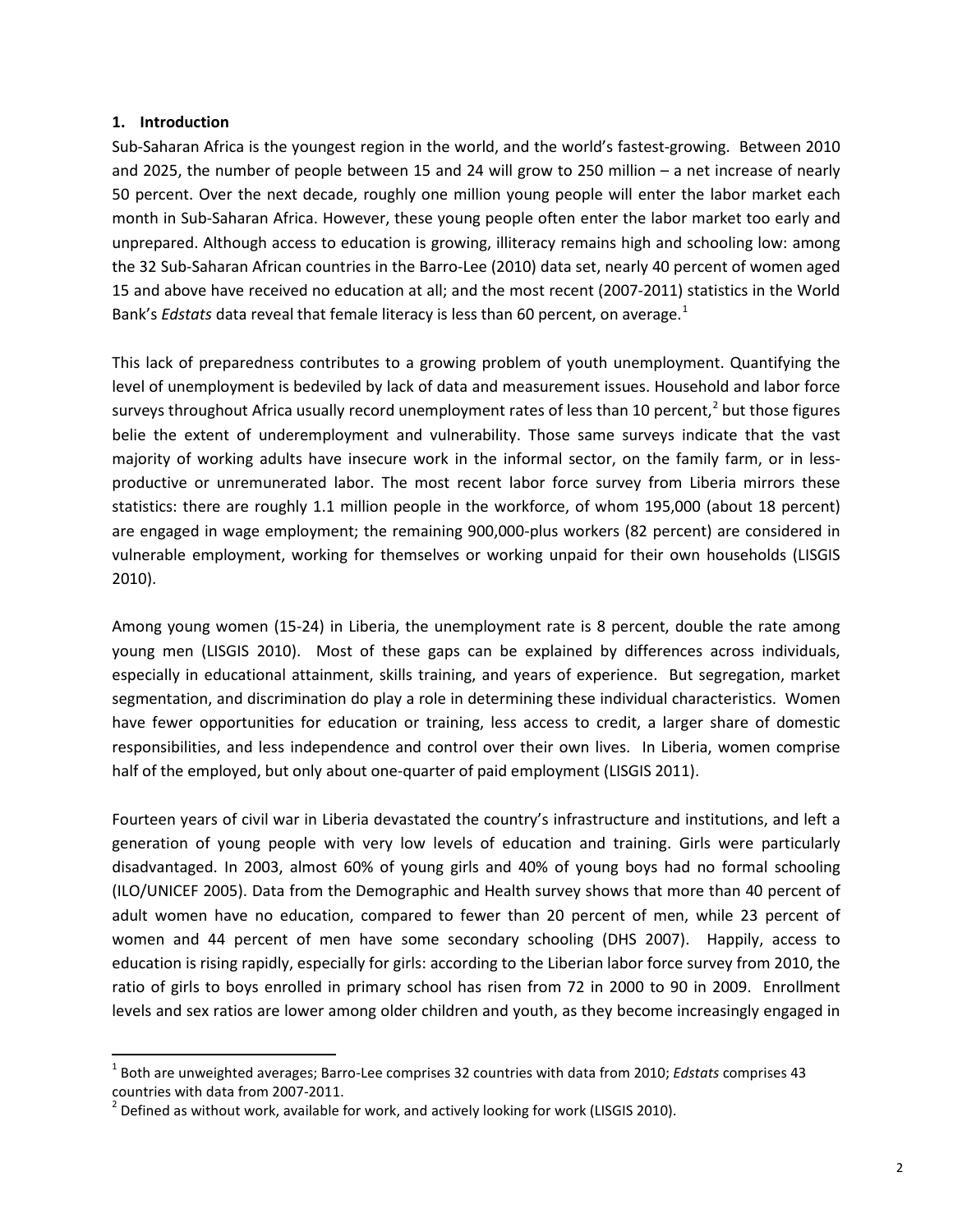household and productive work. Just over one-third of young (15-24-year-old) Liberians are in the labor force. Young women are more likely than young men to be out of the labor force because they are engaged in household duties (30.4 percent v. 18.9 percent), and young men are more likely to be out of the labor force because they are still in school (75.8 percent v. 63.0 percent) (LISGIS 2010).

Given their initial disadvantage relative to their male peers, and the sources of this disadvantage in social norms, market failures, and poorly functioning institutions, adolescent girls may require targeted policy and program efforts to achieve better outcomes. However, as in many other post-conflict situations, emergency skills training and public works programs in Liberia have targeted male youth excombatants, likely reinforcing rather than reducing adolescent girls' disadvantage. The few skills training programs for adolescent girls, run largely by NGOs, have focused on traditional female skills (such as sewing, soap production, tie-dyeing) for which the market is already well-supplied.

Programs designed to enhance employment among young people can focus on the supply side of the labor market, including skills training programs for both wage employment and entrepreneurship training; or programs to augment demand, such as wage subsidies, public works, and community service programs; or programs to help the labor market clear, such as job search assistance and placement services. In addition, it may be that the constraints facing young people are not in the labor market itself, but in other markets, such as for credit. The vast majority of jobs programs have focused on the supply side: training programs make up about 79 percent of over 600 cases included in the World Bank's Youth Employment Inventory database.<sup>[3](#page-4-0)</sup>

Although rigorous and general evidence of success is limited, it seems that successful skills training programs share a few key features: they are responsive to local market conditions, they provide more than just technical skills in a specific area (including, for example, "life skills"), and they include ancillary services that alleviate other constraints preventing successful labor market integration (e.g., access to credit). Among the most celebrated are the *Jovenes* programs that provide demand-driven technical training, plus social skills that help in the labor market, plus internships. These programs have had positive impacts on wages and employment, especially for young women and those from more disadvantaged backgrounds (Ibarrarán and Rosas 2009).

This paper evaluates the first round of the EPAG ("Economic Empowerment of Adolescent Girls and Young Women") skills training program implemented by the Government of Liberia from 2010 to 2011. EPAG was designed to alleviate the barriers to entering the labor market faced by young women, while avoiding the shortfalls of previous skills training programs offered in Liberia. The program combined six months of classroom-based technical and life skills training, with a focus on skills with high market demand, followed by six months of follow-up support to enter wage employment or start a business. Roughly 1200 young women aged 16-27 participated in the first round of EPAG.

 $\overline{\phantom{a}}$ 

<span id="page-4-0"></span> $3$  See [http://www.youth-employment-inventory.org/.](http://www.youth-employment-inventory.org/) Also, although focused on a narrower time frame and using a different selection criterion, the joint ILO/World Bank Inventory of Policy responses to the Financial Crisis [\(http://www.ilo.org/crisis-inventory\)](http://www.ilo.org/crisis-inventory) finds that "about 78 percent of reported policy measures focused on the supply side", essentially through training (ILO/WB 2012).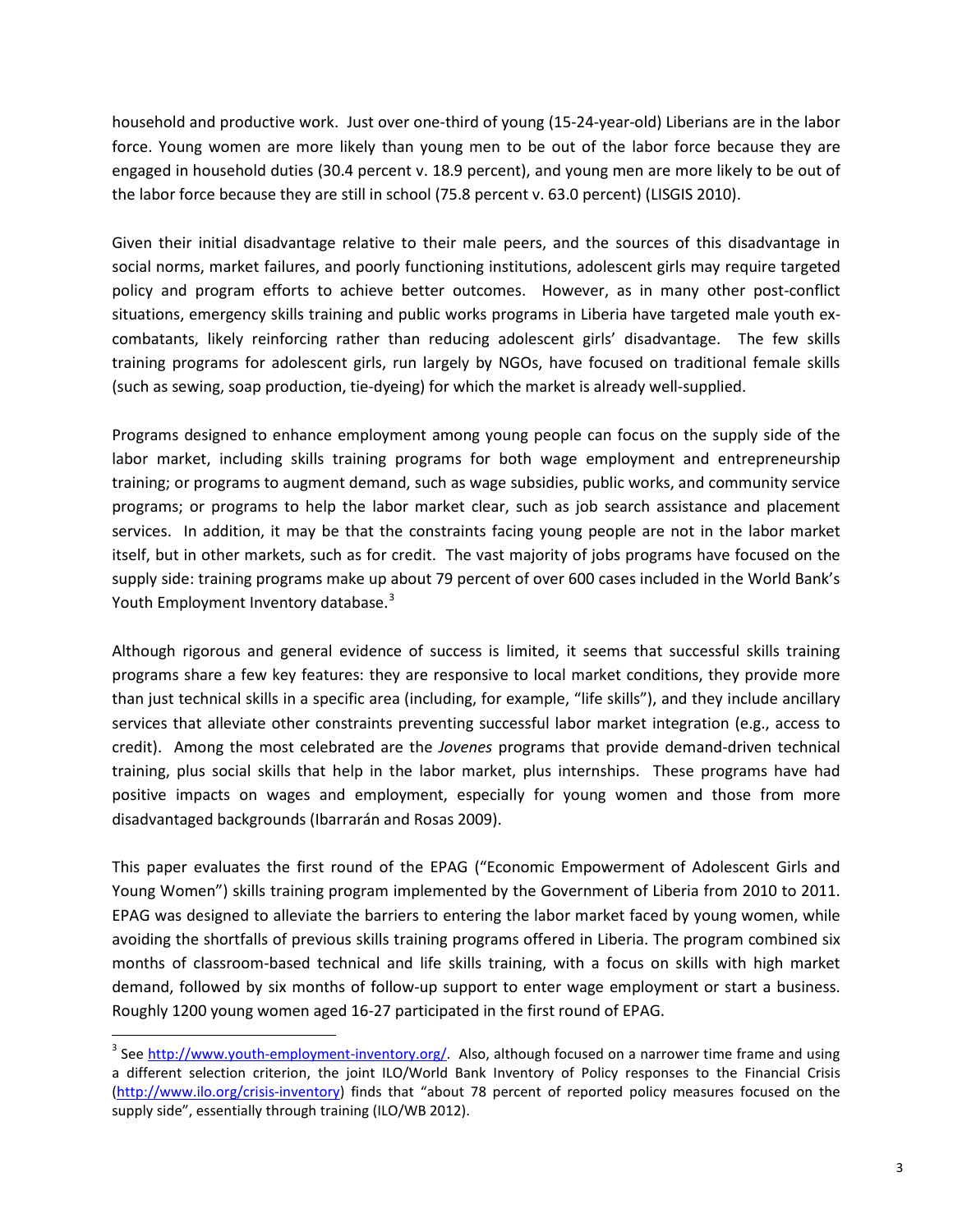The outcomes of interest for this impact evaluation fall into three categories. First, we are interested in the economic outcomes of EPAG participants in terms of employment, earnings, and savings and investment behaviors. Second, because of the program's focus on young women, a variety of noneconomic outcomes are explored. Early evidence suggests that empowerment in one realm (e.g., schooling) can have important impacts on other realms, such as early pregnancy, prevalence of STDs, and risky behaviors such as transactional sex (Baird 2010). Related to these non-economic outcomes are measures of social empowerment, including mobility, decision-making, and self-confidence, which are thought to strengthen women's agency, or capacity to exert choice over decisions involving herself, her family, and her community. Finally, we investigate a third set of outcomes on spillover effects. Evidence suggests that women tend to invest more of their income in their families, especially their children, than do men (e.g. World Bank 2001, Hoddinott 1995, Pitt 1998, Borges 2007). Advocates frequently argue for increased investment in adolescent girls by pointing to the potential for spillovers onto other family members (including future children). Our evaluation explicitly investigated these spillovers by including household-level indicators such as food security and attitudes of the household head toward gender norms.

Our results show strong impacts on economic outcomes, including large and statistically significant increases in employment and earnings of EPAG participants. We show mixed results on empowermentrelated outcomes, and very little evidence of spillovers on non-participants. Self-assessed measures of self-confidence show huge gains, as does ownership and control over monetary resources such as savings.

The remainder of the paper is organized as follows: Section 2 describes the EPAG project including some of its innovative design features and implementation details. Section 3 reviews the methodology of the evaluation and Section 4 presents results on the three groups of outcomes discussed above: economic, empowerment, and spillovers. Section 5 includes a short discussion of cost-effectiveness. Section 6 presents a series of robustness checks and Section 7 concludes with a discussion of next steps and policy implications.

# **2. The EPAG Project**

The EPAG project is part of a larger Adolescent Girls Initiative (AGI) administered by the World Bank with support from the Nike Foundation and the Governments of Australia, the United Kingdom, Norway, Denmark, and Sweden. Launched in Washington DC in October 2008, the AGI was spearheaded by President Ellen Johnson Sirleaf, who signed on to undertake the initiative's first pilot project in Liberia. The Liberian pilot was launched in March 2010 and has served as a role model to seven subsequent pilot projects in Rwanda, South Sudan, Nepal, Afghanistan, Haiti, Jordan, and Lao PDR.

Under the global AGI, young women and adolescent girls are given a package of skills training and complementary services in order to facilitate their successful transition to employment. In the case of EPAG, the intervention consisted of a six month phase of classroom-based training, followed by a six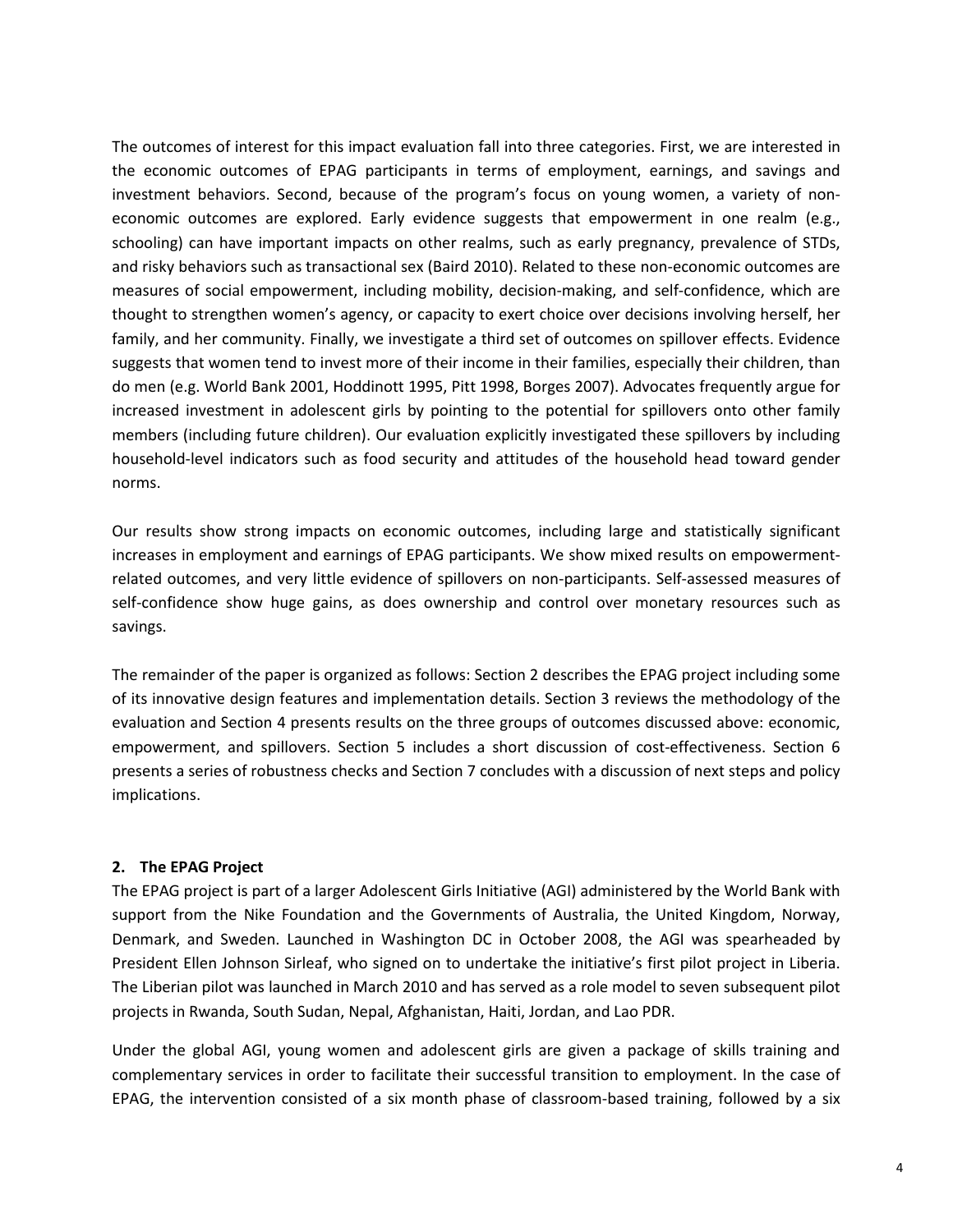month placement and support phase in which the trainees were supported in their transition to self or wage employment. Upon recruitment, the participants are assigned to a "Job Skills (JS)" track or a "Business Development Services (BDS)" track. When possible, the participant's track preference was honored; however, the demand for the Job Skills track greatly exceeded the supply, so the remaining trainees were placed into the BDS track. In the first round of training, the proportion of Job Skills track places was limited to 35% of the total training places available given the expectation that few wage jobs will be available in the Liberian job market. The Job Skills track provided training in six areas: 1) hospitality, 2) professional cleaning / waste management, 3) office / computer skills, 4) professional house / office painting, 5) security guard services, and 6) professional driving. These areas were determined based on independent labor market assessments, a review of the available market data, and input from EPAG's private sector partners. All Job Skills trainees received training in entrepreneurship skills as well. The BDS training taught young women how to identify micro-enterprise opportunities based on an assessment of market needs, and how to grow and manage any existing businesses they already had. The curriculum included entrepreneurship principles, market analysis, business management, customer service, money management, and record-keeping.

The EPAG program was implemented by four NGOs who were selected by the Liberian Ministry of Gender and Development through a competitive bidding process: the Community Empowerment Program (CEP), Liberia Entrepreneurial and Economic Development (LEED), the International Rescue Committee (IRC), and the American Refugee Committee (ARC). Two of these organizations (ARC and IRC) further subcontracted to four Liberian NGOs. $4$  The service providers were responsible for developing training curricula, identifying training venues,<sup>[5](#page-6-1)</sup> making arrangements for childcare services, assisting with the mobilization of the nine target communities, and participating in the recruitment of training participants.

The EPAG program differed from many training programs in a number of ways. First, performance bonuses were awarded to training providers that successfully place their graduates in jobs or microenterprises. The bonus was the last payment that the service providers received under their contracts. These were paid about 12 months after the start of training, or around the same time as the midline survey. Second, a variety of contests and competitions were also held among EPAG trainees (such as attendance prizes, quizzing contests, business plan competitions, etc.). Third, the EPAG program was designed around the girls' needs: service providers held both morning and afternoon sessions, to accommodate the participants' busy schedules; trainings were held in the communities where the girls reside; and every site offered free childcare. Fourth, frequent and unannounced monitoring visits by MoGD staff ensured that the service providers created and maintained a high-quality learning

 $\overline{\phantom{a}}$ 

<span id="page-6-0"></span><sup>&</sup>lt;sup>4</sup> There are: National Adult Education Association of Liberia (NAEAL), Community Empowerment Sustainable Program (CESP), EduCare, and Children's Assistance Program (CAP).<br><sup>5</sup> A total of 19 training venues were used during the first round of training. They were chosen with the following

<span id="page-6-1"></span>considerations in mind: 1. Girls' safety, so that the buildings are not so isolated or otherwise dangerous, raising security concerns for girls. 2. Conducive atmosphere for learning, spacious and sanitary with access to water and latrine facilities. Reasonably outside community noise concentration. 3. Proximity to community center and to security posts such as police depots. 4. Accessible to girls from various parts of the community.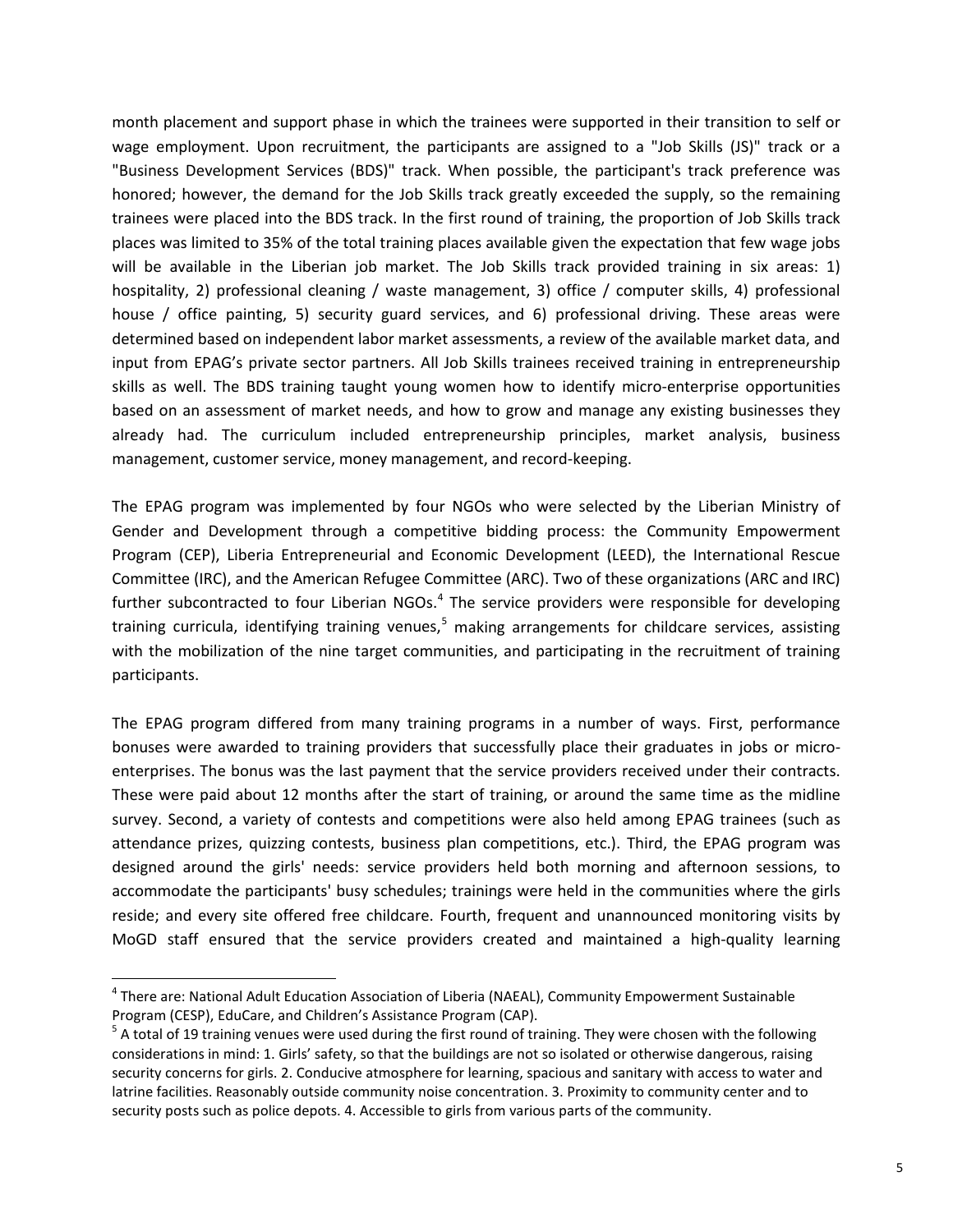environment. Any issues discovered during these monitoring visits were brought to the attention of service providers and resolved swiftly in conjunction with the project coordination team at MoGD.

*Eligibility*: The EPAG program was targeted to young women who: i) were age 16 to 27, ii) possessed basic literacy and numeracy skills, iii) were not enrolled in school within several months prior of the program initiation, and iv) resided in one of nine target communities in and around Monrovia.<sup>[6](#page-7-0)</sup> These eligibility criteria stemmed from the project's objectives to reach young women at an early enough age to significantly improve the trajectory of their working years, to focus on girls who already had the basic literacy and numeracy skills needed to succeed in the labor market, and to avoid incentivizing applicants to drop out of school. The literacy requirement in particular, although basic, made the EPAG program out of reach for many of the most vulnerable young Liberian women; the requirement reflected a deliberate choice on the part of program designers in the face of a tradeoff between serving the most vulnerable and serving those who could most readily make use of this relatively short training program.<sup>[7](#page-7-1)</sup>

The team recognized that it was difficult, if not impossible, to require documentation from the applicants to verify each of the eligibility criteria (especially age, since many Liberians do not have any official form of identification). Hence the application process relied primarily on self-reported data. To counter the likelihood that applicants would give false information in order to gain entry into the program, the eligibility criteria were not made public; the mobilization and outreach campaigns did not specify the precise age or education requirements for the program. During the recruitment events, each applicant had to physically present herself, fill out an application form specifying her age, education history, and residence. A simple literacy and numeracy assessment was also administered at the time of application. Beyond these basic eligibility criteria, no further selection criteria were applied, and program managers did not choose whom to train. A "randomized pipeline" design was adopted in which eligible candidates were assigned by lottery to one of two rounds of the program, where those assigned to the second round would serve as a control group for the evaluation. Every applicant who met the eligibility criteria had an equal chance of participating based on the lottery results.

*Retention and Attendance*: After dividing EPAG trainees into two rounds, or cohorts, for the training, the first round of training was held from March 2010 to February 2011. The classroom training was held from March through August, during which the project achieved a 95% retention rate (far higher than similar programs in Liberia and elsewhere), and an average attendance rate of nearly 90% during the classroom training phase. EPAG trainees were given incentives to participate and to make the most of their training: they signed "Trainee Commitment Forms" at the start of the training, they were paid small stipends and a completion bonus contingent upon attendance, they were offered free childcare at every training site, they were assisted to open a savings account at a local bank in which to save their

 $\overline{\phantom{a}}$ 

<span id="page-7-0"></span> $6$  Bassa Community, Battery Factory, Bentol, Doe Community, New Kru Town, Old Road, Red Light, and West Point in Montserrado County and Kakata in Margibi County.

<span id="page-7-1"></span> $\sigma$  To alleviate the burden of this requirement, the second round of the EPAG program included a preliminary basic literacy program to help otherwise eligible young women to improve their literacy and numeracy skills in advance of entering the program.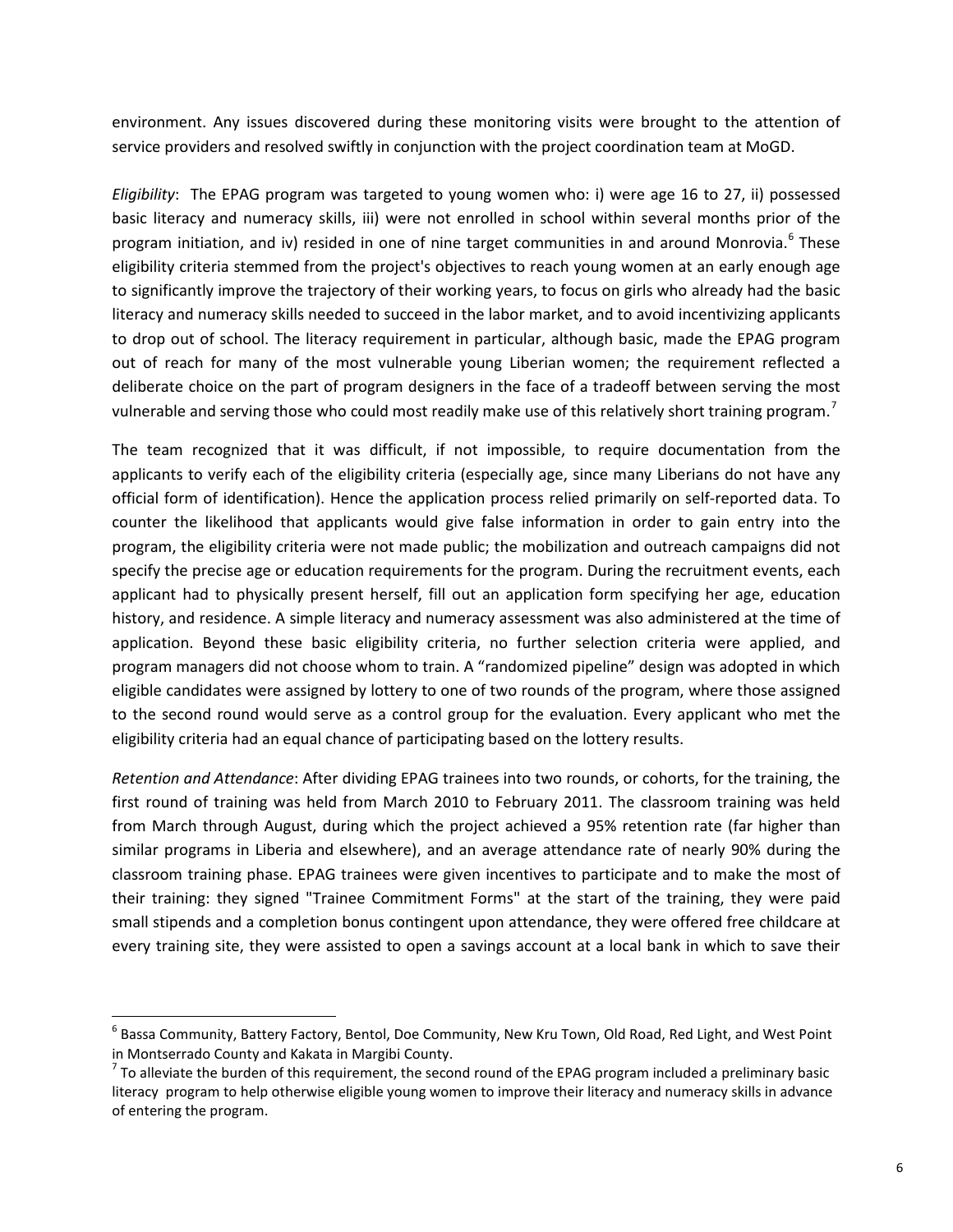stipend money, and they were formed into small groups or "EPAG teams", each with a coach or mentor, to foster support networks and boost attendance.

# **3. Methodology**

# 3.1. Research design

The impact evaluation of the EPAG project uses a randomized controlled trial, in which eligible applicants to the program were randomly assigned to participate in one of two cohorts (or "rounds") of training. The treatment group is defined as those who were offered a space in the first round of training and the control group comprises those assigned to the second round. Selection into the training rounds was performed on a computer (using Excel) and was stratified by the track choice of the applicant (job skills versus business development skills), community, and service provider. Data were collected using three quantitative household surveys (baseline, midline, and endline) and two sets of qualitative focus group discussions (one after each round of training). A timeline of the impact evaluation is depicted in Figure 1. During both the baseline and midline surveys, the head of the household in which the EPAG participant was residing was also interviewed, in order to examine potential spillover effects of the program on non-treated household members. The household head interviews also provided an opportunity to gather useful household-level information (including assets, housing characteristics, and household head characteristics) to be used as control variables in our analysis. The baseline survey was conducted before participants were informed of the outcome of the randomization, and the midline survey was conducted one year after the baseline survey, one month after completion of the first round of training and before the start of the second round.

The results in this paper are based on a panel data set that includes data from the baseline and midline surveys as well as administrative and monitoring data from the program implementation team. Note that although the midline data collection occurred just one month after the completion of the intervention, the intervention itself includes 6 months of post-training follow-up; hence the midline survey captures outcomes of the first cohort 7 months after they exited the classroom-based training. This timing was necessary to prevent too long of a delay between cohorts; the second cohort of trainees started immediately after the midline survey was completed. Future analysis using endline data will examine the trends in outcomes of both groups after Round 1 completion, but will not involve comparison against a pure control group of non-participants.

# 3.2. Sample and attrition

l

Following the communications and outreach campaigns in each of the nine target communities, during which 2,106 young women were originally recruited to be a part of the EPAG program, $^8$  $^8$  a randomized

<span id="page-8-0"></span> $8$  The original recruitment effort fell short of the target of enrolling 2500 participants. Hence, before the second round of training, another recruitment effort was launched and an additional 617 girls were enrolled. These girls are not included in the impact evaluation since they were not subject to the initial random assignment.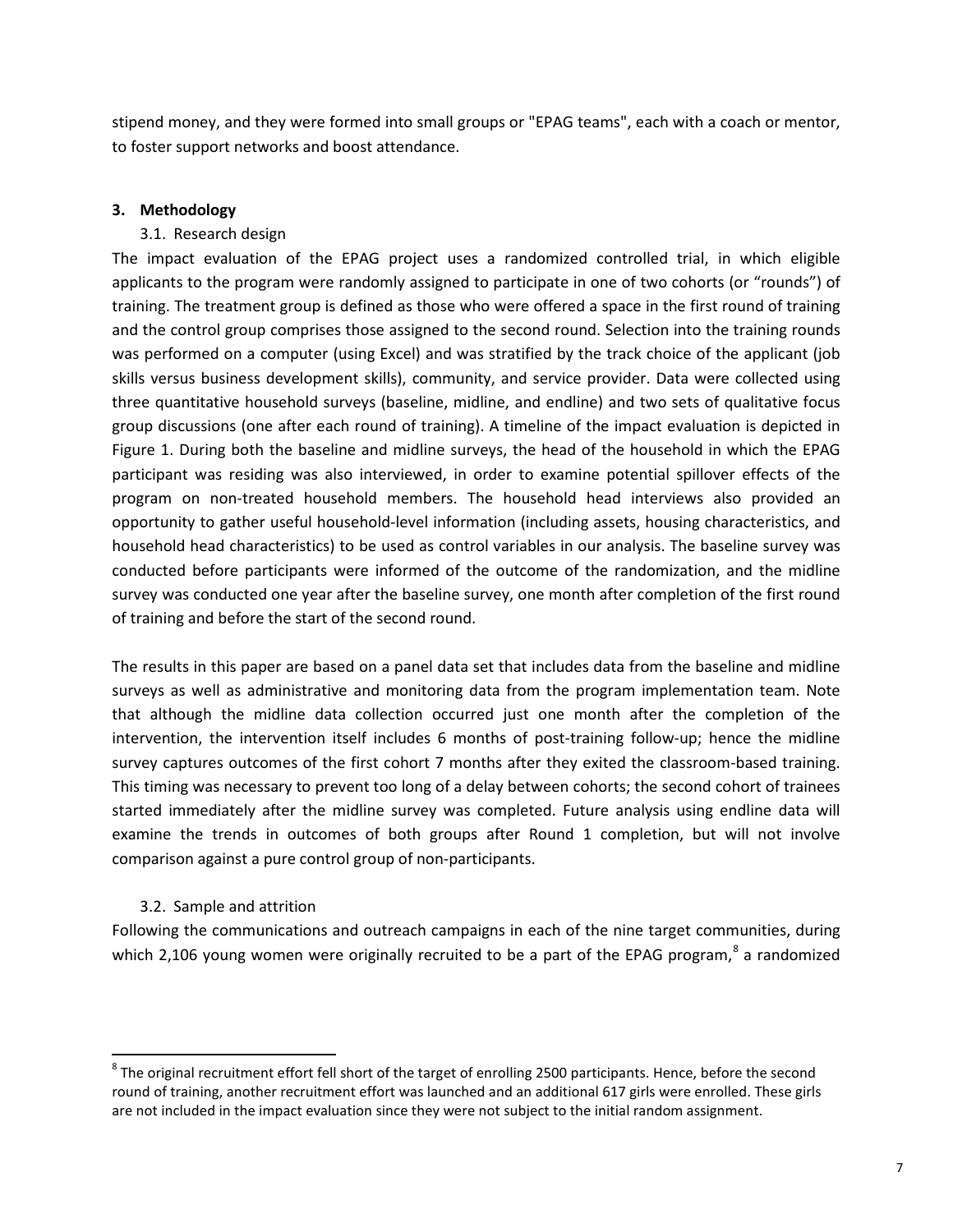assignment process was conducted to assign the trainees to the first or second round of training.<sup>[9](#page-9-0)</sup> Of those entered into the random selection, 1273 young women were assigned to the first round of training, with the remaining 808 to serve as a control group (the control group would participate in the second round of training starting in July 2011). Of the 1273 assigned to treatment, 118 women were not found or chose not to participate after they were selected.<sup>[10](#page-9-1)</sup> In order to fill at least some of these slots, 39 young women from the control group were randomly issued as replacements, resulting in a modified control group of 769 individuals. In the end, [11](#page-9-2)91 young women entered the first round of training.<sup>11</sup> The assignment process and all post-randomization modifications are summarized in Figure 2.

Table 1 reports the baseline and midline survey response rates leading to the sample used for the analysis in this paper. The target sample for both the baseline and midline survey consisted of the original 2106 EPAG recruits, of which 1989 were successfully interviewed during the baseline survey.<sup>[12](#page-9-3)</sup> At midline, 1736 were interviewed, including 56 who were not interviewed at baseline. For our analysis, we drop individuals who were excluded from the randomization or who were manually re-assigned from control to treatment as replacements after the randomization. We also drop individuals for whom we lack household information at baseline, $^{13}$  $^{13}$  $^{13}$  resulting in a final panel of 1601 individuals. In section 6 on "Robustness Checks" we investigate the potential biases introduced by sample attrition.

# 3.3. Identification

 $\overline{\phantom{a}}$ 

Our identification strategy relies on a straightforward difference-in-difference OLS model, owing to the randomized nature of selection into the program. The analysis will focus on estimating the intention-totreat (ITT) estimate, which considers all participants initially assigned to the first round of training as part of the "treatment" group, regardless of whether they actually joined or completed the classroom training phase of the program. In the results section we will show that these ITT estimates are identical to the average outcomes among those who actually completed the program (the "ATT" estimates). $^{14}$  $^{14}$  $^{14}$ The main regression model is specified in equation (1) below.

$$
Y_{it} = \beta_1 (Post_t \times Treat_i) + \beta_2 Post_t + \beta_3 Treat_i + \beta_4 X_{i0} + \varepsilon_{it}
$$
\n(1)

<span id="page-9-0"></span> $9$  Of the 2106, twenty-five were pregnant and late into their pregnancies, so they were assigned to Round 2 directly and not entered into the lottery at all. These 25 were included in the surveys but have been dropped from the analysis because they were not assigned randomly.<br><sup>10</sup> The reasons given for not entering the training included: 1) they were back in school, 2) they had moved to a

<span id="page-9-1"></span>distant location, 3) they were seriously ill, 4) they had found full-time work, 5) they were not interested or able to make such a big time commitment, or 6) they could not be located despite numerous efforts.<br><sup>11</sup> This includes 1155 of the original 1273 assigned to treatment, plus 36 out of the 39 "replacements"- young

<span id="page-9-2"></span>women from the control group who were offered a chance to be reassigned to round 1.

<span id="page-9-3"></span><sup>&</sup>lt;sup>12</sup> Note that a previously released baseline report for this evaluation was based on 2008 observations. However, after cleaning, 4 were found to be duplicate observations and 15 were not found in the program data and hence were dropped from the midline analysis. This leaves 1989 baseline observations that are included in the midline analysis.

<span id="page-9-4"></span><sup>&</sup>lt;sup>13</sup> These are cases in which the adolescent girl was interviewed but the household head interview was not conducted because the head was not available, could not be found, or declined to take part.

<span id="page-9-5"></span><sup>&</sup>lt;sup>14</sup> This suggests that the loss of the 118 young women who were selected but declined to take part, and the 60 who started but did not complete the program, does not bias the results.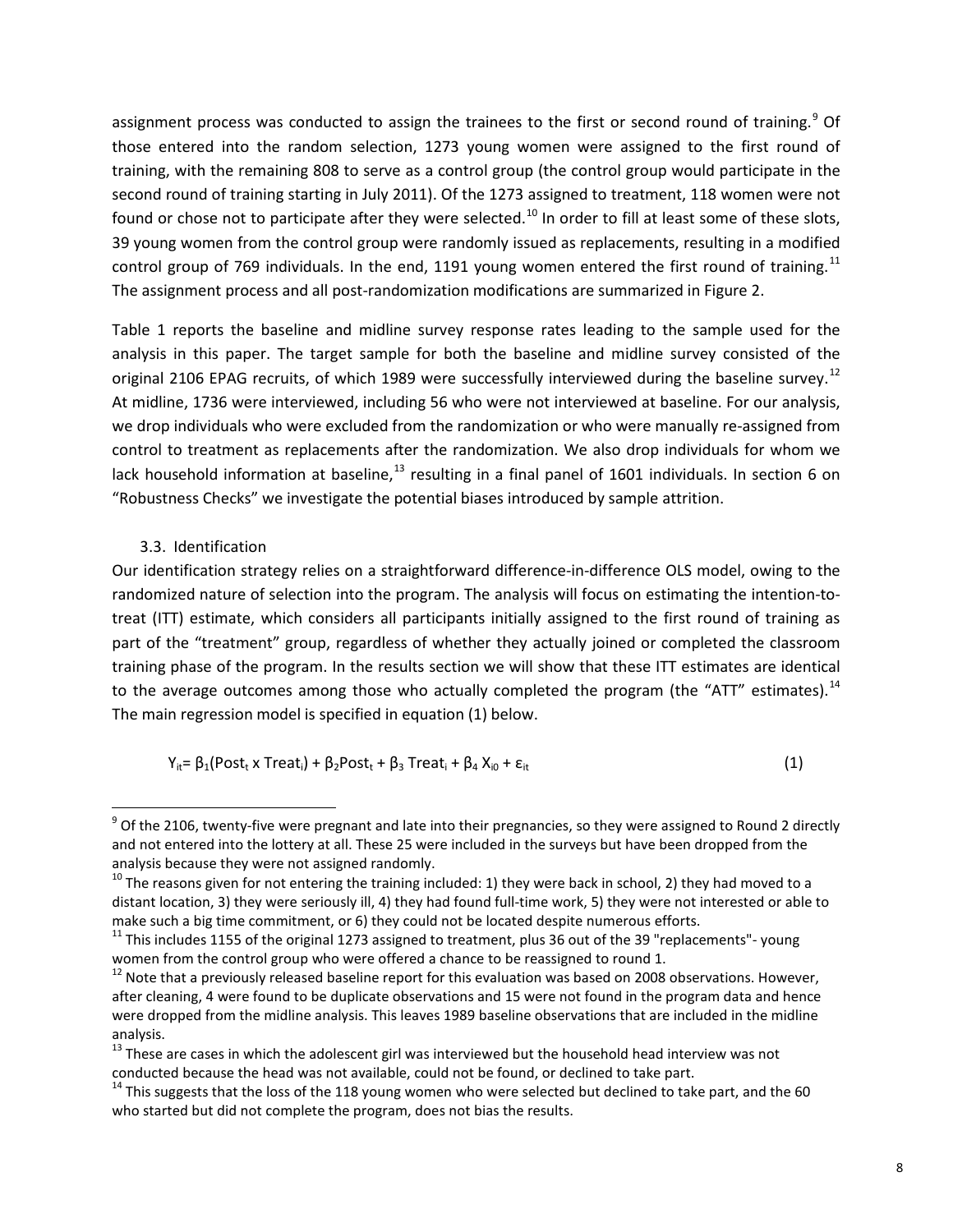$Y_{it}$  is the outcome of interest for individual i and time t. Treat<sub>i</sub> is an indicator which is equal to 1 for treated individuals and 0 otherwise. Post<sub>t</sub> is an indicator equal to 1 for midline observations and 0 for baseline.  $X_{it}$  is a vector of controls at baseline (t=0), including individual characteristics (education, age, current pregnancy, marital, parental, and orphan status) and household characteristics (sex of household head and household size).  $\beta_1$  is the coefficient of interest that defines the "impact" of the program on individuals in the treatment group. The model also includes dummy variables for the communities where the program was implemented (and where the trainees resided) as well as the program track (business skills or job skills) to which the respondent was assigned. Finally, in order to control for household wealth, we compute an index based on household asset ownership at baseline using multiple component analysis, similar to the method described in Filmer and Pritchett (2001). After constructing the index, which includes thirteen household assets and six indicators of housing conditions, we control for the quintile of household's overall asset position in all regressions. We augment this basic specification with an individual fixed effects model and find that the results are almost identical. For binary dependent variables, we estimate both linear probability models and probit models analogous to the one given in equation (1), again finding that the results are nearly identical across all outcomes. We cluster the standard errors by classroom in all models, and to account for the interaction effect for variables such as (Post<sub>t</sub>xTreat<sub>i</sub>) we additionally follow Ai and Norton (2003) to correct the standard error for interaction terms in probit models.

#### 3.4. Baseline characteristics

 $\overline{\phantom{a}}$ 

Table 2 presents baseline balance tests for survey respondents from the treatment and control groups.<sup>[15](#page-10-0)</sup> In addition to confirming the success of the randomization, as judged by the very few significant differences between the two groups, the table provides a vivid profile of the average EPAG participant. The study population has an average age of 23 years, with 55% falling between 20 and 24 years. The majority have never been married, while 29% are cohabiting with a partner and only 5% are married. The majority of the study population has started or completed high school, which is consistent with the program's target group of young women with basic literacy and numeracy, and with the program's goal not to encourage girls to drop out of school. Thirty-eight percent of the sample was already engaged in at least one income-generating activity (IGA) at baseline. This is consistent with the national figures from the 2007 DHS survey, which found labor force participation rates of 34% for women aged 15-19 and 49% for women ages 20-24. It is also consistent with the Liberian 2010 Labor Force Survey, which found labor force participation rates of 25% for women aged 15-19 and 47% for women aged 20-24.For the purposes of this study, to be consistent with program objectives and the Liberian context, our definition of income-generating activity encompasses the full range of activities through which people earn money, including paid employment, either formal or informal, and self-employment in small business or through petty trade. The most common types of IGAs reported at baseline were petty trade, including

<span id="page-10-0"></span> $15$  The balance tests are run on the same sample as will be used in the impact analysis in Section 4, that is, the subset of individuals for whom we have a panel. Balance tests run on the full sample of baseline survey respondents, regardless of whether they also participated in the midline survey, confirm the same findings. A report summarizing the balance tests on the full sample, including comparisons to nationally representative data, is available upon request from the authors.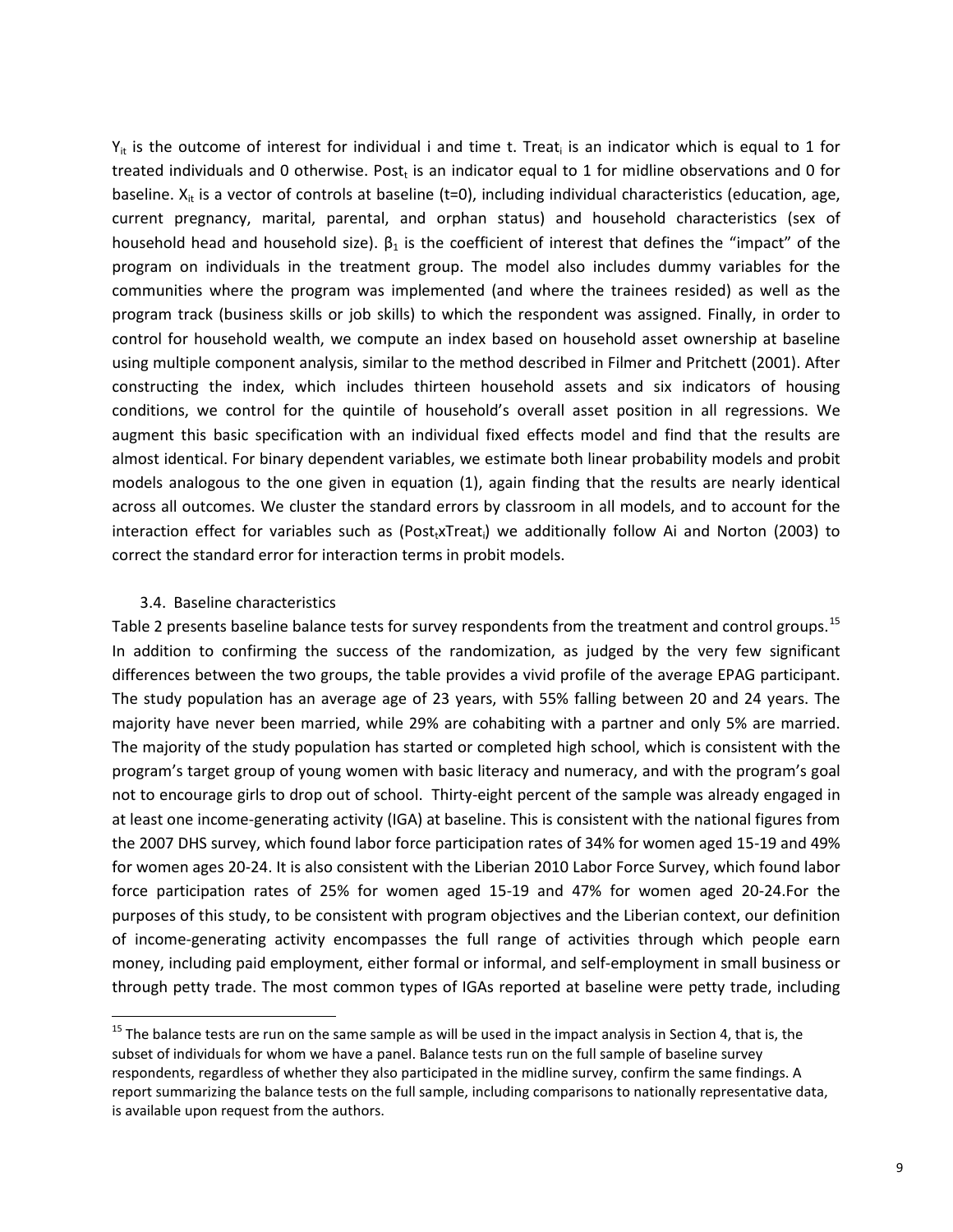street vending (48% of those with at least 1 IGA), food processing for sale, including baking, cooking, and drying (16%), and home production of crops, livestock, and fish (11%).

It is important to note that the EPAG program was not targeted toward the most vulnerable segments of Liberian society, but rather toward young women with enough education to be able to benefit from a training program of this nature. Based on comparisons from the 2007 CWIQ (Core Welfare Indicators Questionnaire) survey, the average EPAG participant is more educated, more literate, more likely to be engaged in an income-generating activity, and owns more assets than the average Liberian women of the same age group: mobile phone ownership was high (63%), as was the proportion reporting that they had some money of their own (79%). Even compared to other similar residents of Monrovia, the EPAG participants are better educated and have higher income.

A strong sense of female empowerment at baseline emerges from the sections of the survey instrument having to do with self-confidence and agency. Survey respondents reported a high degree of freedom of mobility, a high degree of control over money (both earned money and the money needed to pay for items like food and medicine), and a high level of agreement with statements such as "If I had the chance, I would like to become a leader in the community, as I would be a good one". With such high rates of self-confidence at baseline, there was limited scope for improvement on these measures. Their self-confidence was a bit more tempered on issues related to running a business or searching for a job: a composite score based on self-assessed ability to perform a series of tasks<sup>[16](#page-11-0)</sup> yielded a mean of 2.4 out of 4.0 (with standard deviation 0.86) at baseline, leaving room for improvement. Because of concerns about the limited usefulness of the empowerment questions asked at baseline, some questions were dropped and new measures were added for the midline survey only.

Panel 6 of Table 2A summarizes the family background characteristics of the study population, who tend to come from large families and frequently have lost one or both parents. A large majority (78%) were displaced during childhood or adolescence due to the long-running Liberian civil conflict (1989-1996; 1999-2003). Furthermore, about two-thirds of study respondents were already mothers before entering the program, with small but significant differences between the treatment and control groups. Similarly, 7.5% of study respondents were pregnant at baseline, with a slightly higher rate in the control group. Because of these significant differences in parental and pregnancy status, these variables are included as controls in the subsequent analysis presented in Section 4. Panel 7 also investigates sexual behaviors of study participants. Almost all have been sexually active, with a slightly higher age at sexual debut for the control group. Sexual behaviors are very similar across treatment and control groups, with most girls reporting one regular sexual partner, and one-third of respondents reporting ever having a casual sexual partner. Seventy percent have used a condom, with about 55% reporting having used one in their last

 $\overline{\phantom{a}}$ 

<span id="page-11-0"></span><sup>&</sup>lt;sup>16</sup> The specific questions asked the respondent to rate how well she would be able to perform the following activities: find information about job opportunities in your area, run her own business, save in order to invest in future business opportunities, manage business finances effectively, bargain with a supplier to obtain good prices when purchasing, collect money from someone who owed her for purchases who are not repaying on time. Numerical values were assigned to each response. The score is based on the average across all the activities on which the respondent reported, conditional on having responded to at least half the activities.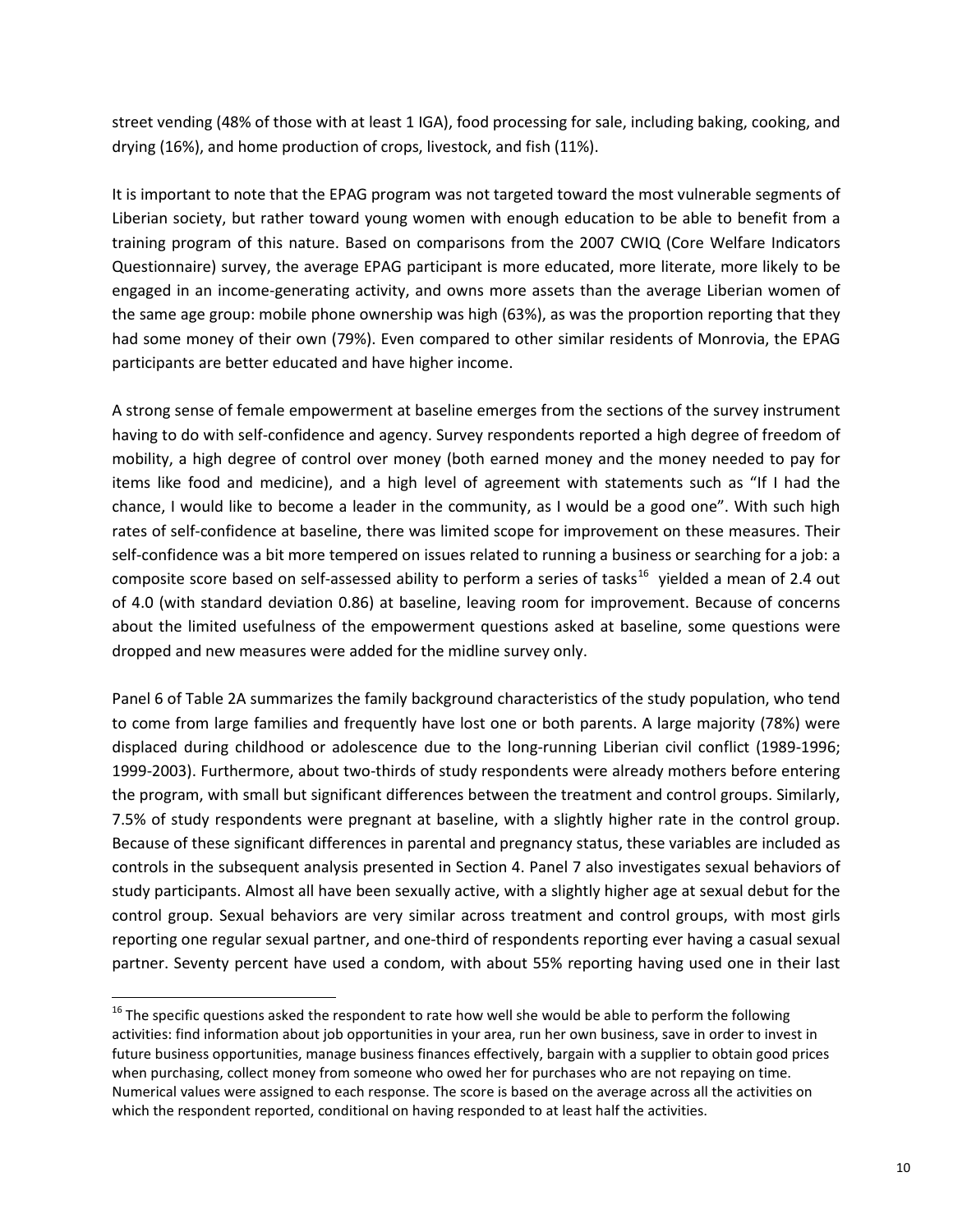sexual encounter. Finally, about 10% of study respondents have experienced a forced sexual encounter in their lifetimes, which is consistent with the national figure of 13% for this age group (DHS 2007).<sup>[17](#page-12-0)</sup>

Table 2B presents baseline balance tests for the household characteristics of respondents in the study sample. More than 40% of households are headed by females, and the average household has slightly fewer than five members. The mothers of EPAG respondents tended to have very low education levels (almost 60% had never been to formal school), while the fathers had more variance in their education (about a quarter had no schooling, but over 60% had at least some secondary education). In both treatment and control households, a high proportion of school-aged children are in fact enrolled in school. Less than half of young people aged 13-30 in study households have any employment. Housing conditions are also similar across experimental groups. Tables 2A and 2B include a representative, but not exhaustive, list of indicators that were tested for balance by the authors. We conclude that the presence of very few significant differences between the individual or household characteristics between the two experimental groups indicates a high degree of internal validity for the study.

# 3.5. Limitations of the approach

As is always the case for these studies, there are limits to the generalizability (external validity) of these results. First, the roll-out design may not ensure a perfect comparison of "treatment" with "no treatment." Both groups may alter their behavior in response to the presence of the program as well as to their selection into the various experimental groups. The impact of this behavioral change is most likely insignificant. In the case of the roll-out design, the members of the control group know that they will receive the intervention in twelve months or so. This may lead them to exert less effort to find alternative employment outside the program. This will increase the apparent results of the program, if the control group outcomes are depressed in the short run by the expectation of treatment.<sup>[18](#page-12-1)</sup> Ideally, one would have access to several months of data prior to selection into the program and assignment to treatment, in order to see the impact of this expectations-related behavior change. Such data were not available for this evaluation, so it is not possible to ensure that the control group did not modify its behavior in anticipation of the program. However, the program itself was designed to fit within the young women's lives, specifically with regard to their employment, education, and childcare duties. Training schedules were flexible, to allow participants to continue with their pre-existing educational and income-generating activities (and many participants did report continuing with these activities) and free childcare was provided. Hence, at least for these three dimensions of life, there would not have been much incentive to change one's behavior prior to starting the program. While these explanations do not erase concerns about anticipatory behavior, they at least mitigate them.

The generalizability of these results is also limited by the differences between the EPAG target group and the population of young women in Liberia. First, a high proportion of adolescent girls and young women in Liberia are illiterate or have very low literacy, while the participants recruited for the EPAG

l

<span id="page-12-0"></span> $17$  Gender-based violence questions were administered in line with international ethical protocols, with additional informed consent procedures and referral mechanisms as needed.

<span id="page-12-1"></span> $^{18}$  See Ashenfelter (1978).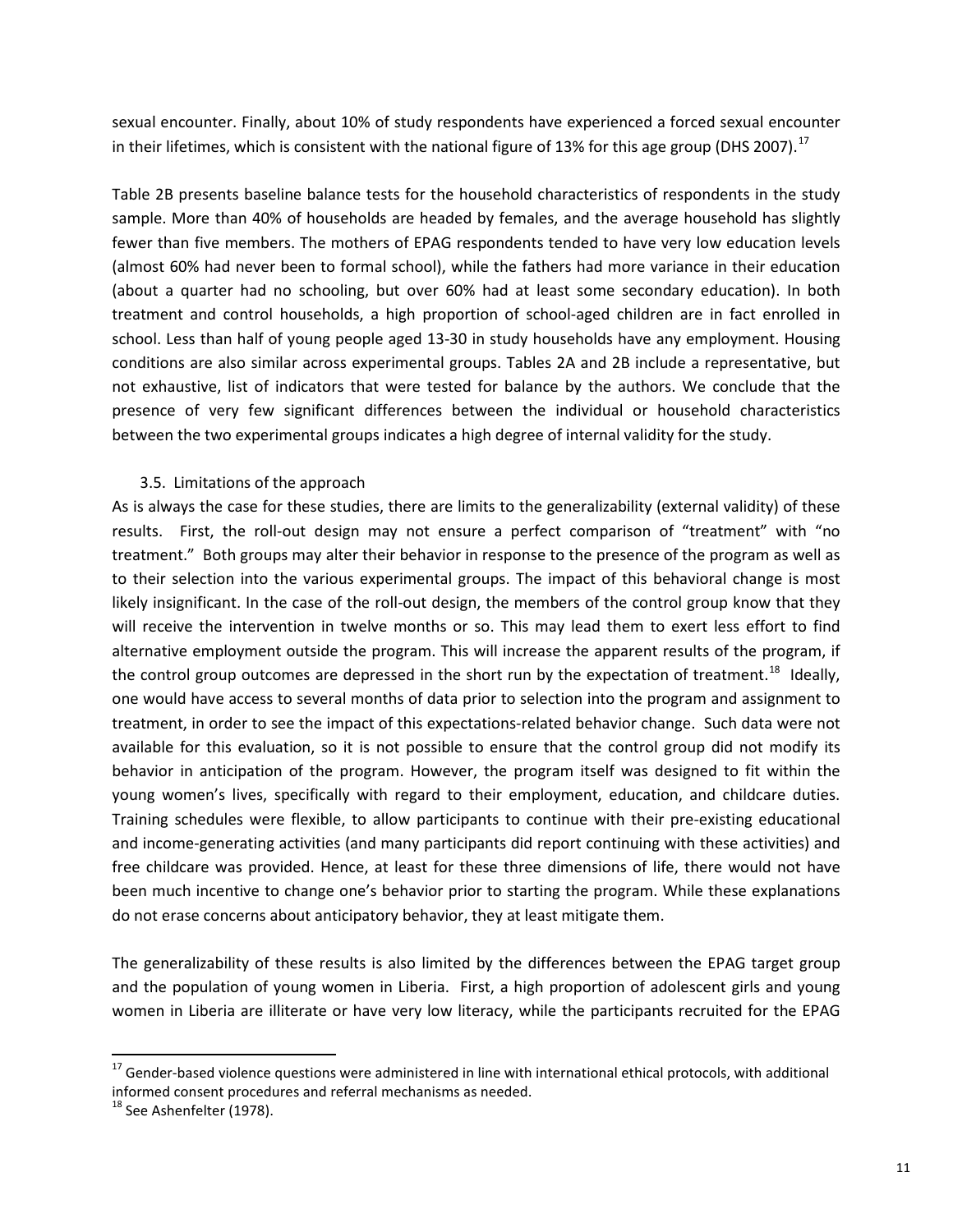project had to meet a basic minimum literacy level in order to qualify for admission to the program; whereas only half of the 15-29-year-old female respondents to the nationally-representative Core Welfare Indicators Questionnaire (CWIQ) survey report that they can read and write (LISGIS 2007). Fewer than two percent of the girls in the EPAG study responded that they had no education, which is much lower than in the CWIQ survey. Second, the majority of adolescent girls and young women in Liberia reside in rural areas, whereas the survey participants were residing in urban and peri-urban areas, where access to basic social services may be much more improved. Consequently, the results are not representative of adolescent girls and young women in Liberia overall. The results are neither indicative of the average Liberian girl and young woman; nor are they indicative of the average Liberian girl or young woman in the project communities. They are only indicative of the average girl and young woman who are part of the EPAG project.

Finally, many of the variables that we examine in this study are measures of self-assessed levels of satisfaction or belief. These are entirely subjective variables, and are subject to significant measurement error. There is considerable evidence that the wording of these questions can affect the answers given, as can the order in which the questions are asked. Social desirability bias also affects the answers: respondents can interpret from the wording of the questions or the attitudes of the interviewers what sort of answers are more or less acceptable or expected. Behavior that is private or about which there are social strictures is more likely to be misreported. In addition, we are all bad at understanding our own motivations or beliefs, and we are all tempted to report beliefs that justify or at least are consistent with our behavior: if we do not go to the cinema, we can say that it is because we did not want to go, and we discount the reasons or constraints that might have influenced our decision not to go (Bertrand and Mullainathan 2001). That said, these questions do contain real information about attitudes, beliefs, and behavior, and there is no reason *a priori* to expect that the errors differ systematically across treatment and control groups. In fact, ex-ante tests of balance show that these two groups are identical in these observed characteristics.

# **4. Results**

This section provides an overview of the impact of participating in the EPAG program on a variety of outcomes. As described above, "impact" is defined as the change in outcomes observed for the treatment group between the baseline and midline surveys, relative to a control group of respondents who did not participate in the first round of training. We present the results for the primary outcomes of interest – income and employment, and on a range of other outcomes, including savings behavior, various measures of empowerment (including self-efficacy and self-confidence), fertility and sexual behaviors, and, finally, household level outcomes.

#### 4.1. Economic Activities

Table 3 presents the main results of the EPAG program using two sets of estimates. The first are the "Intention to Treat" estimates: these compare the outcomes of everyone who was originally assigned to receive the treatment with those that were assigned to the control group, regardless of whether the participants actually received the training. The second set presents instrumental variables results, in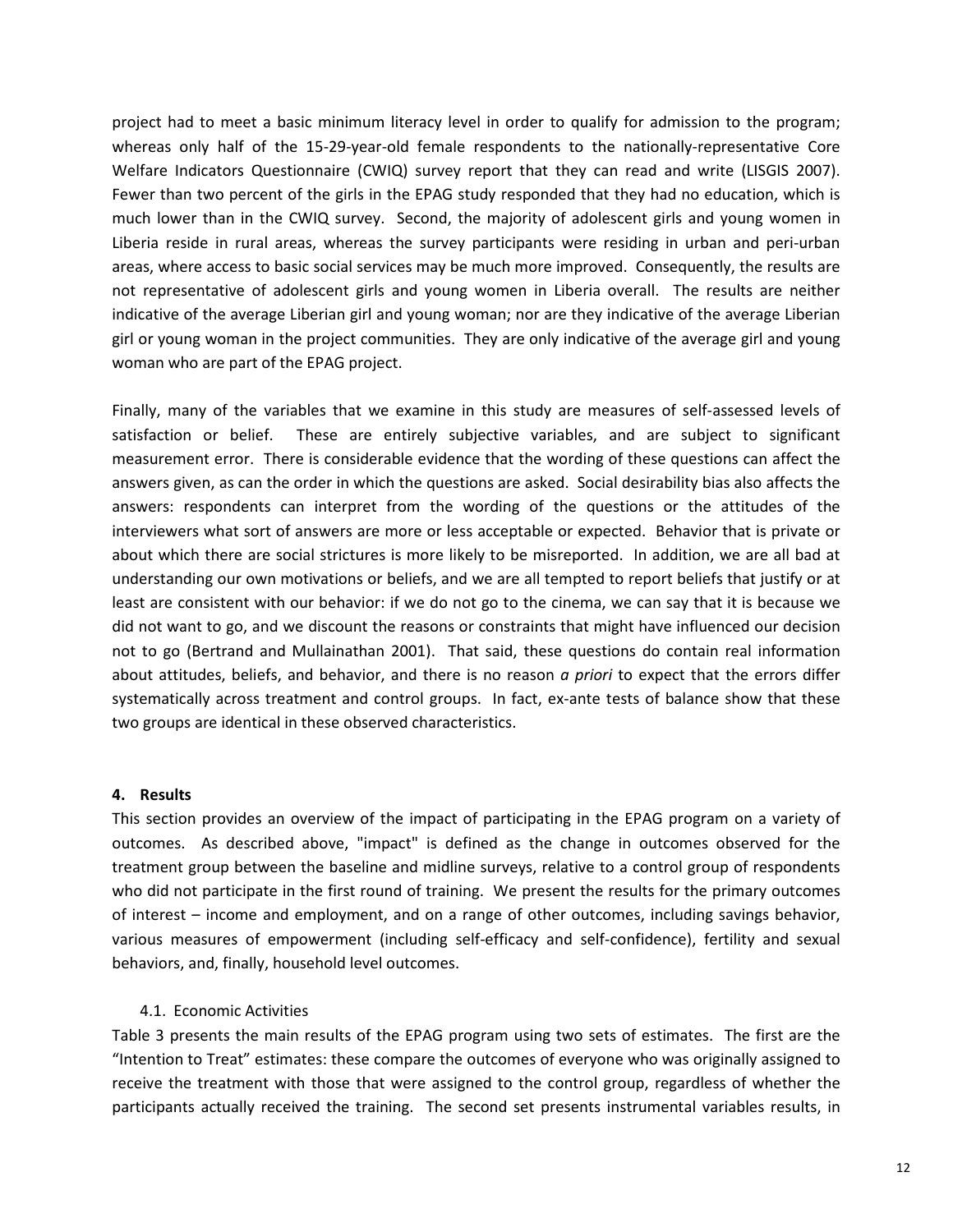which receipt of training is instrumented by the initial assignment to treatment. All results are estimated as OLS (or IV); nonlinear estimations (probits) for binary variables are consistent with the OLS results and are available on request.

Recall that at baseline, nearly four in ten (38 percent) young women in the study population – treatment and control – have at least one income-generating activity. At mid-line, the number of participants in the treatment group engaged in activities to earn income increased by 18 percentage points, relative to the control group. Economic activity also increased among members of the control group between the baseline and midline surveys, but the increase was much greater among the treatment group. The estimate of 18 percentage points translates into a 47% increase in employment, from a baseline employment rate of 38%. This is a significantly greater improvement than has been seen in many other similar programs around the world. Other interventions have occasionally found large impacts (e.g. the Chile and Peru *Jovenes* programs), but most programs have yielded relatively modest impacts. Moreover, as one review noted, the successful *Jovenes* programs rely heavily on a positive macroeconomic context – particularly in terms of job creation (Ibarrarán and Rosas 2009). In the absence of robust private employment growth, job skills development programs have generally performed poorly.

Table 3a disaggregates the outcome into those EPAG participants who received job skills training and those who received training and support in enterprise development. This table shows first that the training worked, in the sense that those who received job skills (JS) training were more likely to find wage employment than those in the control group, and more likely to find wage employment than to open their own business. Similarly, those who received business development (BDS) training were more likely to establish their own businesses than those in the control group, and also more likely to open their own business than to find wage employment. This table also shows that own-account employment is more common than wage employment, and that the EPAG program was more successful in enhancing self-employment than wage employment. At baseline, about five percent of the EPAG JS participants were engaged in wage labor; at midline, this increased by 15 percentage points among the JS beneficiaries. At baseline, about 37 percent of the EPAG BDS participants were engaged in own businesses; at midline, this increased by 20 percentage points among the BDS participants. On average, the probability that participants in the BDS track found employment increased roughly twice as much as among those in the JS track. This does not necessarily say anything about the relative quality of the training offered – it most likely reflects the structure of the labor market in urban Liberia. The vast majority of employment is in the informal sector, and in own-account activities. According to the 2010 Labor Force Survey, 68 percent of all employed Liberians, and 75 percent of employed women, work in the informal sector (LISGIS 2011), and nearly 70 percent of employed women are self-employed. Even among participants in the JS track, those with some income-generating activity at midline were equally likely to be self-employed as employed in wage labor. The JS training, although primarily focused on wage employment, did include a short module on self-employment basics in order to equip participants for the possibility that many would not find wage employment.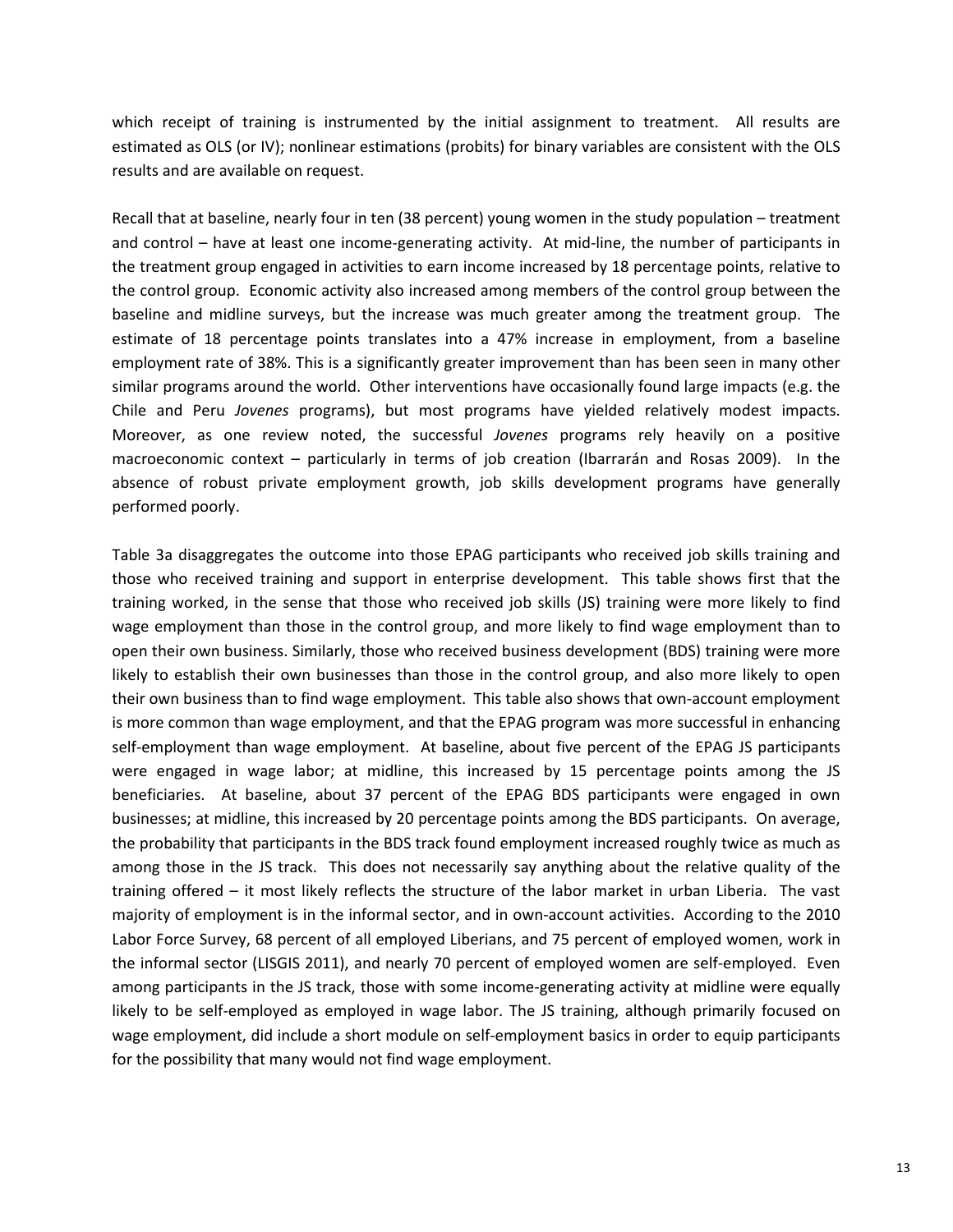Tables 3b and 3c disaggregate the results by location and by individual characteristics. Of the nine communities in which the EPAG program was delivered, the training was effective in six. Only in the neighborhoods of Battery Factory and New Kru Town were the impacts not statistically significant. The estimate of the impact of training in the West Point community is negative, suggesting that participants are ten percent *less* likely to be employed than non-participants. This was an exceptionally difficult community to work in, and had unusually high attrition, especially among the control group.<sup>[19](#page-15-0)</sup> Table 3c presents the impact of the EPAG program across education and wealth class. Although significant and positive impacts are seen across the entire wealth distribution, the program was significantly more effective among participants in the middle wealth classes than among the very poorest and very wealthiest. Among the poorest and wealthiest quintiles of our study population, the program had no statistically significant impact, while the impact on the middle wealth quintile is a whopping 34 percentage points. In addition, that the program had a greater impact among those with more education than less, and there is no discernible impact among those with no education (the estimate is large, but statistically insignificant, which may be due to the relatively small number of participants with no education); the greatest impact is found among those who have completed high school. On the one hand, these findings are not surprising, since EPAG was not designed to reach the poorest or most vulnerable; rather, the first round was designed to show a demonstration effect among high-potential girls. Bearing in mind that our study population is better off than the Liberian population as a whole, the relative ineffectiveness of the EPAG program for its poorest and least educated participants in the first round has deep implications for the success of the program if it were to be expanded. Subsequent rounds of EPAG have already begun to address this issue, by adding a preliminary basic literacy training component before the second round of training to better prepare girls with low literacy before starting the program. These results indicate that in order to effectively serve the even poorer and less educated girls outside the capital as EPAG scales up, further adaptation may be needed. Finally, this table shows that the impact among younger (15-19) participants seems to be greater than that among older (20-24 and 25-27) participants.

Beyond employment rates, the EPAG program also increased the intensity of employment among those in the treatment group relative to those in the control group. One can disaggregate the total impact on employment, and on earnings, as the sum of two separate processes: first, it can bring people into employment who were previously not engaged in the labor market (the extensive margin); second, it can increase the productivity or the level of activity among those who are already working (the intensive margin). As table 4 shows, the EPAG did increase the average number of days employed among the entire group of participants, but among those who were employed, it increased the number of days worked in a typical week only from 5.3 to 5.5. Similarly, while EPAG did increase the number of hours worked, on average, it did not increase the number of hours worked among those who had employment. In other words, the program succeeded in enhancing employment primarily on the extensive margin, i.e., by bringing more people into the labor force rather than by enhancing the productivity of those who are already working.

l

<span id="page-15-0"></span> $19$  These are the OLS results; the probit results for West Point are not statistically significant.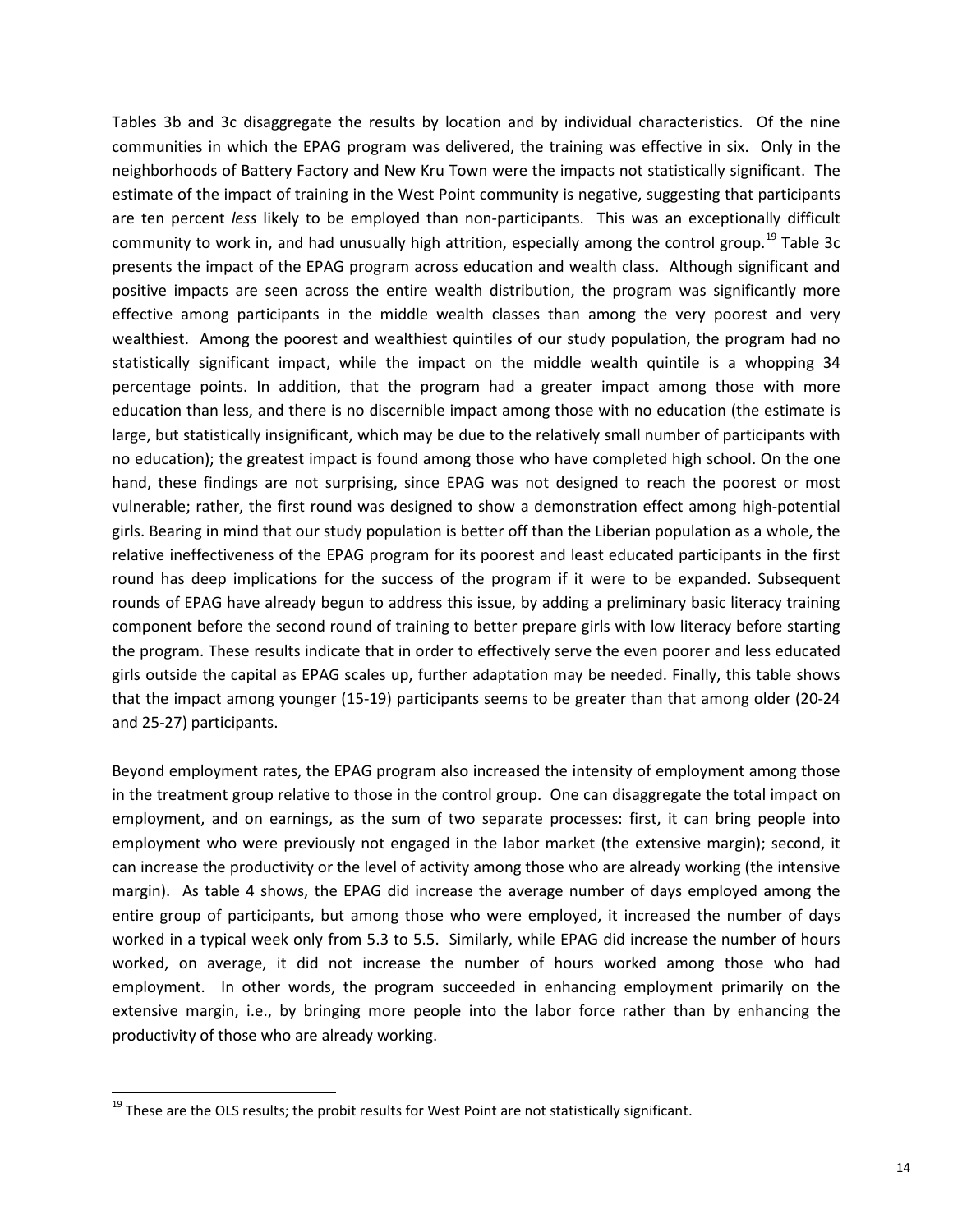Panel 2 of Table 4 shows that the program was also highly successful in increasing the incomes of EPAG participants. Participants in the program saw their incomes rise by 80%, relative to those in the control group, from a mean of LD 700 (about US\$10) per week to LD 1260 per week (about US\$18). This result was obtained using a simple OLS model that compares the income of the treatment and control groups without regard to current employment status: individuals without employment, and hence have zero income, are also included in the comparison. The same regression using logged earnings as the dependent variable yields an even higher estimate of a 130% increase in earnings.

This table also shows the impact of the program on earnings for those individuals who are actually working. Earnings are determined in a two-step process: first the individual makes a decision of whether or not to engage in employment: conditional on that choice, the final outcome of earnings is realized. We use a Tobit model to examine the impact of EPAG on earnings conditional on having some income. In the first stage, the Tobit model estimates a 16 percentage point impact on the likelihood of having earnings greater than zero, compared to the 18 percentage point coefficient in Table 3 on the likelihood of employment. Conditional on having non-zero earnings, the Tobit model predicts an increase of 418 LD in weekly earnings, which is only a bit less than the estimate of 563 LD obtained in the unconditional OLS regression. We interpret these results to indicate that EPAG improved earnings through two channels: by increasing the number of people with non-zero earnings by bringing more people into employment, and by increasing the productivity of those who were already engaged in incomegenerating activities. These effects are significant, both statistically and economically, and much larger in magnitude compared to other vocational training programs that have been rigorously evaluated.

As was discussed earlier, self-employment is much more common than wage employment: graduates of the BDS program are more likely than graduates of the JS program to have found employment, and about half of those who went through the job skills training and found subsequent employment are selfemployed. These results are confirmed by a disaggregation of the earnings results, shown in Table 4A. Although those in the JS track have higher earnings at baseline, there appears to have been no significant impact on earnings (unconditional) among JS beneficiaries, whereas the BDS graduates see their earnings more than double. Happily, even though the impact of the program on employment seems to vary across the wealth spectrum, the impact of the program on earnings seems relatively equitably distributed. The increase in earnings appears to be progressively distributed across education classes, apart from those with no education, for whom the program does not appear to have had any significant benefit. Those with primary education only saw their incomes increase by 700 LD, double the increase experienced by beneficiaries with a high-school education. Finally, similar to the results on employment, younger (16-19) EPAG participants experienced a larger increase in earnings than older (20-27) participants.

# 4.2. Savings and Loans

Much has been written about the importance of monetary and other assets, especially for young women, as a way to smooth consumption, improve bargaining power, invest in productive activities, and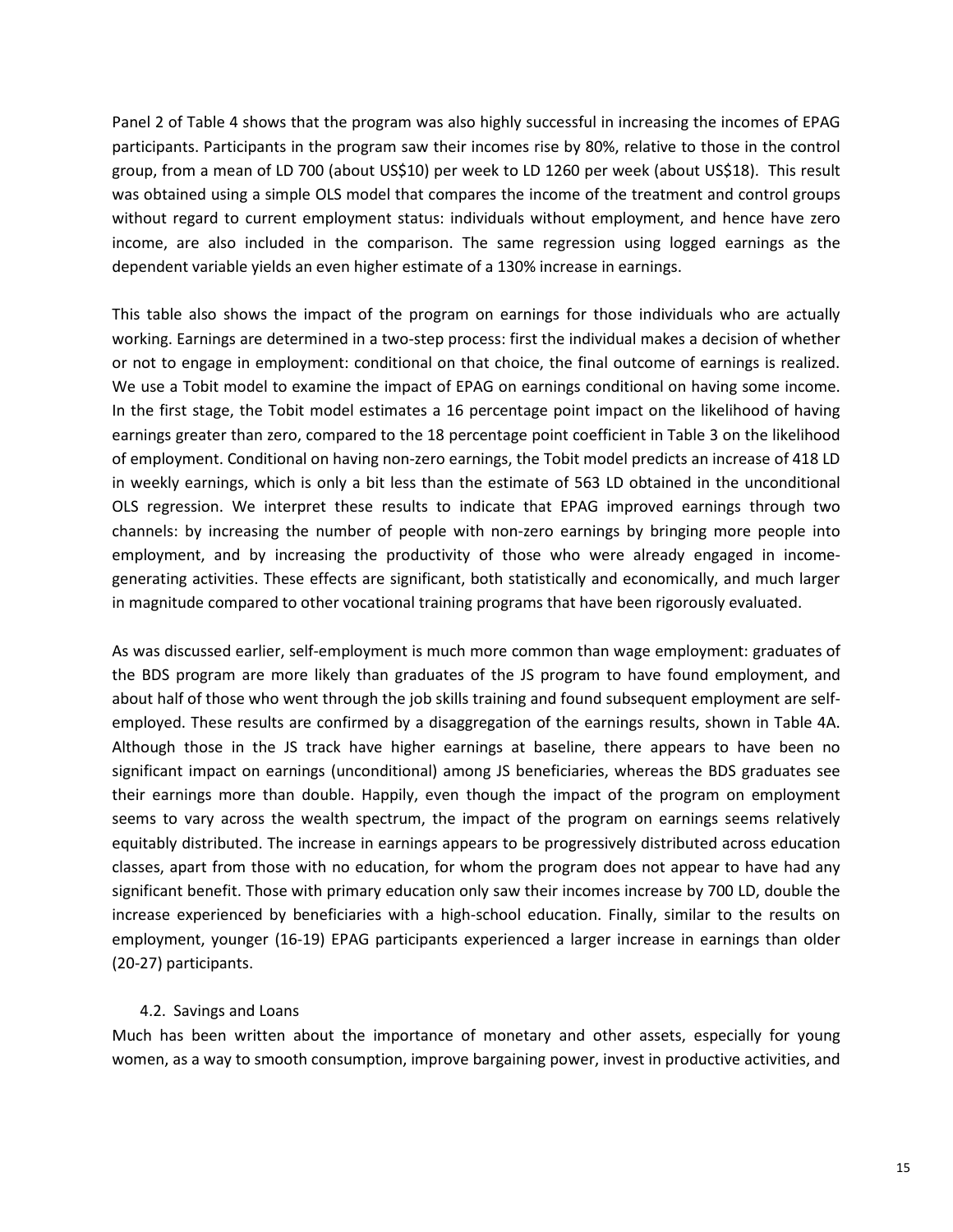cope with the emergencies that arise all too often.<sup>[20](#page-17-0)</sup> To facilitate successful coping and provide a safe place to save, the EPAG program assisted each participant to set up a savings account at a local bank if she did not already have one. Table 5 presents midline survey results that indicate that the treatment group were nearly 50 percentage points more likely to have savings than the control group, and were saving on average LD 2500 (nearly US\$35) more than the control group. EPAG graduates were also twice as likely as the control group to have outstanding loans (six percent v. three percent), and have loans from formal lenders (five percent v. two percent),  $^{21}$  $^{21}$  $^{21}$  although the overall rate of obtaining credit remains extremely low.

# 4.3. Empowerment

The Adolescent Girls' Initiative is based on the hypothesis that livelihood and life skills training for young women will improve their lives in more than just narrowly-defined economic dimensions. In addition, evidence is increasing that these soft skills are also essential for success in employment (Borghans et al. 2008). Surveys of employers consistently find that more than hard, technical skills, employers value these harder-to-quantify skills of honesty and integrity, problem-solving ability, work ethic, communication skills, the ability to work productively with others, responsibility and dependability (Blom and Hobbs 2007). The AGI program has focused on the development and measurement of these softer attributes that matter for employment as well as those that matter more to the individual, such as self-confidence and empowerment. Despite the challenges of measuring such subjective outcomes, the survey instruments included panels of questions designed to elucidate a nuanced picture of the personality and psychosocial characteristics that are most relevant for labor market success.

Table 6A presents results on empowerment and decision-making. The first series of questions have to do with control over resources, spending decisions and earnings. Respondents were asked how much control they had over how to spend their own earnings; also, whether they had money of their own for basic uses that they alone could decide how to use, without having to ask for permission. The EPAG baseline survey found that respondents reported a high degree of control over resources even before the program started. Because of this, the program impacts on control over resources were small, albeit statistically significant: 80 percent of respondents at baseline said they controlled their own resources, with a seven percentage point increase for the treatment group (relative to control). Similarly, 80 percent of those engaged in income-generating activities said that they controlled the money they earned. The midline results indicated that among the treatment group, this had increased by roughly eight percentage points. As shown in the second panel, EPAG graduates report that they worry less than those in the control group. They are less likely to worry about their jobs or incomes or that they won't be able to pay for basic necessities, and those with partners are less worried about their relationships breaking up. The impact on subjective well-being, as measured by a series of questions about the respondent's satisfaction with various dimensions on her life, indicate that EPAG was most

<span id="page-17-0"></span><sup>&</sup>lt;sup>20</sup> See for example Ashraf et. al. (2010); Morcos and Sebstad (2010); and Austrian and Ghati (2010).

<span id="page-17-1"></span><sup>&</sup>lt;sup>21</sup> "Formal" loans are those from banks, credit groups, susu, or money lenders; "informal loans" are those from parents, friends, relatives, or business partners.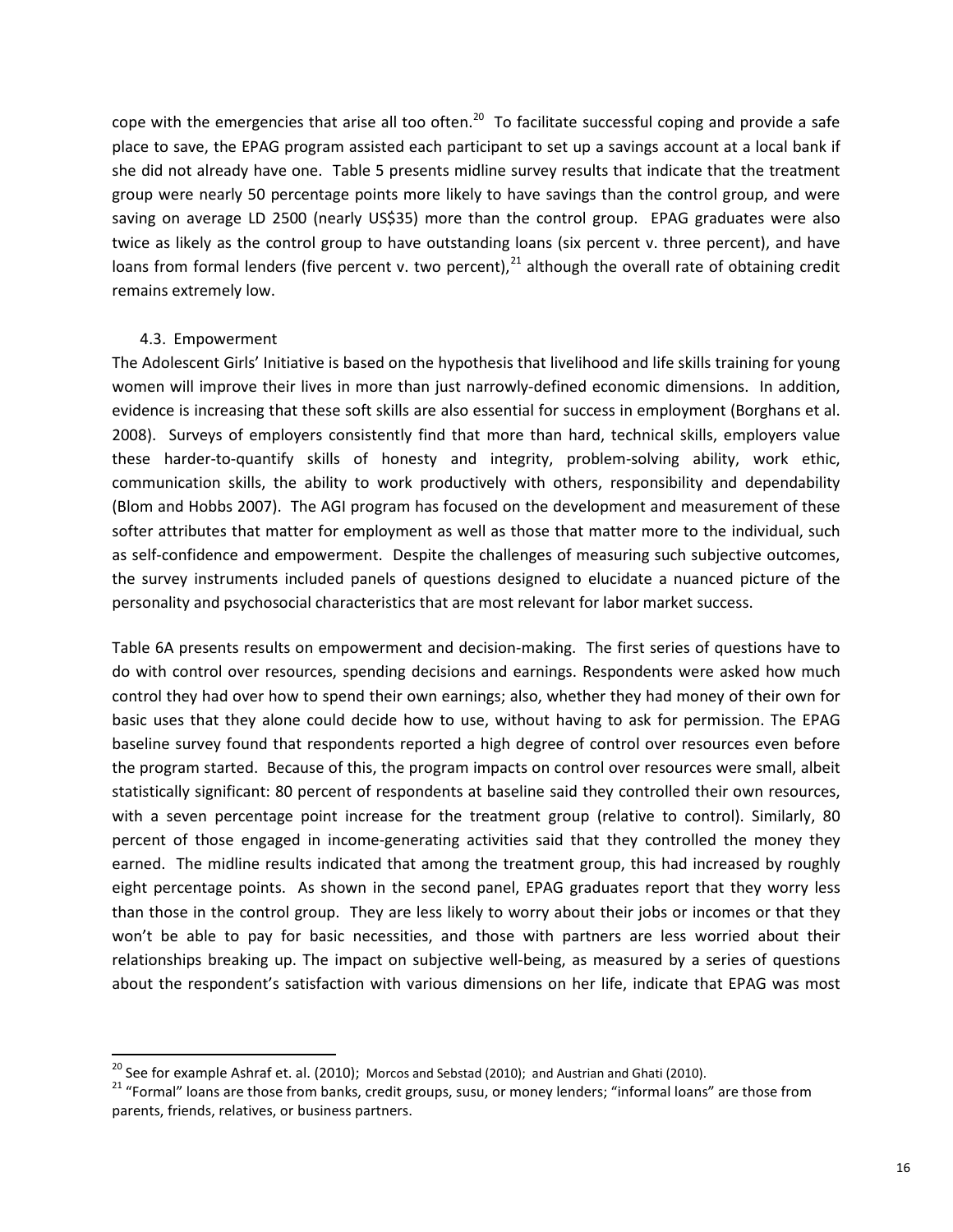successful in improving the degree of satisfaction with one's job or business, in line with the program's primary objective.

Measures such as self-confidence, self-control, and assessments of own capabilities were already remarkably high among the young women in the study population at baseline, so we didn't expect to see a great improvement among the treatment group at midline. Nonetheless, two measures of noncognitive skills were administered at baseline and midline, and results are presented in the fourth panel of Table 6A. The first indicator is a measure self-regulation:<sup>[22](#page-18-0)</sup> whether the young woman can formulate a goal, make a plan, stay on course despite setbacks, modulate intense emotions, and so on. Selfregulation and self-control have been shown to be strong correlates of labor market success. Respondents were asked whether they agreed with a set of eleven statements about themselves; these responses were then aggregated into a single score reflecting the proportion of responses indicating an ability to self-regulate. The impact of the program on this aggregate measure of self-regulation is not statistically significant. This may reflect the relative stability of these characteristics over time. In contrast, the self-assessed entrepreneurial score is based on questions asking how well the respondent believes she could perform a series of six tasks related to starting or running a business, and can be considered a task-oriented measure of self-efficacy. The aggregate measure of entrepreneurial ability increased by roughly nine percentage points among EPAG beneficiaries relative to those in the control group, equivalent to a quarter of a standard deviation. Enhancing participants' self-confidence to perform these tasks was one of the main immediate objectives of the BDS training program.

Table 6B summarizes the results on a series of questions on attitudes and self-confidence that were added during the midline survey only (hence no panel analysis is possible). EPAG graduates report a more positive attitude: they feel more in control and more comfortable, and they have greater confidence in their own business abilities as well as in their personal and social lives. They are also more confident than the control group in their personal relationships with spouses and partners, consistent with the findings in Table 6A. Both treatment and control group respondents report equally high confidence in their ability to return to school "should [she] decide to do so."

These findings from the quantitative impact evaluation complement the results from a set of qualitative focus group discussions that were held with participants at the end of the 6 months of classroom training. Twenty-five percent of the trainees from Round 1 participated in a total of 34 focus group discussions that covered a variety of topics including their satisfaction with the program and their empowerment in both social and economic realms. The trainees overwhelmingly voiced a high degree of satisfaction with the training, and trainers commented on how the motivation or "seriousness" of the participants grew over the 6 month period. The trainees credited the transport allowance and free childcare in particular as features that facilitated their full participation; as one trainee commented,

l

<span id="page-18-0"></span> $^{22}$  Questions adapted from the Adolescent Self-Regulation Inventory, developed and validated for youth in the United States by Moilanen, 2006. The questions were revised and translated into an 11-item for the Liberian context. In the future, we plan to conduct basic testing on this scale on internal consistency and reliability.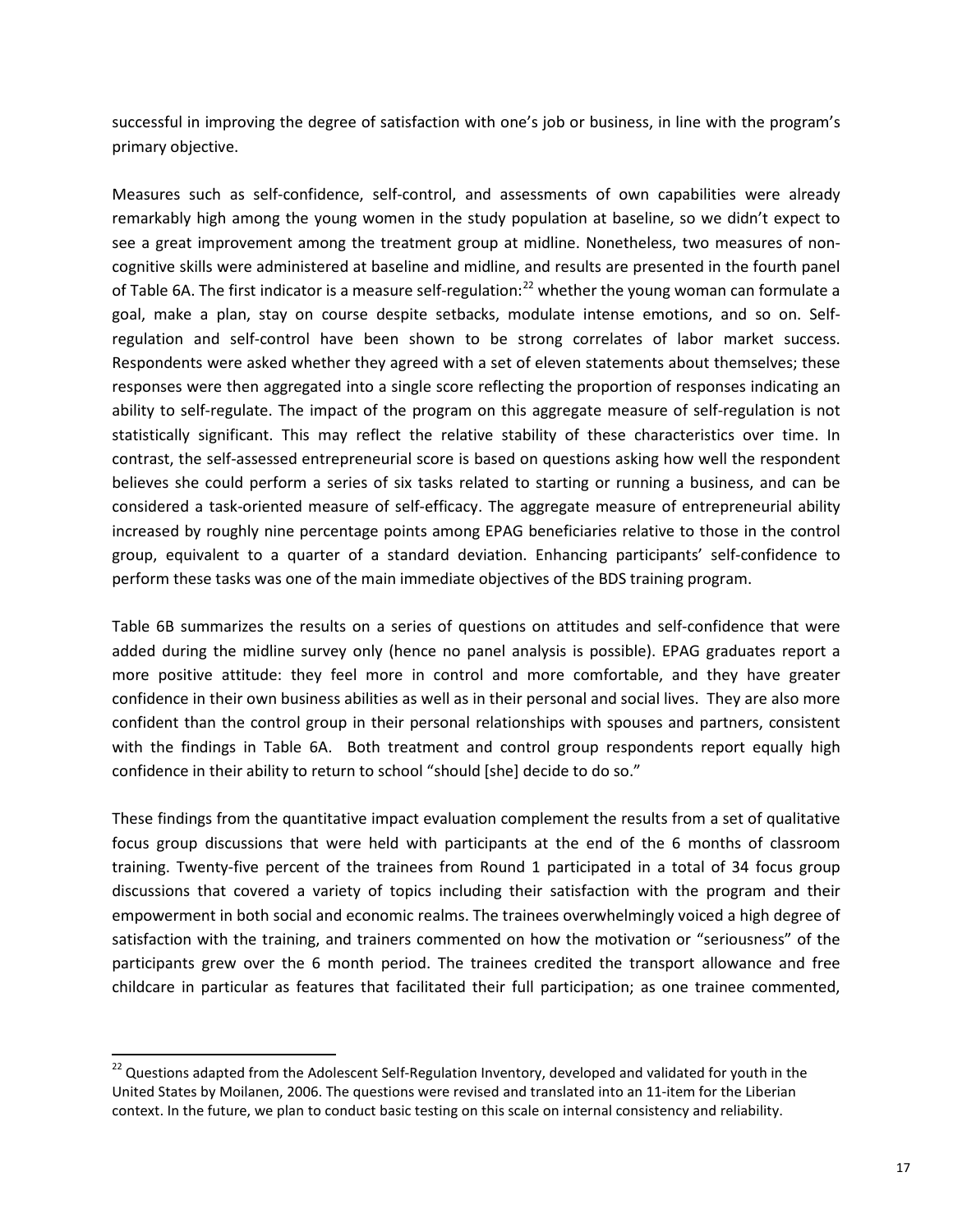"The [childcare] service made it difficult to have any excuse for missing class."<sup>[23](#page-19-0)</sup> In terms of empowerment, the most striking finding concerned the participants' aspirations and visions for the future that seemed to spring from their participation in EPAG. Far from being content with the vocations in which they were being trained, the participants expressed repeatedly their goal to use these vocations as a "stepping stone" to higher goals, citing professions such as medicine, business, nursing, and politics. The trainees appeared to understand fully that these professions would require formal education; many girls stated their primary goal in pursuing employment was to save money to be able to return to formal education. Although educational enrolment was not detected as a significant impact in the quantitative survey (at midline, the treatment group was not more likely to be enrolled in school, including night school, than the control group), the high aspirations of both the treatment and control groups, consistent with the qualitative results, is apparent in their positive responses on the question regarding their perceived ability to return to school (Table 6B). Other qualitative findings related to empowerment, particularly with regard to self-confidence and improved social skills, were extremely positive, consistent with the findings of the quantitative work.

# 4.4. Fertility and Personal Behaviors

Fertility in Liberia is among the highest in the world, although it has declined from a total fertility rate of more than six children per woman in 1990 to 5.2 in 2010. Observed fertility has many underlying determinants including biological and behavioral factors (e.g., frequency of intercourse, contraceptive use) as well as economic and social factors (e.g., norms, opportunity costs, and access to family planning). Although reducing fertility was not a primary objective of EPAG, the program did include a strong focus on the empowerment and independence of young women to exert control over their lives, as well as lessons on reproductive health and family planning methods. The interrelated nature of young women's reproductive health decisions and the economic conditions in which they live is well established in the public health literature, with poverty being a significant risk factor for risky sexual behavior (Dunbar 2010, Ssewamala 2010). Table 7 explores outcomes related to fertility and sexual behaviors. The first outcome concerns the desired number of children, which was roughly 3.5 at baseline among both the treatment and control groups, with no significant change between baseline and midline.

In spite of the lack of impact on desired fertility, the EPAG program does appear to have an impact on realized fertility. We use three outcomes to explore fertility: whether or not the respondent currently has at least one living child, the number of children she has, and whether or not she is currently pregnant at the time of her interview. For the first outcome, the basic specification yields a significant decline of four percentage points. However, this basic specification may include a purely mechanical result because the control group was more likely to be pregnant at baseline (ten percent compared to six percent among the treatment group, as shown in Table 2). The second specification interacts treatment with an indicator for not being pregnant at baseline. This regression yields a smaller two percentage point reduction in the likelihood of being a mother. The impact on number of children further elucidates this finding. Among those women who have at least one child already, there are no

l

<span id="page-19-0"></span><sup>&</sup>lt;sup>23</sup> Exit Poll Report from Round 1. SBA and GOPA consultants. December 2010.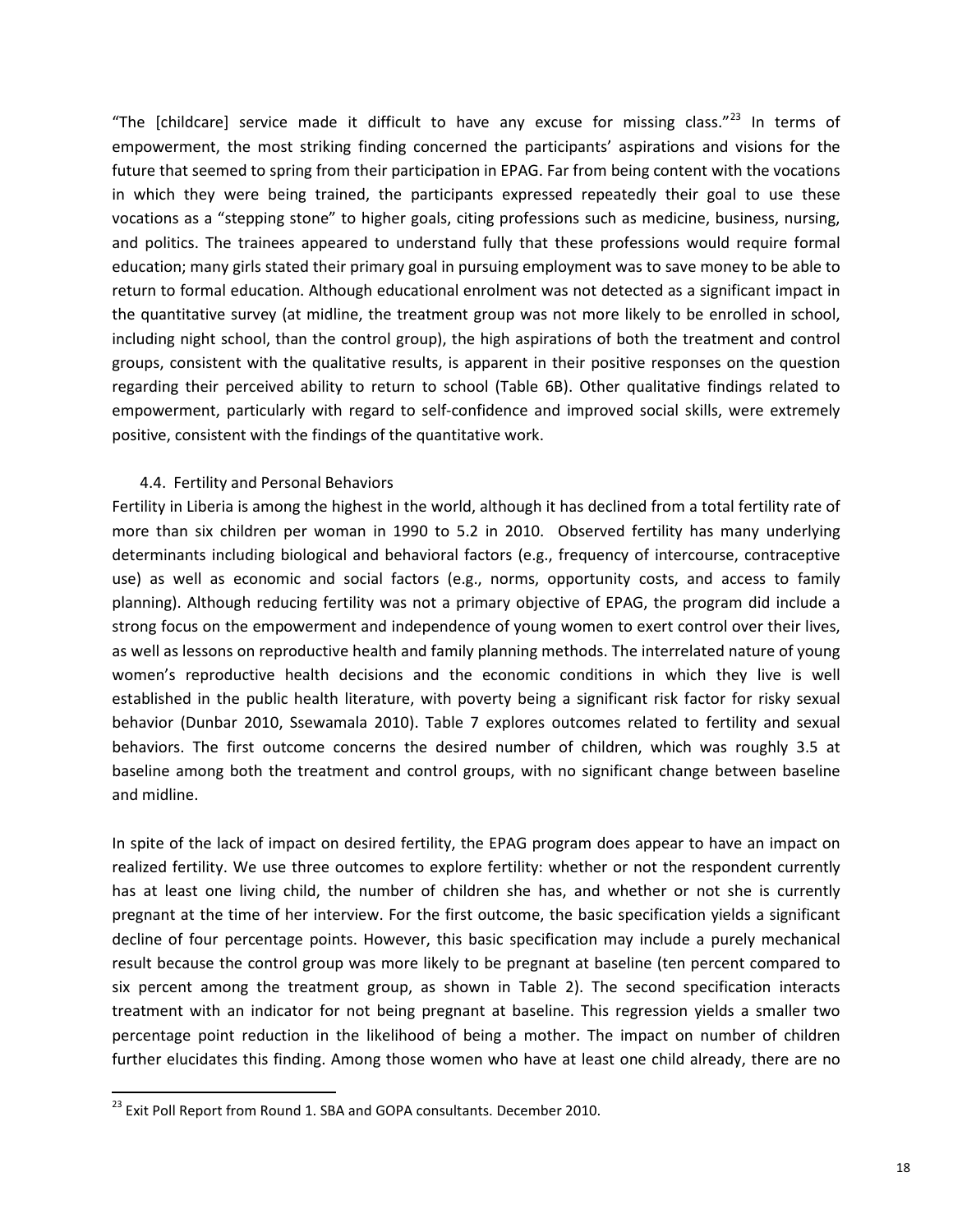impacts on the number of children the woman has. However, among all women, the unconditional measure of number of children does fall among the treated relative to the control group. The results also show a large and significant increase in pregnancies among the treatment group. Once again, this may be a purely mechanical result of the control group's higher pregnancy rate at baseline (making it less likely that they would be pregnant again just one year later). For this reason, we once again interact treatment with an indicator of not being pregnant at baseline. This interacted regression yields a smaller but still large and significant increase of two percentage points in the likelihood of being pregnant. Taking the three outcomes together (a weak reduction in the likelihood of having any children, a significant reduction in the number of children, and a significant increase in pregnancy among the treated), it appears that EPAG did not have any net impact on actual fertility. A simple cross-sectional comparison of the likelihood of being a mother and the likelihood of being pregnant, excluding those who were pregnant at baseline, confirms that there are no significant differences in either indicator at midline. This may not represent a true reduction in lifetime fertility: the treatment group may simply be delaying pregnancy for the duration of their participation in the program (although this may demonstrate empowerment over the timing of pregnancy).

Aside from fertility-related outcomes, the EPAG program does not appear to have affected sexual behaviors among its participants. Although control over income is often emphasized as a determinant of women's sexual empowerment and control, there appears to be no impact, at least in this short run, on the number of sexual partners or the decision to use a condom. On average, these young women have one regular partner, and use condoms about half the time. There is no distinction by treatment group. Reported condom use, in particular, is much higher in this survey than among similar age groups in nationally representative surveys such as DHS, and it is not clear whether the non-result is driven by measurement error or simply the already high baseline rate of condom usage.

On the one hand, the lack of impacts on fertility and sexual behaviors are not surprising, since one might expect that behavior changes of this sort more specific and longer-term interventions. Reducing fertility was not, after all, an objective of the EPAG program. On the other hand, recent studies have shown a causal link between cash transfers conditioned on school attendance and reduced fertility (Baird 2010) and economic empowerment and reduced fertility (Bandiera 2012, Ibarrarán 2012), even in the short run. The lack of impact in this study points to a need for further research on the conditions under which economic empowerment may lead to reduced fertility, the mechanisms of change, and the length of time required to affect change.

# 4.5. Effects on the household

 $\overline{\phantom{a}}$ 

A central question of this impact evaluation is to what extent any improvements in the employment of young women spill over onto the household in which she resides. Numerous studies have found that increased monetary resources in the hands of women lead to improved well-being of other household members, especially children,<sup>[24](#page-20-0)</sup> leading researchers to hypothesize that women are more likely to spend

<span id="page-20-0"></span> $^{24}$  See for example Pitt 1998, Hoddinott 1995, and King 2001. Borges 2007, in particular, has a frequently cited claim that women reinvest 90% of their income in their household compared to 30-40% for men.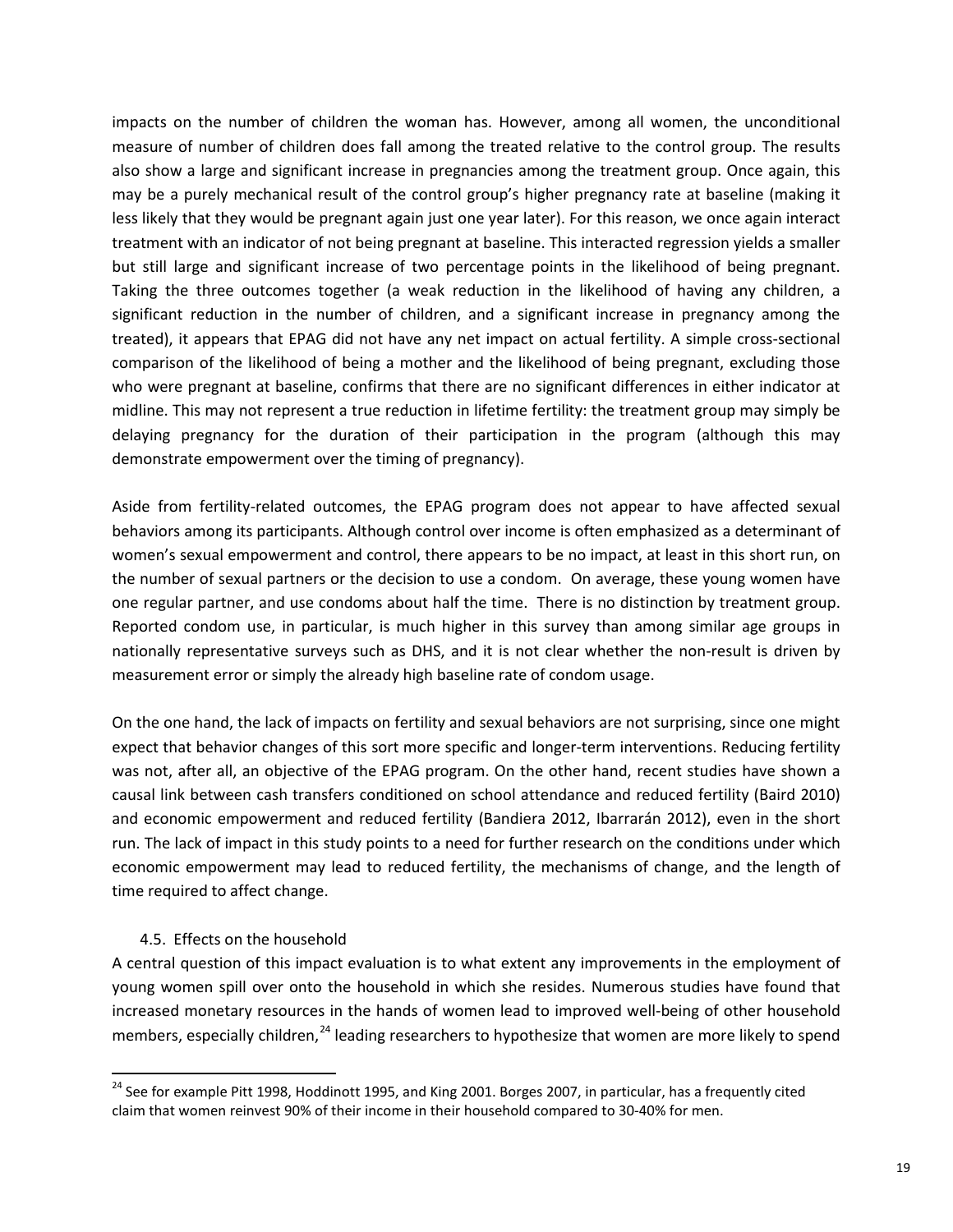their earnings on household expenses than men. Most of these studies have focused on adult women, specifically married women with children. It is not known whether the same holds true for young women, who may have other spending priorities, have less experience in managing households, and have younger children. Given the large increases in employment and earnings documented above, the EPAG program serves as a good setting to examine these types of spillovers.

The evaluation included detailed interviews with the heads of the household in which EPAG participants were residing. The purpose of the household questionnaires was precisely to examine the hypothesis that investing in young girls would benefit her household. A secondary hypothesis was that EPAG participation may change gender-related attitudes in the participants' households. Household data was collected for 1601 out of the 1622 individuals who were interviewed at both baseline and midline; this same sample of 1601 individuals serves as the basis for both the individual and household level analysis in this paper.

The estimated impact of the program on a broad range of household outcomes is summarized in Tables 8 and 9. Panel A of Table 8 examines the household size. The household and family dynamics in Liberia, as in other African settings, can be complex, with families often sending their children to live with relatives who are more able to provide for their schooling and basic needs. Young parents, in particular, often leave home to migrate for work, leaving their children back home with relatives until they are able to establish themselves and send for their children. If the economic success of the EPAG participant allowed her to bring non-resident family members into her household (including but not limited to her own children), then overall household size may have been expected to increase as a result of the program. This does not appear to have happened, at least in the short term. The results in Table 8 show that overall household size was not affected by the program. It is possible that the increase in earnings due to EPAG was too small, or too short-lived, to have induced the kinds of migrations described above.

Other measures of household well-being, including food security and asset ownership, reflect shorterterm investments that might be influenced by the economic success of EPAG participants. Panel B of Table 8 shows the impact of EPAG on a broad range of food security measures. Household food security was measured using two methods: dietary frequency of high-value protein-rich foods, and two subjective questions on food shortages adapted from USAID's FANTA questions (Coates 2007). On two of the four of the dietary frequency questions and on both of the food shortage questions, the treatment groups' dietary situation improved as a result of the EPAG program. Weekly consumption of fish and meat rose significantly by four percentage points in treatment households (from a high baseline value of 84% for meat/chicken and 90% for fish), and weekly consumption of dairy and eggs did not change significantly. Household heads report worrying less about insufficiency of household food supplies, and the reported incidence of household members going to bed hungry also decreased in treatment households relative to control. Combined, the impacts across these indicators portray a situation of improved food security and dietary composition, consistent with the hypothesis that the increased earnings of the EPAG participants were spent in part on food.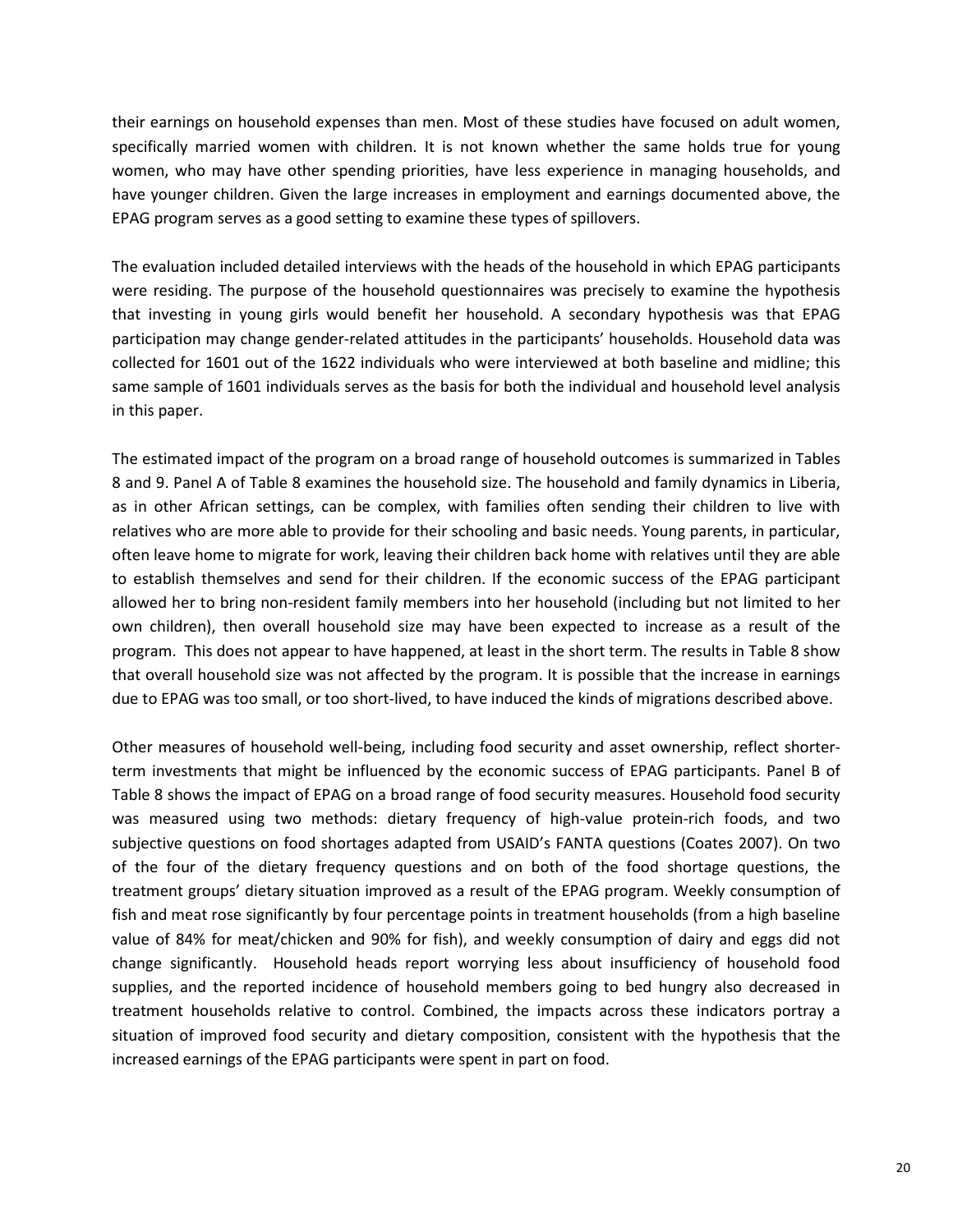Apart from questions of resource allocation, a secondary hypothesis of this evaluation was that participation in EPAG might shift gender norms and attitudes among the participants' household members. This could theoretically occur if the participant actively shares the knowledge from the life skills trainings that she receives in the program, or if the household head, upon observing the realized productivity of the EPAG participant, revises his/her expectations about young women in general. To investigate this, a series of questions regarding various gender norms were posed to the household head, including the suitable age of marriage, the division of labor of various household tasks, and appropriate types of work and socializing for young unmarried women. The results, presented in Table 9, show no impact of the program on opinions of the suitable age of marriage. This is not surprising given the high prevalence of cohabitation and the absence of strict norms regarding age of marriage in Liberia. The results do show some changes in attitudes toward gender equality in household duties, which fall predominantly to women in Liberia. Respondents were asked who should be responsible for a series of five household tasks, with response choices of "men", "women", or "both". Responses were coded as "1" for "both" (meaning that the task ought to be shared), and "0" otherwise. From a baseline share of 12%, there was a 6 percentage point impact in the likelihood of respondents reporting that both men and women should be responsible for washing, cooking, and cleaning. Similarly, from a baseline share of 16%, there was a 4 percentage point increase in responses of "both" for the task of feeding and bathing children. There were no significant impacts in the responses for other categories, including earning money, fetching water, and helping children with studies. By summing the responses across categories (again with a "1" indicating a gender-neutral response and a "0" indicating either men or women alone), a "gender equality score" of 0 to 5 was computed. The impact of the program on this score was an increase of 0.2 standard deviations, meaning that household heads of EPAG participants experienced a small but significant shift toward more egalitarian attitudes related to the division of household labor. Finally, respondents were asked to rate (hypothetically) whether they would approve of the young unmarried female household members participating in a variety of activities. The first set of activities had to do with socializing with friends and dating, while a second set dealt with various types of employment, education, and training. Other than a small reduction in the approval rate for socializing with friends, there were no impacts of the program on any of the indicators, probably owing mostly to the high rate of approval at baseline for the majority of these activities.

Overall, the results in Table 9 indicate that the EPAG program did not have a significant impact on the attitudes of household heads toward the economic or social activities of young women living in their households, but did have a small significant impact on their attitudes toward gender norms regarding domestic duties. This might be driven by the distinction between asking about the respondent's household members directly versus asking about men and women generally. When asked about specific activities in relation to the young women in their household, the household heads' responses did not change over time, but when asked about sharing of household duties in theory (not in relation to their particular household), there was a significant difference by treatment group. Given that the EPAG participants themselves, whether or not they are engaged in income-generating activities, do not report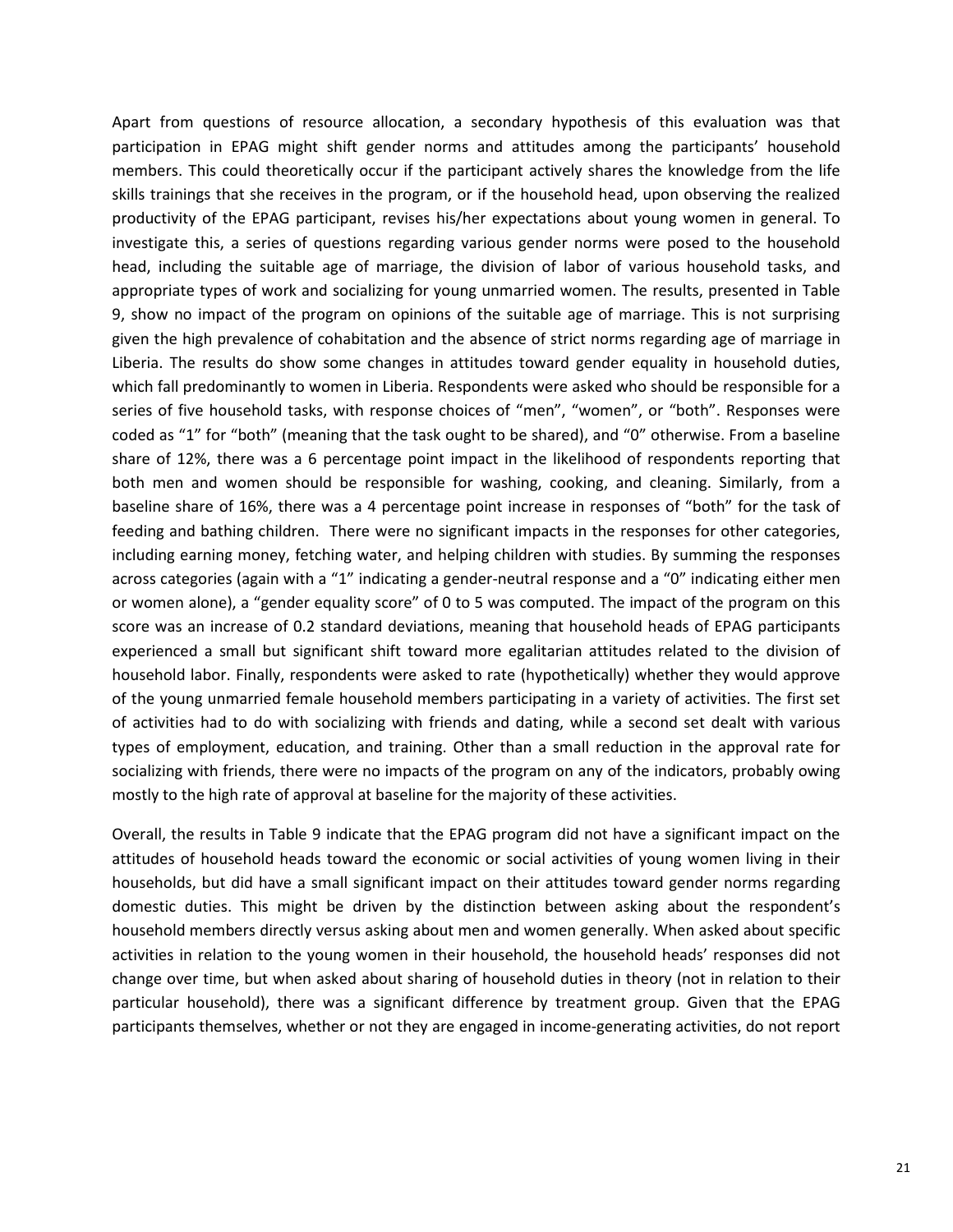any change in the amount of time spent on domestic work,<sup>[25](#page-23-0)</sup> we have no evidence that these shifting norms have affected the division of labor in practice. Further research would be needed to disentangle the issues of changing gender norms in theory versus practice, and attitudes toward norms in general versus those at play in one's own household.

# **5. Cost Effectiveness**

 $\overline{\phantom{a}}$ 

Although the first task of any evaluation is to demonstrate the effectiveness of an intervention – that is, whether or not the program actually has a measurable and attributable impact – this is not enough to recommend the program to policymakers. This requires also that the program can show that it is worth spending scarce public resources to do it. Ideally, a program worth doing will be both effective and costeffective. One can measure cost-effectiveness in terms of the number of physical outputs produced or outcomes achieved, e.g. the number of people employed per dollar spent, or one can measure achievements in terms of the value of the benefits acquired relative to the amount of money spent. In the case of the EPAG, the unit cost of training in Round 1 was roughly \$1200 for the Business Skills track and \$1650 for the Job Skills track. The EPAG Job Skills track consisted of more hours of training, and required purchasing practical equipment for each trade area. Some Job Skills trainers, especially those with more specialized skills and experience, were also more costly. The estimated unit costs cover trainer salaries (EPAG has mostly college-educated trainers), training materials (not including curriculum development), training venue rental, administrative and overhead costs of the training provider, childcare costs, event costs (job fairs, etc.), stipends to mentors, trainee transport allowances and completion bonuses. The costs also cover the withheld incentive payment to the training provider, based on how many trainees find employment.

Although high relative to most developing-country budgets, these costs are well within the range of the *Jovenes* youth training programs implemented in Latin America (cf. Ibarrarán and Rosas 2009). The *Jovenes* programs were estimated to cost between \$700 and \$2000 per participant, depending on the country (Betcherman 2007). Not only were the costs of the EPAG program within international norms, the program itself is also cost-effective. Given the large earnings gains demonstrated in this study (44 USD per month for Business Skills, and 11 USD per month for Job Skills, as shown in Table 4A), and assuming the gains persist at the same level, the cost of the Business Skills training is recouped within three vears.<sup>[26](#page-23-1)</sup> For the Job Skills training, given the higher costs and lower benefits, it would take approximately 12 years to recoup the training costs, making it less cost-effective. The project has revamped the Job Skills training substantially in light of these findings, condensing the training timetable and seeking formal agreements in advance with employers to hire EPAG graduates.

<span id="page-23-0"></span><sup>&</sup>lt;sup>25</sup> A limited number of time use questions were included in the survey of EPAG participants, but the results are not reported in this paper.

<span id="page-23-1"></span><sup>&</sup>lt;sup>26</sup> In addition to the assumption of persistence of earnings gains, other assumptions include income accruing from month 7, no discounting, and an exchange rate of 70 LD= 1USD. With an annual discount rate of 5%, the Business Skills training costs are still recouped within 3 years while the Job Skills training costs would take 17 to 20 years to recover.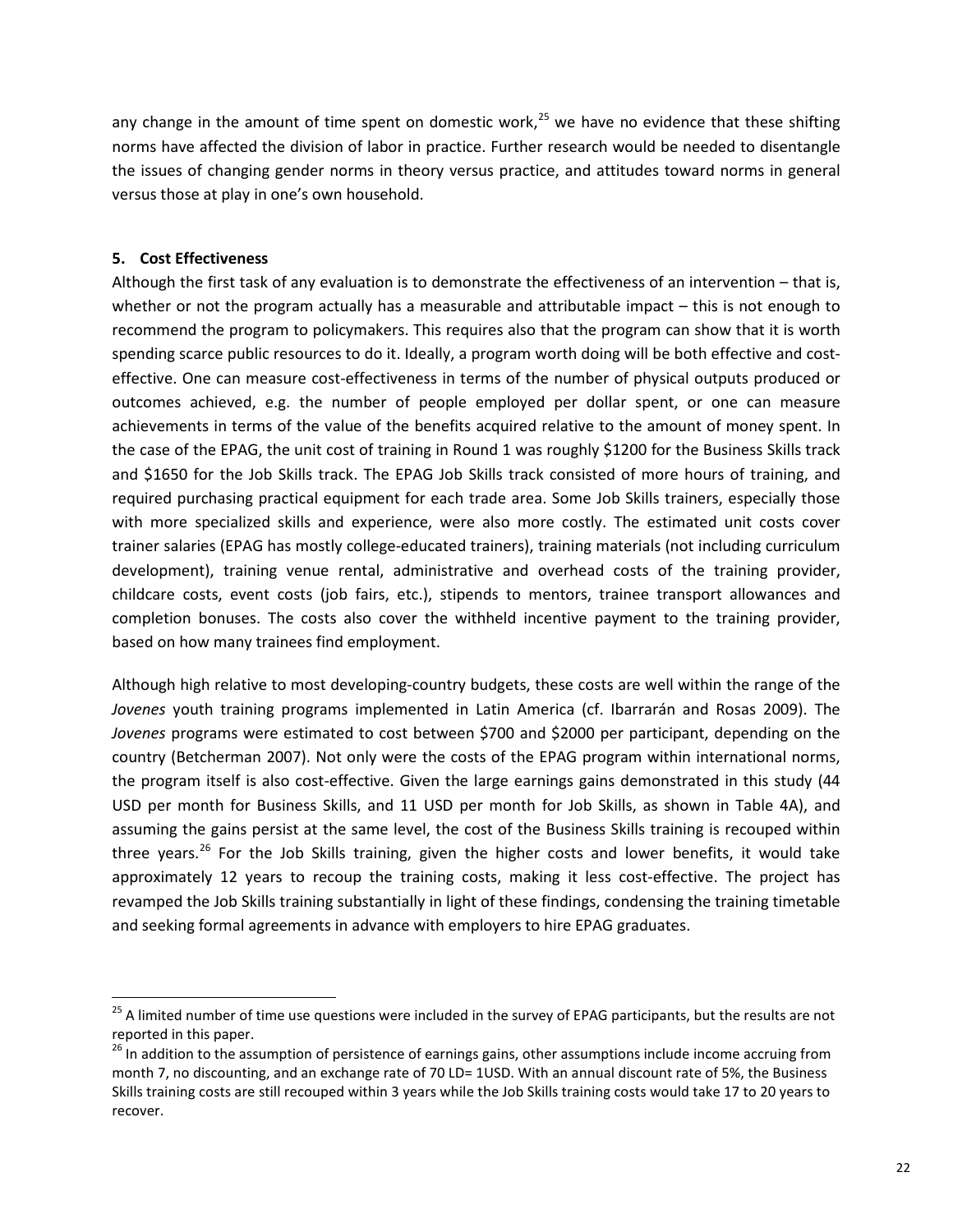#### **6. Robustness Checks**

 $\overline{\phantom{a}}$ 

#### 6.1. *Sample attrition*

Many challenges were encountered during survey implementation, due to the context – the densely populated and impoverished communities in and around Monrovia are difficult settings in which to find and track respondents—as well as the transience of a young study population. Despite vigorous efforts to track and interview each individual in the sample, a certain amount of survey attrition was expected. As the survey response rates in Table 1 show, 1622 (or 80%) of the individuals in the study sample were successfully interviewed in both the baseline and midline surveys. Another 305 respondents were interviewed at baseline but not at midline and hence are not in the panel used for the analysis in this paper.<sup>[27](#page-24-0)</sup> This survey attrition, while not much higher than other program evaluations in Africa, may cause concern that the results of this evaluation are biased, especially if the loss to follow up is correlated with individual characteristics that might affect the outcomes. To address this concern, Table 10 presents regressions on the likelihood of panel inclusion, that is, the likelihood of being interviewed at both baseline and midline. The first column indicates that treated individuals are significantly more likely than control to have been interviewed twice. This result persists even after controlling for individual characteristics and community dummies. Columns 2, 3, and 4 show that age, school attendance, and employment status at baseline are all correlated with survey attrition. To further investigate whether these characteristics lead to differential attrition between the treatment and control groups, we interact treatment with particular characteristics at baseline. Columns 5 and 6 show that, conditional on being in the control group, the most likely predictor of attrition is having a child. By itself, being a mother does not predict attrition, but when interacted with treatment, we see that control group mothers are more likely to have dropped out of the panel than their treated counterparts. Employment at baseline, while positively correlated with attrition, does not differentially affect treated and untreated individuals.

Because the differential attrition between treatment and control groups may bias our results, we use Inverse Probability Weighting (IPW) as outlined in Wooldridge (2002) to adjust the estimates of our key outcomes, using the inverse probability of inclusion in the panel as a probability weight. As a first step, we use the probit model in Column (6) of Table 10 to regress the likelihood of being observed twice on baseline individual characteristics, including those likely to affect attrition, such as employment and parental status. In the second step, we use the inverse of the predicted values from that probit model as probability weights to redo the difference-in-difference regressions for our key outcomes of interest. This method gives more weight to the individuals with the highest chance of attrition, giving them more influence on the estimate of the impact than those with a low probability of attrition. The results are reported in Table 11. The results show a high degree of similarity between the original (unadjusted) and the adjusted estimates. Across all outcomes, the point estimates and standard errors vary only slightly.

<span id="page-24-0"></span> $^{27}$  Of these 305 cases, nine are dropped from the attrition analysis because the household head was not interviewed at baseline, hence the household level control variables are not available.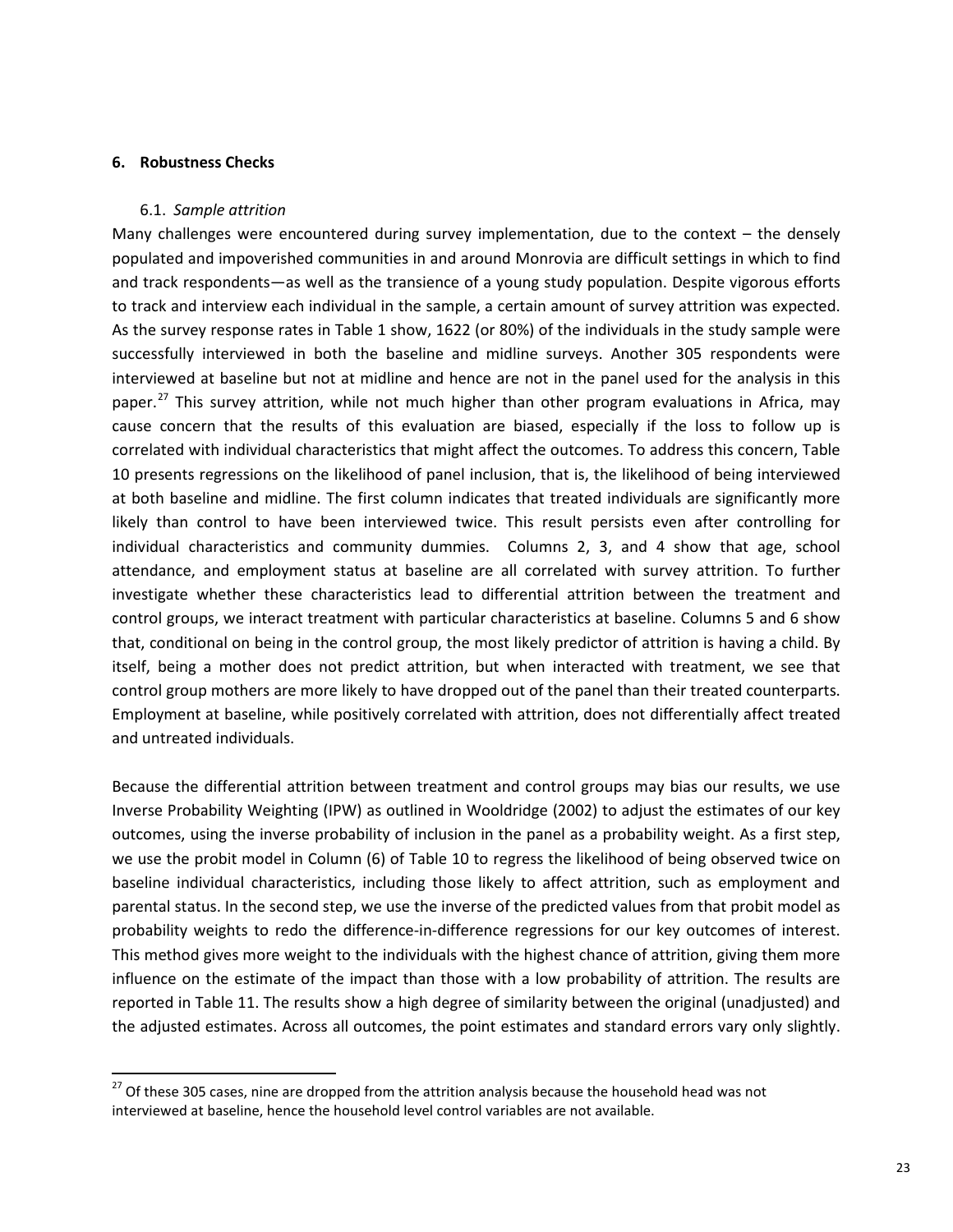Because the adjusted estimates so closely mirror our original findings, we conclude that selective survey attrition is unlikely to be biasing our results.

# **7. Conclusion**

Liberia's history of civil conflict compounds the challenges that face many African countries: large populations of low-skilled youth and limited labor market opportunities. A growing policy dialogue around youth employment in Africa has tended to focus on engaging young men in productive work to reduce the seeming threat of conflict, crime, and civil unrest. We argue that promoting young women's engagement in the labor market is just as pressing: getting women on the right track early in their working lives has the potential to affect not just their employment trajectories but, through the channel of empowerment, can also transform their roles in their families and communities. By focusing on both young men and women, African policy makers and development partners can ensure that countries like Liberia are able to reap the demographic dividend that comes only once in a country's development as fertility rates slow to a point where the ratio of working-age adults to dependents falls to a minimum.

As this paper demonstrates, skills training programs for young women can be wonderfully effective in increasing employment and incomes, at least in the short term. The EPAG program, which delivered six months of classroom-based skills training followed by six months of job placement support for either self or wage employment, led to a 47% increase in employment and 80% growth in earnings, relative to a randomly selected control group of non-participants. The program's Business Skills track had markedly higher impacts on employment and earnings than the Job Skills track, which focused on wage employment. These impacts vary somewhat but remain consistently positive and significant across almost all communities, educational backgrounds, and wealth levels. The highest impacts were obtained for those in the middle of the wealth distribution, and for girls with higher educational levels, which is consistent with the program's initial screening for young women with basic literacy who would be able to make use of a classroom-based skills course.

These strong impacts on employment and earnings translated into positive impacts in other realms of the participants' lives. Our results show striking improvements in various empowerment measures, including access to and control over monetary resources, including savings, where the program led to a sizeable difference of 35 USD in savings between treated and control individuals. The study also documents significant improvements in a wide range of subjective outcomes including measures of worry, life satisfaction, self-regulation, self-confidence, and self-perceptions of social abilities. In the area of fertility and sexual behaviors, the results paint a somewhat more nuanced picture. The EPAG program had no discernible effect on the desired number of children or on the actual number of children, conditional on having any children. There was a weak reduction in the likelihood of having any children, and a stronger increase in the likelihood of being pregnant, even after excluding those who were pregnant at baseline. On net, these impacts appear to cancel each other out, consistent with a hypothesis that treated individuals waited until the end of the EPAG program to become pregnant.

The third main area of outcomes looks at household-level measures. Consistent with the wide body of literature on the benefits to the household of women's increased resources, the results show a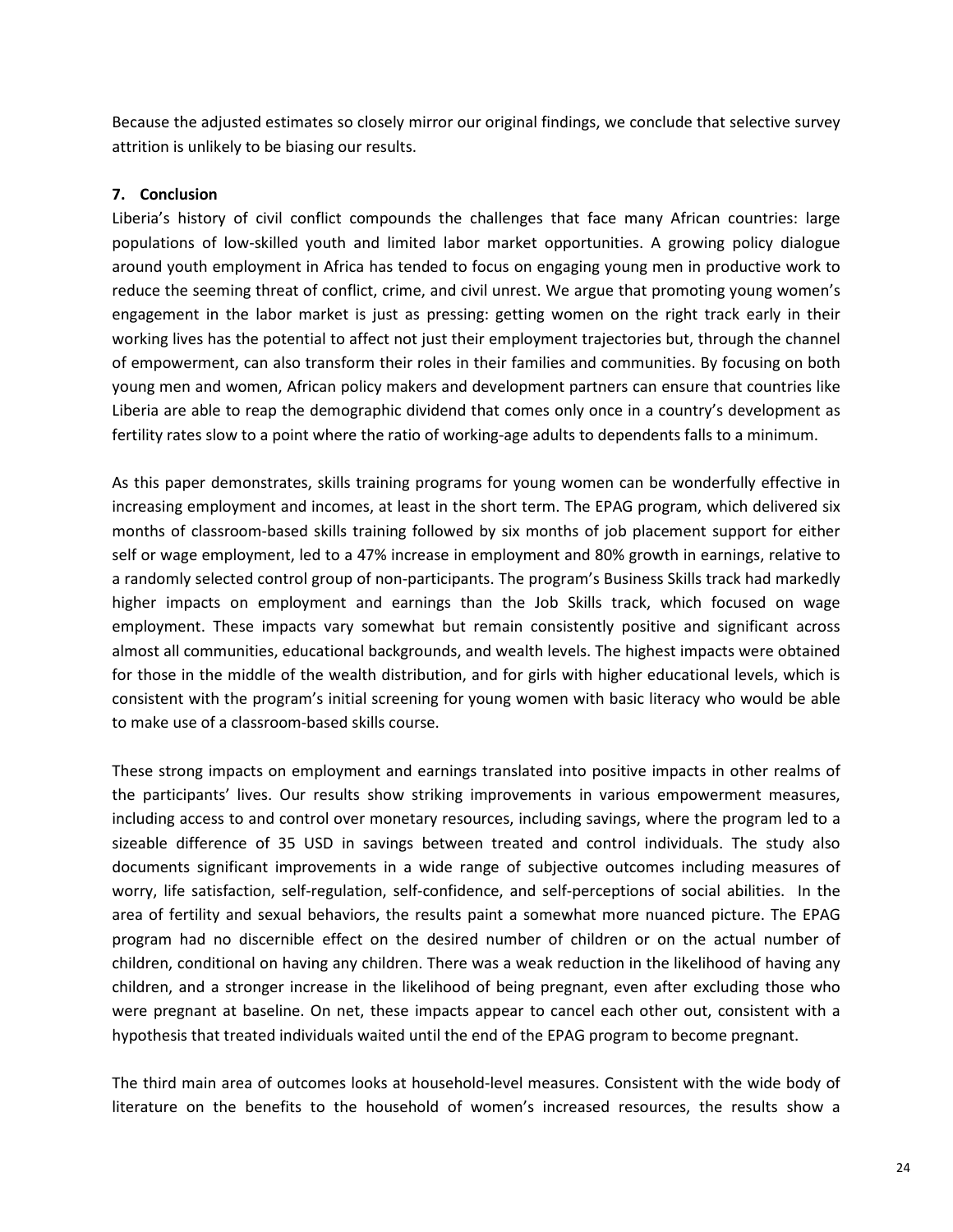significant improvement in household food security, judged by increased consumption of high-value animal proteins and lowered incidence of food shortages. Beyond food security, we find no generalizable impact on household asset holdings, plausibly due to the short term nature of this analysis, but we do find significant improvements in subjective measures of attitudes toward gender responsibilities among the heads of EPAG households. These outcomes provide some evidence that norms are shifting at the household level in ways that may benefit other female household members. Taken together with the results on food security, this suggests that the program had positive, though small, impacts on the households of treated individuals.

We end with a mention of the limitations of the study. First, as mentioned above, is the issue of selective attrition from the sample. Second, given the short time horizon of this study, in which follow up data was collected just one month after the conclusion of the first round of the program (which was seven months after the conclusion of the classroom-based training), questions remain about the persistence of the effects found and the potential for further impacts to emerge. The research design of this evaluation, in which the control group took part in the second round of the EPAG program, precludes a rigorous experimental comparison of treated and untreated individuals after the midline survey. However, an endline survey was conducted after the second round of the EPAG program as per the timeline depicted in Figure 1. Examination of this endline survey data will permit a descriptive analysis of the outcomes of the first group of trainees 12 months after they completed the EPAG program, as well as examination of the outcomes of the second batch of trainees. The second round included not only the control group from this impact evaluation but also newly recruited participants who were offered brief basic literacy and numeracy training program prior to program entry. Work is already underway to design and implement the third round of EPAG, with a substantial redesign of the Job Skills track, an emphasis on reaching younger girls with lower literacy, and expansion to communities outside of Monrovia. If the high success rates found in this study are replicated for these future cohorts, the EPAG program should serve as a model for policy makers in Africa and the world seeking to improve lives and livelihoods of all youth, male and female.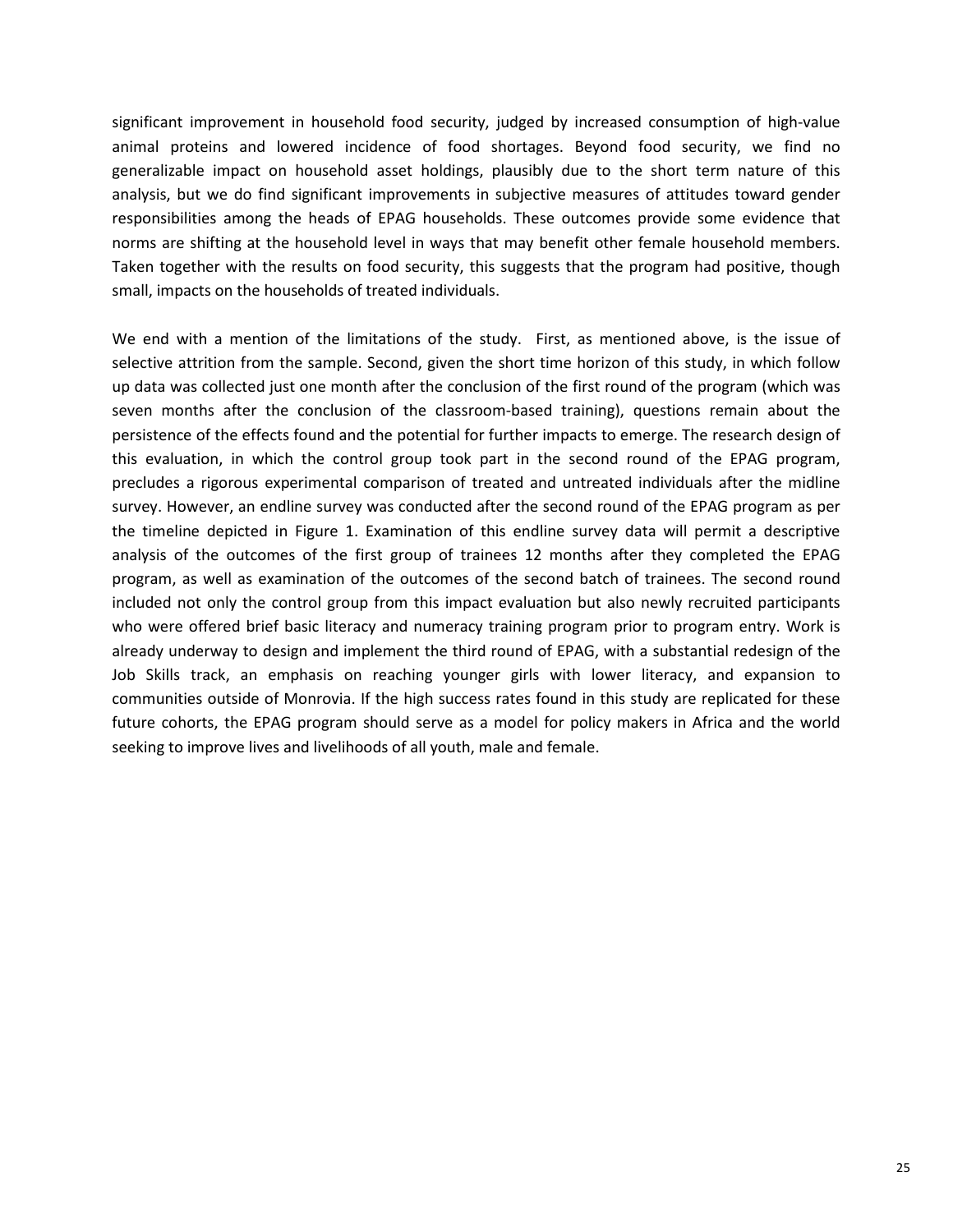# **8. References**

- 1) Ai, Chunrong, and Edward C. Norton (2003). Interaction terms in logit and probit models. *Economics Letters* 80, p. 123-129.
- 2) Ashenfelter, Orley (1978). Estimating the effect of training programs on earnings, *Review of Economics and Statistics*, vol. 60, pp. 47–57.
- 3) Ashraf, Nava, Dean Karlan, and Wesley Yin (2010). Female empowerment: Impact of a commitment savings product in the Philippines. *World development*, *38*(3), 333-344.
- 4) Attanasio, Orazio, Adriana Kugler, and Costas Meghir (2008). Training Disadvantaged Youth in Latin America: Evidence from a Randomized Trial. NBER Working Paper 13931.
- 5) Austrian, Karen and Dennitah Ghati. 2010. Girl-Centered Program Design: A Toolkit to Develop, Strengthen & Expand Adolescent Girls Programs. Nairobi, Kenya: The Population Council. Available at: [http://www.ungei.org/files/2010PGY\\_AdolGirlToolkitComplete.pdf.](http://www.ungei.org/files/2010PGY_AdolGirlToolkitComplete.pdf)
- 6) Baird, Sarah, Ephraim Chirwa, Craig McIntosh, and Berk Özler. The short-term impacts of a schooling conditional cash transfer program on the sexual behavior of young women. *Health economics* 19, no. S1 (2010): 55-68.
- 7) Bandiera, Oriana, Niklas Buehren, Robin Burgess, Markus Goldstein, Selim Gulesci, Imran Rasul, and Munshi Sulaiman (2012). Empowering Adolescent Girls: Evidence from a Randomized Control Trial in Uganda. Working Paper.
- 8) Bertrand, Marianne, and Sendhil Mullainathan. 2001. "Do People Mean What They Say? Implications for Subjective Survey Data." *American Economic Review*, 91(2): 67-72.
- 9) Betcherman, Gordon, Martin Godfrey, Susana Puerto, Friederike Rother, and Antoneta Stavreska (2007). A Review of Intervention to Support Young Workers: Findings of the Youth Employment Inventory. World Bank Social Protection Discussion Paper No. 0715.
- 10) Blom, Andreas and Cynthia Hobbs (2007). School and Work : Does the Eastern Caribbean Education System Adequately Prepare Youth for the Global Economy?. World Bank, Washington, DC.
- 11) Borges, Phil (2007). Women Empowered: Inspiring Change in the Emerging World. New York.
- 12) Borghans, Lex., Angela L. Duckworth, James J. Heckman, and Bas Ter Weel (2008). The economics and psychology of personality traits. Journal of Human Resources, 43(4), 972-1059.
- 13) Card, David, Pablo Ibarrarán, Ferdinando Regalia, David Rosas, and Yuri Soares (2007). The Labor Market Impacts of Youth Training in the Dominican Republic: Evidence from a Randomized Evaluation. NBER Working paper 12883.
- 14) Coates, Jennifer, Anne Swindale, Paula Bilinsky (2007). Household Food Insecurity Access Scale (HFIAS) for Measurement of Food Access: Indicator Guide. Version 3. Food and Nutrition Technical Assistance (FANTA) project. USAID.
- 15) Dunbar, Megan S., M. Catherine Maternowska , Mi-Suk J. Kang , Susan M. Laver , Imelda Mudekunye-Mahaka and Nancy S. Padian (2010). Findings from SHAZ!: A Feasibility Study of a Microcredit and Life-Skills HIV Prevention Intervention to Reduce Risk Among Adolescent Female Orphans in Zimbabwe. *Journal of Prevention & Intervention in the Community*, 38:2, 147-161.
- 16) Empower. 2010. The Girls Entrepreneurship Toolkit, "It's her Business: A Handbook for Preparing Young, At-risk Women to Become Entrepreneurs." Available at: [www.itsherbusiness.org](http://www.itsherbusiness.org/)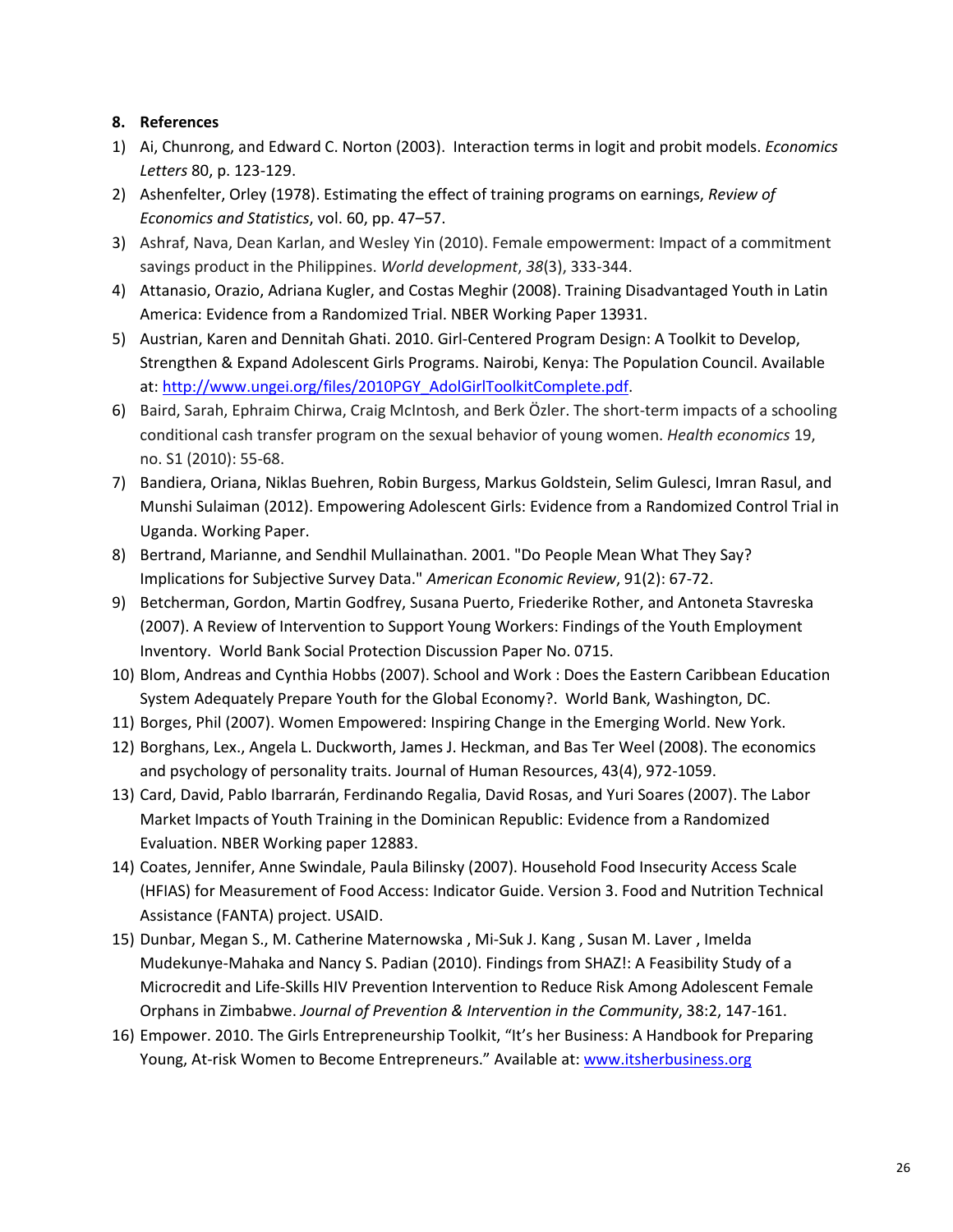- 17) Filmer, Deon and Lant Pritchett (2001). Estimating Wealth Effects without Expenditure Data—or Tears: An Application to Educational Enrollments in States of India. *Demography*, Volume 38- Number 1, February 2001: 115–132.
- 18) Hicks, Joan Hamory, Michael Kremer, Isaac Mbiti, and Edward Miguel (2011). "Vocational Education Voucher Delivery and Labor Market Returns: A Randomized Evaluation among Kenyan Youth". Working Paper.
- 19) Hoddinott, John, and Lawrence Haddad (1995). Does Female Income Share Influence Household Expenditures? Evidence from Cote d'Ivoire. *Oxford Bulletin of Economics and Statistics*, 57, 1.
- 20) Ibarrarán, Pablo, Laura Ripani, Bibiana Taboada, Juan Miguel Villa, and Brigida Garcia (2012). Life skills, employability, and training for disadvantaged youth: Evidence from a randomized evaluation design. Institute for the Study of Labor (IZA) Discussion Paper No. 6617.
- 21) Ibarrarán, Pablo and David Rosas (2009). Evaluating the Impact of Job Training Programs in Latin America: Evidence from IDB funded operation. *Journal of Development Effectiveness*.
- 22) International Labour Organisation / World Bank (ILO/WB) (2010). *Joint Synthesis Report: Inventory of Policy Responses to the Financial and Economic Crisis*. Geneva and Washington, DC.
- 23) King, Elizabeth M., and Andrew D. Mason (2001). Engendering development: Through gender equality in rights, resources, and voice. *Policy Research Report, Washington, DC: World Bank Publications*.
- 24) Liberia Institute of Statistics and Geo-Information Services (LISGIS) (2007). Report on the Core Welfare Indicators Questionnaire. Monrovia: LISGIS.
- 25) Liberia Institute of Statistics and Geo-Information Services (LISGIS) (2010). Report on the Liberia Labour Force Survey 2010. Monrovia: LISGIS.
- 26) Measure DHS. Final report of the 2007 Liberia Demographic and Health Survey, June 2008. Available at:<http://www.measuredhs.com/publications/publication-FR201-DHS-Final-Reports.cfm>
- 27) Mollanen, Kristin L. (2006). The Adolescent Self-Regulation Inventory: The Development and Validation of a Questionnaire of Short-term and Long-term Self-Regulation. *Journal of Youth and Adolescence* 36:835-848.
- 28) Morcos, Carmen and Jennifer Sebstad (2010). Financial Education for Adolescent Girls, Nike Foundation.
- 29) Pitt, Mark M. and Shahidur R. Khandker (1998). The Impact of Group-based Credit on Poor Households in Bangladesh: Does the Gender of Participants Matter? *Journal of Political Economy*, vol. 106, no. 5.
- 30) Ssewamala, F. M., Ismayilova, L., McKay, M., Sperber, E., Bannon, W., & Alicea, S. (2010). Gender and the effects of an economic empowerment program on attitudes toward sexual risk-taking among AIDS-orphaned adolescent youth in Uganda. *Journal of Adolescent Health*, 46(4), 372-378.
- 31) Wooldridge, Jeffrey M. Econometric Analysis of Cross Section and Panel Data, MIT Press: Cambridge MA. 2002.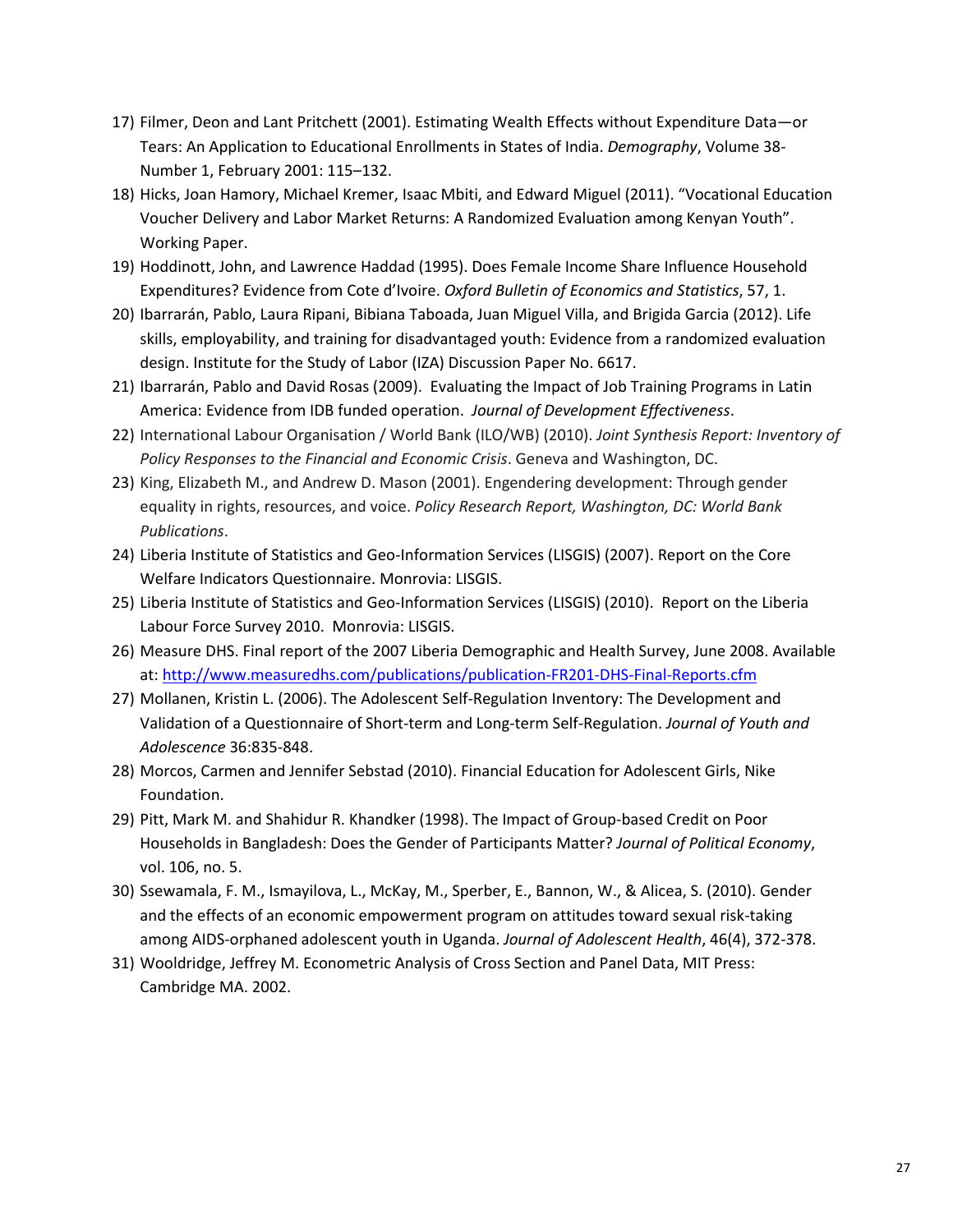#### Figure 1. Impact Evaluation Timeline



Figure 2. Summary of Assignment Process and Modifications

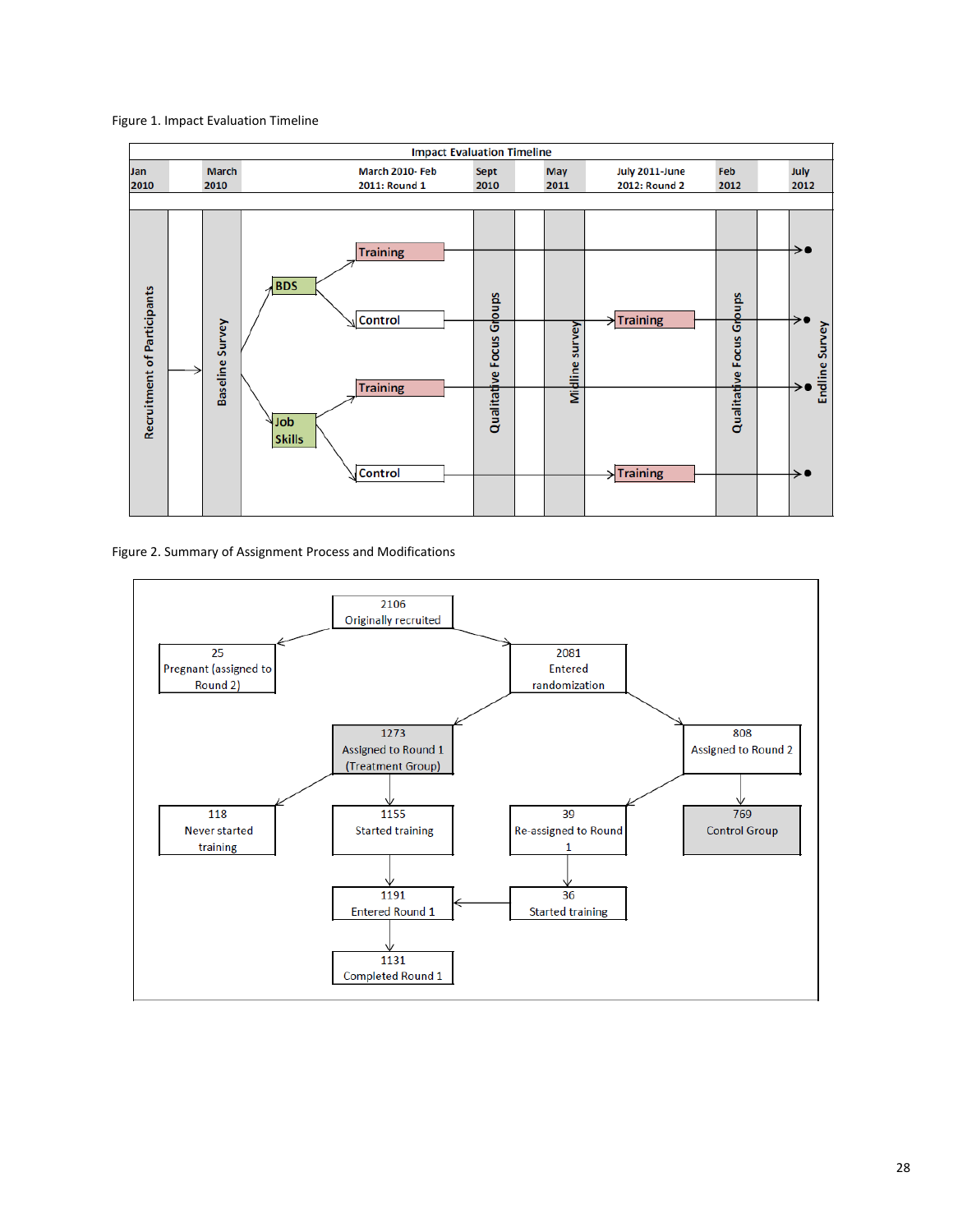#### **Table 1. Response Rates for Baseline and Midline Surveys**

|                  | <b>Neither Baseline</b><br>nor Midline | <b>Baseline Only</b> | <b>Midline Only</b> | <b>Baseline and</b><br><b>Midline</b> | Total |
|------------------|----------------------------------------|----------------------|---------------------|---------------------------------------|-------|
| <b>Treatment</b> | 33                                     | 169                  | 45                  | 1026                                  | 1273  |
| Control          | 26                                     | 136                  | 11                  | 596                                   | 769   |
| Total            | 59                                     | 305                  | 56                  | 1622                                  | 2042  |

Note: A total of 2106 young women were originally recruited for this study and the EPAG program. This table excludes: 39 individuals from the control group who were issued as replacements and 25 exempt from randomization due to pregnancy. Please note that of the 1622 who were interviewed twice, 21 are dropped from the analysis because household information at baseline is missing. This leaves a sample of 1601 individuals for the main analysis in this paper. Of the 305 interviewed at baseline only, nine are missing baseline household information, so they are dropped from the attrition analysis in the "Robustness checks" section.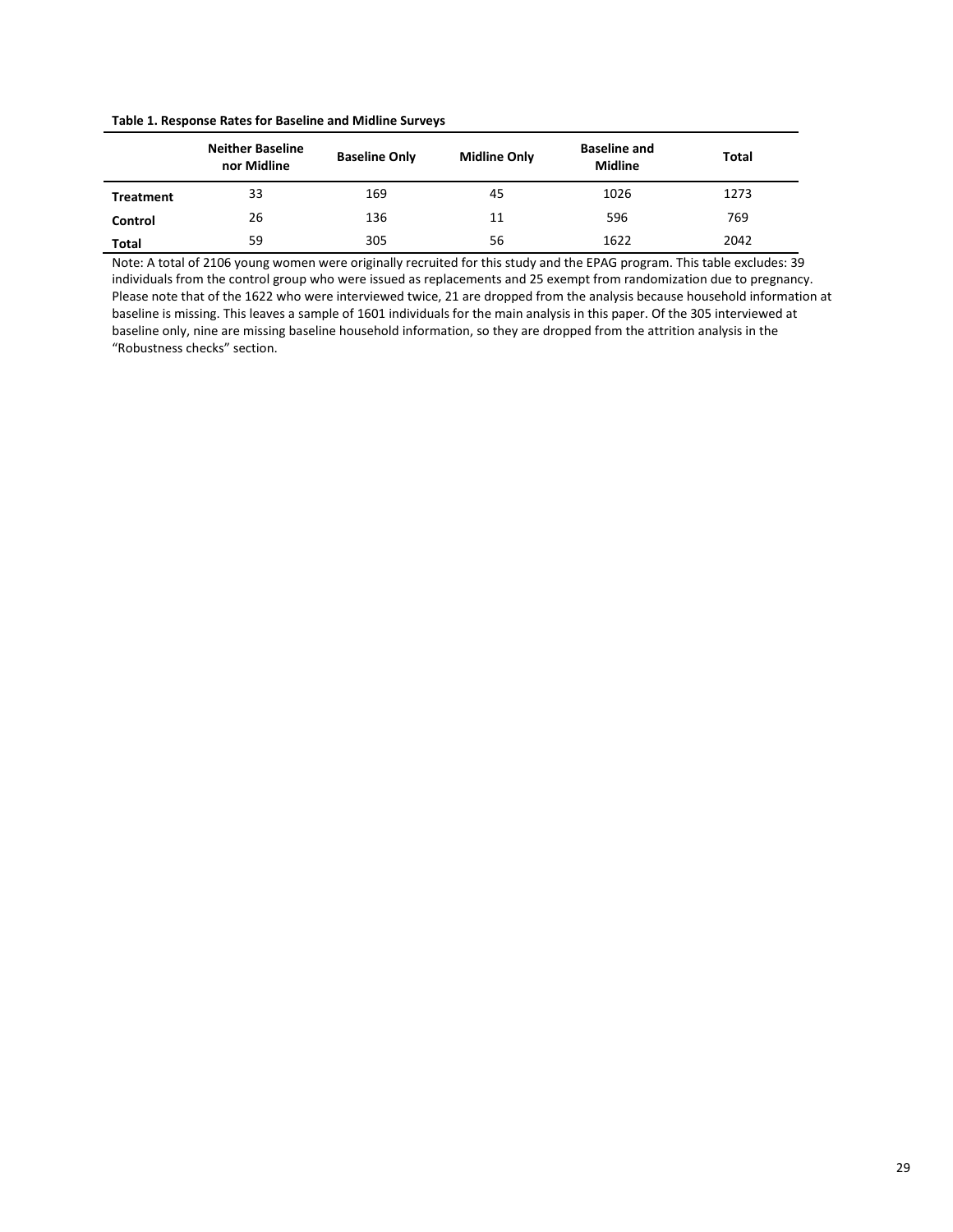| Table 2A. Baseline balance tests of individual characteristics |  |  |  |
|----------------------------------------------------------------|--|--|--|
|----------------------------------------------------------------|--|--|--|

|                                                                         | <b>Panel 1: Demographics</b> |                                                        |            |           |              |  |  |
|-------------------------------------------------------------------------|------------------------------|--------------------------------------------------------|------------|-----------|--------------|--|--|
|                                                                         | Control                      | Treatment                                              | Difference | P Value   | Observations |  |  |
| Average age                                                             | 22.849                       | 22.780                                                 | $-0.069$   | 0.623     | 1601         |  |  |
| Age 16-19                                                               | 0.131                        | 0.163                                                  | 0.032      | $0.086*$  | 1601         |  |  |
| Age 20-24                                                               | 0.582                        | 0.529                                                  | $-0.053$   | $0.038**$ | 1601         |  |  |
| Age 25-27                                                               | 0.287                        | 0.309                                                  | 0.022      | 0.365     | 1601         |  |  |
| Married                                                                 | 0.048                        | 0.063                                                  | 0.015      | 0.225     | 1601         |  |  |
| Cohabiting                                                              | 0.284                        | 0.302                                                  | 0.018      | 0.445     | 1601         |  |  |
| Separated/Widowed/Divorced                                              | 0.010                        | 0.009                                                  | $-0.001$   | 0.792     | 1601         |  |  |
| Never married                                                           | 0.658                        | 0.627                                                  | $-0.031$   | 0.209     | 1601         |  |  |
|                                                                         |                              | Panel 2: Education- Highest level completed            |            |           |              |  |  |
|                                                                         | Control                      | Treatment                                              | Difference | P Value   | Observations |  |  |
| None/Informal only                                                      | 0.020                        | 0.031                                                  | 0.011      | 0.187     | 1601         |  |  |
| Primary (grades 1-6)                                                    | 0.196                        | 0.189                                                  | $-0.007$   | 0.730     | 1601         |  |  |
| Junior High (grades 7-9)                                                | 0.224                        | 0.243                                                  | 0.019      | 0.380     | 1601         |  |  |
| High School (grades 10-12)                                              | 0.269                        | 0.257                                                  | $-0.012$   | 0.597     | 1601         |  |  |
| Completed High School or above                                          | 0.291                        | 0.280                                                  | $-0.011$   | 0.624     | 1601         |  |  |
|                                                                         |                              | Panel 3: Income-Generating Activities (IGA)            |            |           |              |  |  |
|                                                                         | Control                      | Treatment                                              | Difference | P Value   | Observations |  |  |
| Any IGA                                                                 | 0.364                        | 0.391                                                  | 0.027      | 0.284     | 1601         |  |  |
| Self-employment                                                         | 0.316                        | 0.333                                                  | 0.017      | 0.476     | 1601         |  |  |
| Wage-employment                                                         | 0.048                        | 0.058                                                  | 0.010      | 0.410     | 1601         |  |  |
| Monthly earnings in LD<br>(unconditional on IGA)                        | 2,377.181                    | 3038.042                                               | 660.861    | $0.084*$  | 1597         |  |  |
| Monthly earnings in LD (conditional<br>on IGA)                          | 6,570.887                    | 7875.539                                               | 1,304.652  | 0.145     | 602          |  |  |
| Any savings                                                             | 0.333                        | 0.342                                                  | 0.009      | 0.708     | 1601         |  |  |
| Any loan outstanding                                                    | 0.041                        | 0.03                                                   | $-0.011$   | 0.232     | 1601         |  |  |
|                                                                         |                              | Panel 4: Ownership of Assets (either Jointly or Alone) |            |           |              |  |  |
|                                                                         | Control                      | Treatment                                              | Difference | P Value   | Observations |  |  |
| Owns cell phone                                                         | 0.694                        | 0.632                                                  | $-0.062$   | $0.012**$ | 1601         |  |  |
| Owns electronics                                                        | 0.255                        | 0.284                                                  | 0.029      | 0.213     | 1599         |  |  |
| Owns jewelry                                                            | 0.403                        | 0.394                                                  | $-0.009$   | 0.729     | 1600         |  |  |
| Owns furniture                                                          | 0.429                        | 0.391                                                  | $-0.038$   | 0.139     | 1601         |  |  |
| Owns poultry                                                            | 0.186                        | 0.19                                                   | 0.004      | 0.850     | 1600         |  |  |
| Owns vehicle                                                            | 0.017                        | 0.016                                                  | $-0.001$   | 0.853     | 1601         |  |  |
| Owns dwelling                                                           | 0.187                        | 0.175                                                  | $-0.012$   | 0.541     | 1600         |  |  |
| Owns land                                                               | 0.152                        | 0.147                                                  | $-0.005$   | 0.806     | 1600         |  |  |
|                                                                         |                              | Panel 5: Empowerment and Psychosocial Measures         |            |           |              |  |  |
|                                                                         | Control                      | Treatment                                              | Difference | P Value   | Observations |  |  |
| Any money of your own? <sup>28</sup>                                    | 0.798                        | 0.790                                                  | $-0.008$   | 0.708     | 1601         |  |  |
| Entrepreneurial Ability score (0-1)                                     | 0.509                        | 0.501                                                  | $-0.008$   | 0.698     | 1070         |  |  |
| Self-regulation score (0-1)                                             | 0.655                        | 0.650                                                  | $-0.005$   | 0.582     | 1598         |  |  |
| Satisfaction w/ life overall (0-1)<br>Satisfaction w/ job/ business, if | 0.429                        | 0.421                                                  | $-0.008$   | 0.766     | 1600         |  |  |
| applicable (0-1)                                                        | 0.276                        | 0.326                                                  | 0.050      | $0.075**$ | 1161         |  |  |

<span id="page-31-0"></span><sup>&</sup>lt;sup>28</sup> The wording of this yes/no question was "Do you most of the time have money of your own for basic uses that you alone can decide how to use, without having to ask for permission?"

 $\overline{\phantom{a}}$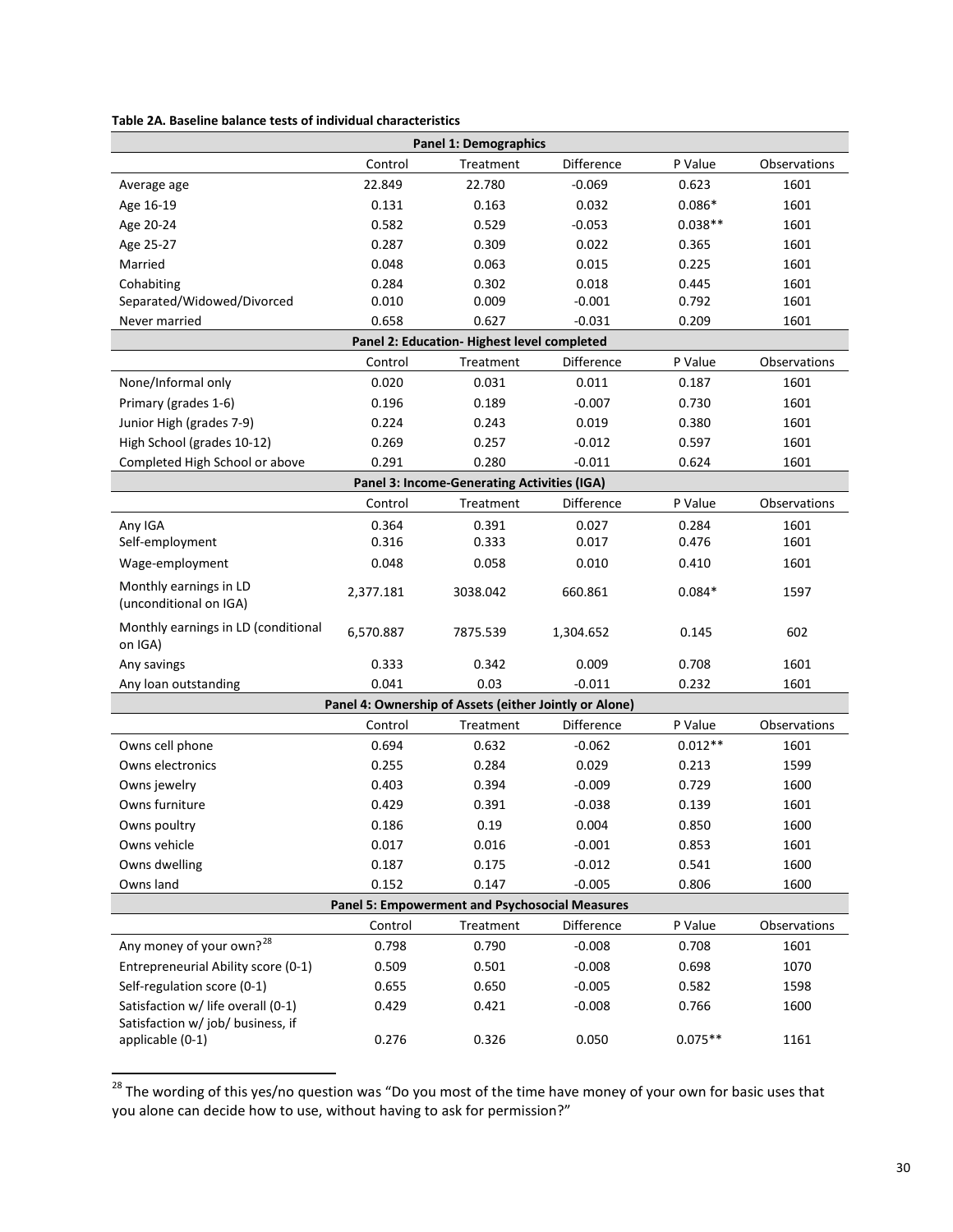|  |  |  |  | Table 2A. Baseline balance tests of individual characteristics (cont.) |  |
|--|--|--|--|------------------------------------------------------------------------|--|
|--|--|--|--|------------------------------------------------------------------------|--|

| Panel 6: Family                                                                                         |         |                                  |                   |           |                     |  |  |
|---------------------------------------------------------------------------------------------------------|---------|----------------------------------|-------------------|-----------|---------------------|--|--|
|                                                                                                         | Control | Treatment                        | <b>Difference</b> | P Value   | Observations        |  |  |
| Number of brothers and sisters                                                                          | 6.182   | 6.017                            | $-0.165$          | 0.330     | 1598                |  |  |
| Is father alive                                                                                         | 0.714   | 0.675                            | $-0.039$          | 0.104     | 1601                |  |  |
| Is mother alive                                                                                         | 0.872   | 0.863                            | $-0.009$          | 0.622     | 1601                |  |  |
| Ever displaced during the war                                                                           | 0.781   | 0.773                            | $-0.008$          | 0.723     | 1601                |  |  |
| Any living children                                                                                     | 0.665   | 0.715                            | 0.050             | $0.037**$ | 1601                |  |  |
| If yes, how many?                                                                                       | 1.570   | 1.537                            | $-0.033$          | 0.510     | 1115                |  |  |
| Are you pregnant?                                                                                       | 0.097   | 0.063                            | $-0.034$          | $0.014**$ | 1601                |  |  |
| Desired number of children                                                                              | 3.501   | 3.470                            | $-0.031$          | 0.618     | 1588                |  |  |
|                                                                                                         |         | <b>Panel 7: Sexual Behaviors</b> |                   |           |                     |  |  |
|                                                                                                         | Control | Treatment                        | <b>Difference</b> | P-Value   | <b>Observations</b> |  |  |
| Have you ever had sex?                                                                                  | 0.976   | 0.976                            | 0.000             | 0.988     | 1601                |  |  |
| If yes, age at sexual initiation<br>(conditional on ever having sex)                                    | 17.198  | 16.981                           | $-0.217$          | $0.022**$ | 1530                |  |  |
| Have you ever had a regular partner?                                                                    | 0.939   | 0.947                            | 0.008             | 0.485     | 1563                |  |  |
| If yes, number of regular partners                                                                      | 0.993   | 1.009                            | 0.016             | 0.418     | 1561                |  |  |
| Have you ever had a casual partner?                                                                     | 0.331   | 0.336                            | 0.005             | 0.850     | 1563                |  |  |
| If yes, number of casual partners                                                                       | 0.539   | 0.542                            | 0.003             | 0.961     | 1560                |  |  |
| Have you ever used a condom?<br>If yes, did you use a condom last time<br>you had sex with your regular | 0.701   | 0.716                            | 0.015             | 0.524     | 1601                |  |  |
| partner?                                                                                                | 0.547   | 0.556                            | 0.010             | 0.762     | 1087                |  |  |
| Were you ever forced to have sex?                                                                       | 0.092   | 0.114                            | 0.022             | 0.175     | 1563                |  |  |

Notes: The Self-Regulation Score is based on a set of eleven questions about self-reported behavioral patterns, adapted from the Adolescent Self-Regulatory Inventory (Mollanen 2006). Responses were coded as follows: 1=strongly disagree, 2=somewhat disagree, 3=somewhat agree, 4=strongly agree. The score is equal to the proportion of responses that reflect positive behaviors or attitudes, of the items that the respondent reported on, conditional on having responded to at least 6 items. The Entrepreneurial Ability Score is based on a set of questions that asked the respondent to rate how well she had been able to perform the following activities in the past year: (i) find information about job opportunities in your area, run her own business, (ii) save in order to invest in future business opportunities, (iii) manage business finances effectively, (iv) bargain with a supplier to obtain good prices when purchasing, (v) collect money from someone who owed her for purchases who are not repaying on time. The response categories were: very well, somewhat well, not very well, and not at all well. Numerical values were assigned to each response. The score is based on the proportion of items to which the respondent answered "very well" and "somewhat well" as opposed to "not very well" and "not at all well," conditional on having responded to at least three of the activities.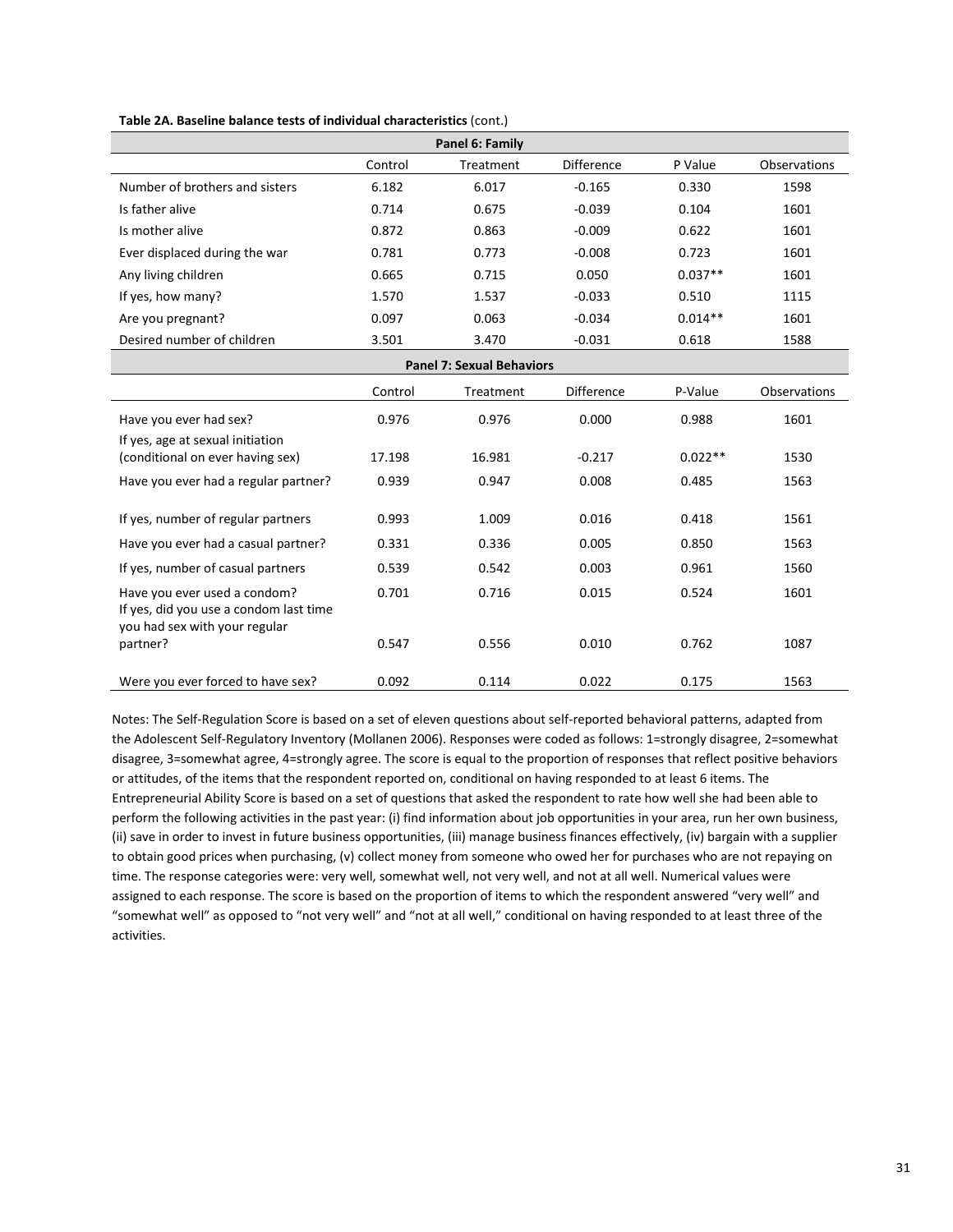| Table 2B. Baseline balance tests of household characteristics |  |  |
|---------------------------------------------------------------|--|--|
|---------------------------------------------------------------|--|--|

| <b>Panel 1: Household Characteristics</b>    |         |           |            |           |              |  |  |
|----------------------------------------------|---------|-----------|------------|-----------|--------------|--|--|
|                                              | Control | Treatment | Difference | P Value   | Observations |  |  |
| Household head is male                       | 0.597   | 0.582     | $-0.015$   | 0.544     | 1601         |  |  |
| Household size                               | 4.736   | 4.738     | 0.002      | 0.988     | 1601         |  |  |
| Father's education                           |         |           |            |           |              |  |  |
| None or informal                             | 0.247   | 0.218     | $-0.029$   | 0.176     | 1601         |  |  |
| Primary                                      | 0.051   | 0.034     | $-0.017$   | $0.086*$  | 1601         |  |  |
| Junior School                                | 0.061   | 0.062     | 0.001      | 0.938     | 1601         |  |  |
| <b>High School</b>                           | 0.235   | 0.243     | 0.008      | 0.713     | 1601         |  |  |
| <b>Beyond High School</b>                    | 0.391   | 0.389     | $-0.002$   | 0.930     | 1601         |  |  |
| Mother's education                           |         |           |            |           |              |  |  |
| None or informal                             | 0.583   | 0.563     | $-0.020$   | 0.444     | 1601         |  |  |
| Primary                                      | 0.085   | 0.097     | 0.012      | 0.436     | 1601         |  |  |
| Junior School                                | 0.082   | 0.078     | $-0.004$   | 0.795     | 1601         |  |  |
| <b>High School</b>                           | 0.117   | 0.121     | 0.004      | 0.809     | 1601         |  |  |
| <b>Beyond High School</b>                    | 0.117   | 0.117     | 0.000      | 0.994     | 1601         |  |  |
| Number of hh members                         |         |           |            |           |              |  |  |
| aged 5-11                                    | 0.587   | 0.631     | 0.044      | 0.344     | 1587         |  |  |
| Proportion of children per                   |         |           |            |           |              |  |  |
| household aged 5-11 who                      |         |           |            |           |              |  |  |
| are attending school,<br>conditional on the  |         |           |            |           |              |  |  |
| household having any                         |         |           |            |           |              |  |  |
| children aged 5-11                           | 85.693  | 82.739    | $-2.954$   | 0.296     | 646          |  |  |
| Number of hh members                         |         |           |            |           |              |  |  |
| aged 5-14                                    | 0.842   | 0.894     | 0.052      | 0.376     | 1587         |  |  |
| Proportion of children per                   |         |           |            |           |              |  |  |
| household aged 5-14 who                      |         |           |            |           |              |  |  |
| are attending school,                        |         |           |            |           |              |  |  |
| conditional on the                           |         |           |            |           |              |  |  |
| household having any                         | 87.850  | 81.862    | $-5.988$   | $0.016**$ | 779          |  |  |
| children aged 5-14<br>Number hh members aged |         |           |            |           |              |  |  |
| 13-30                                        | 2.313   | 2.279     | $-0.034$   | 0.652     | 1601         |  |  |
| Proportion of individuals per                |         |           |            |           |              |  |  |
| household aged 13-30 with                    |         |           |            |           |              |  |  |
| IGA conditional on the                       |         |           |            |           |              |  |  |
| household having individuals                 |         |           |            |           |              |  |  |
| aged 13-30                                   | 48.351  | 44.819    | $-3.532$   | 0.128     | 1559         |  |  |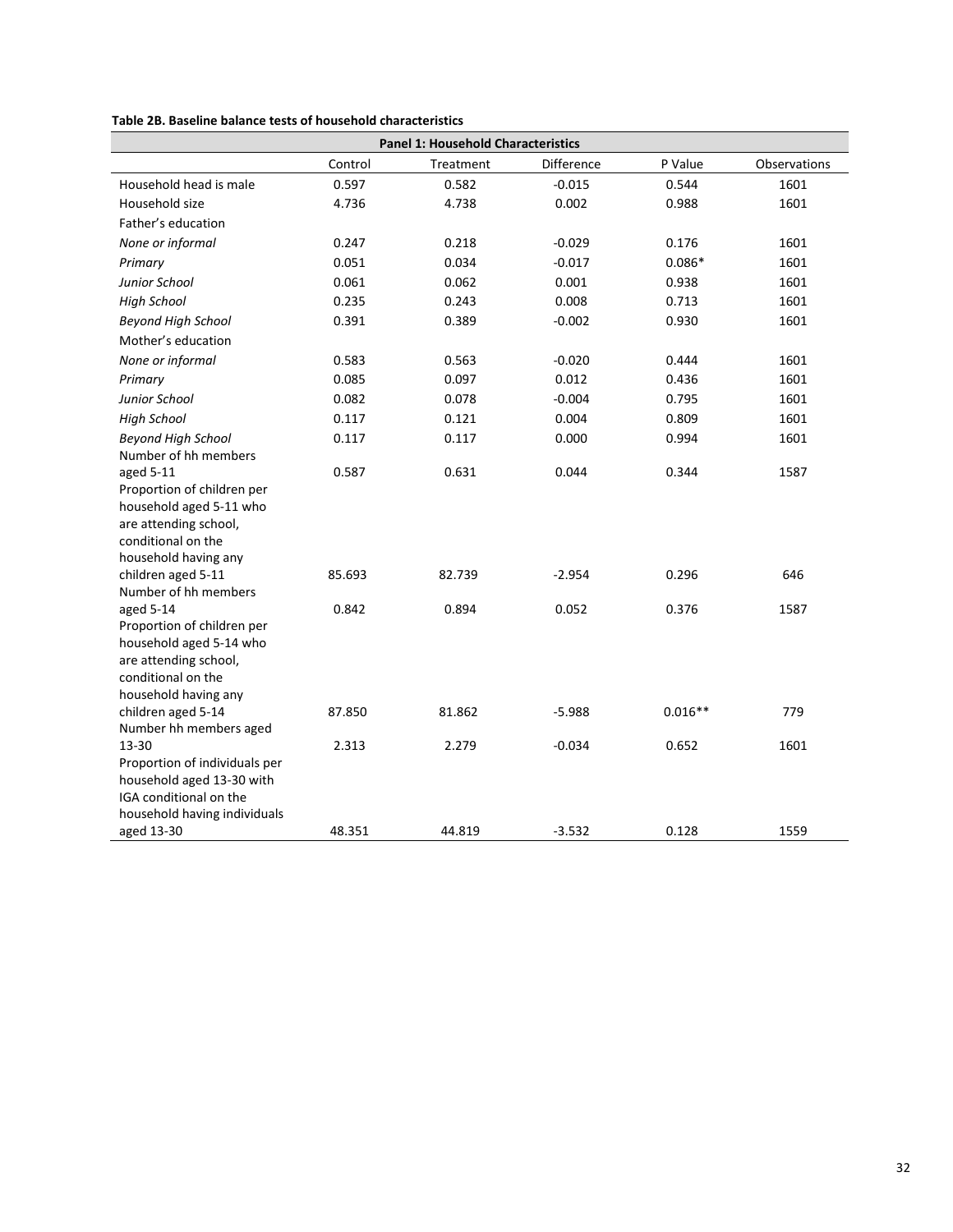# **Table 2B. Baseline balance tests of household characteristics** (cont.)

| <b>Panel 2: Housing Characteristics</b>    |         |           |                   |            |                     |  |  |  |
|--------------------------------------------|---------|-----------|-------------------|------------|---------------------|--|--|--|
|                                            | Control | Treatment | <b>Difference</b> | P Value    | <b>Observations</b> |  |  |  |
| Primary Source of Household Drinking Water |         |           |                   |            |                     |  |  |  |
| Private connection to                      |         |           |                   |            |                     |  |  |  |
| pipeline                                   | 0.131   | 0.119     | $-0.012$          | 0.501      | 1601                |  |  |  |
| Bottled / bagged water                     | 0.010   | 0.014     | 0.004             | 0.530      | 1601                |  |  |  |
| Borehole / rainwater                       |         |           |                   |            |                     |  |  |  |
| catchments                                 | 0.015   | 0.020     | 0.005             | 0.441      | 1601                |  |  |  |
| Vendor / tanker                            | 0.104   | 0.163     | 0.059             | $0.001***$ | 1601                |  |  |  |
| Public tap                                 | 0.247   | 0.220     | $-0.027$          | 0.208      | 1601                |  |  |  |
| Protected spring                           | 0.102   | 0.100     | $-0.002$          | 0.881      | 1601                |  |  |  |
| Unprotected well / spring or               |         |           |                   |            |                     |  |  |  |
| open source                                | 0.012   | 0.021     | 0.009             | 0.194      | 1601                |  |  |  |
| Hand pump                                  | 0.376   | 0.342     | $-0.034$          | 0.167      | 1601                |  |  |  |
|                                            |         |           |                   |            |                     |  |  |  |
| Sanitation                                 |         |           |                   |            |                     |  |  |  |
| Own flush toilet                           | 0.308   | 0.276     | $-0.032$          | 0.167      | 1601                |  |  |  |
| Public flush toilet                        | 0.214   | 0.185     | $-0.029$          | 0.163      | 1601                |  |  |  |
| Neighbour's flush toilet                   | 0.019   | 0.017     | $-0.002$          | 0.777      | 1601                |  |  |  |
| Own improved pit latrine                   | 0.184   | 0.180     | $-0.004$          | 0.841      | 1601                |  |  |  |
| Own unimproved pit latrine                 | 0.043   | 0.047     | 0.004             | 0.718      | 1601                |  |  |  |
| Neighbour's improved pit                   |         |           |                   |            |                     |  |  |  |
| latrine                                    | 0.068   | 0.060     | $-0.008$          | 0.536      | 1601                |  |  |  |
| Neighbour's unimproved pit                 |         |           |                   |            |                     |  |  |  |
| latrine                                    | 0.019   | 0.027     | 0.008             | 0.314      | 1601                |  |  |  |
| Open source (bush, river,                  |         |           |                   |            |                     |  |  |  |
| beach, stream)                             | 0.145   | 0.210     | 0.065             | $0.001***$ | 1601                |  |  |  |
| Household owns their house                 | 0.378   | 0.394     | 0.016             | 0.518      | 1601                |  |  |  |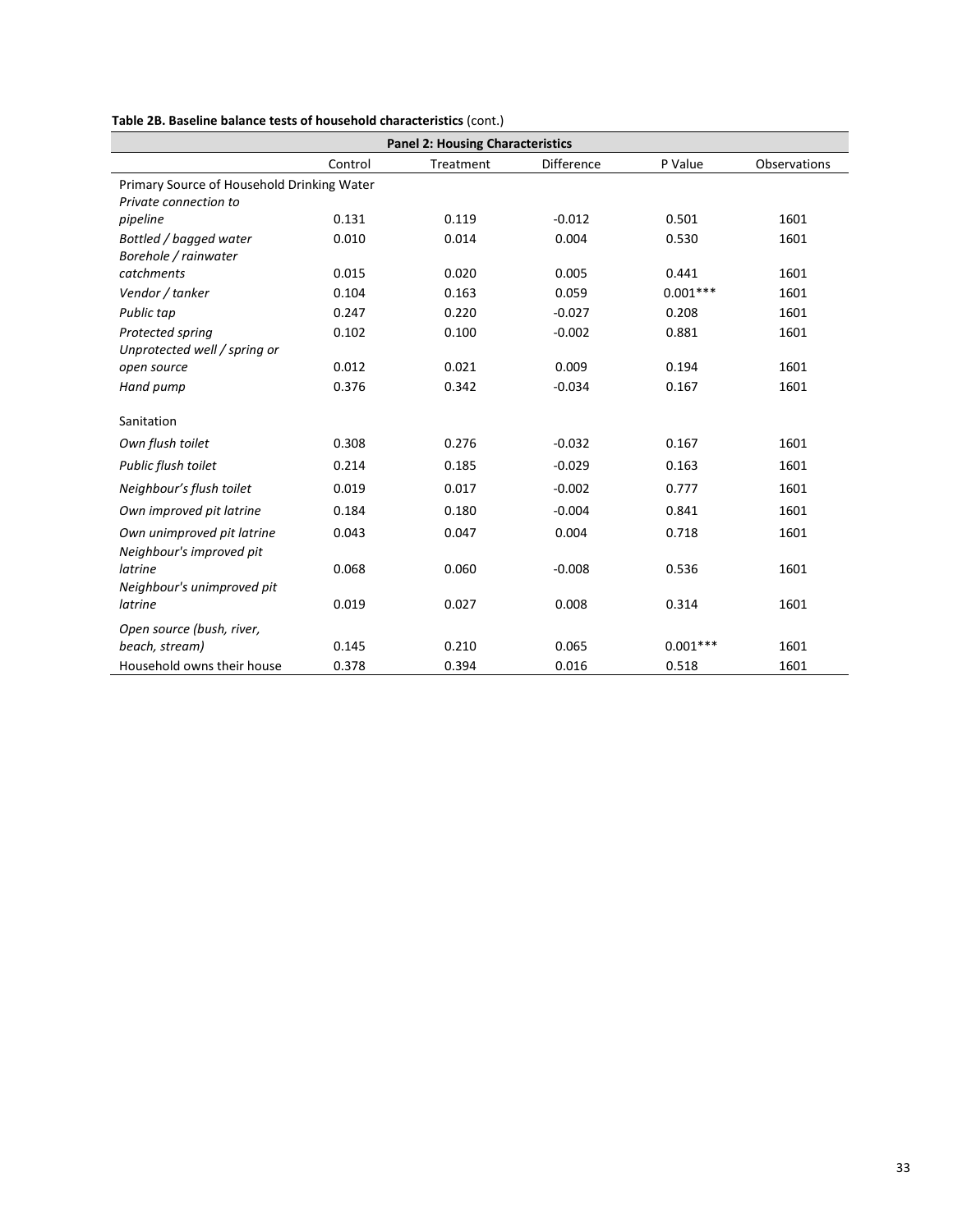| Table 3. Impact of EPAG on Participation in Income Generating Activities |  |  |  |
|--------------------------------------------------------------------------|--|--|--|
|                                                                          |  |  |  |

|                        |                 |            | <b>ATT Estimates</b> |            |            |
|------------------------|-----------------|------------|----------------------|------------|------------|
|                        | <b>Baseline</b> |            |                      |            |            |
|                        | Mean            | <b>OLS</b> | <b>OLS</b>           | <b>OLS</b> | Using IV   |
| Any IGA                | 0.381           | $0.181***$ | $0.181***$           | $0.181***$ | $0.190***$ |
|                        | [0.486]         | (0.026)    | (0.026)              | (0.037)    | (0.026)    |
| <b>Observations</b>    | 1601            | 3200       | 3200                 | 3200       | 3200       |
| Controls               |                 | No         | Yes                  | No         | Yes        |
| Using individual fixed |                 |            |                      |            |            |
| effects                |                 | No         | No                   | Yes        | No         |

For all tables: Standard deviation in brackets. Standard error in parentheses, clustered by classroom. ITT: Intent to treat estimator. ATT: Average treatment effect on the treated. 46 individuals were offered a space but declined to join the first round of training. We use treatment as an instrumental variable for participation in the first round of training.

Notes: Two observations are missing for participation in income generating activities at midline. Controls used are type of training, household size, sex of household head, asset based quintiles, community, age of adolescent, educational status of adolescent, marital status of respondent, parental status of respondent (indicator variables for adolescent having a child and being pregnant), orphan status of respondent (one parent or both parents being deceased), and month of interview at midline; all controls are from baseline data except month of midline interview.

#### **Table 3a. Impact of EPAG on Participation in income generating activities, by training track**

|                 | <b>Job Skills Trainees</b> |              |                     | <b>BDS Trainees</b> |              |                     |  |
|-----------------|----------------------------|--------------|---------------------|---------------------|--------------|---------------------|--|
|                 |                            | $(n=608)^+$  |                     | $(n=993)^+$         |              |                     |  |
|                 | Baseline-                  | <b>OLS</b>   |                     | Baseline-           | <b>OLS</b>   |                     |  |
|                 | Mean                       | (w controls) | <b>Observations</b> | Mean                | (w controls) | <b>Observations</b> |  |
| Any IGA         | 0.309                      | $0.101**$    | 3200                | 0.425               | $0.226***$   | 3200                |  |
|                 | [0.463]                    | (0.041)      |                     | [0.495]             | (0.031)      |                     |  |
| Wage-employment | 0.051                      | $0.145***$   | 3200                | 0.055               | 0.017        | 3200                |  |
|                 | [0.220]                    | (0.039)      |                     | [0.229]             | (0.018)      |                     |  |
| Self-employment | 0.258                      | $-0.053$     | 3200                | 0.370               | $0.204***$   | 3200                |  |
|                 | [0.438]                    | (0.042)      |                     | [0.483]             | (0.033)      |                     |  |

+ Table reports the sum of coefficients and joint p-values of the interaction terms "post x treat" and "post x treat x type" where type is "job skills" or "BDS". Controls used are household size, sex of household head, asset based quintiles, community, age of adolescent, educational status of adolescent, marital status of respondent, parental status of respondent (indicator variables for adolescent having a child and being pregnant), orphan status of respondent (one parent or both parents being deceased), and month of interview at midline; all controls are from baseline data except for month of midline interview.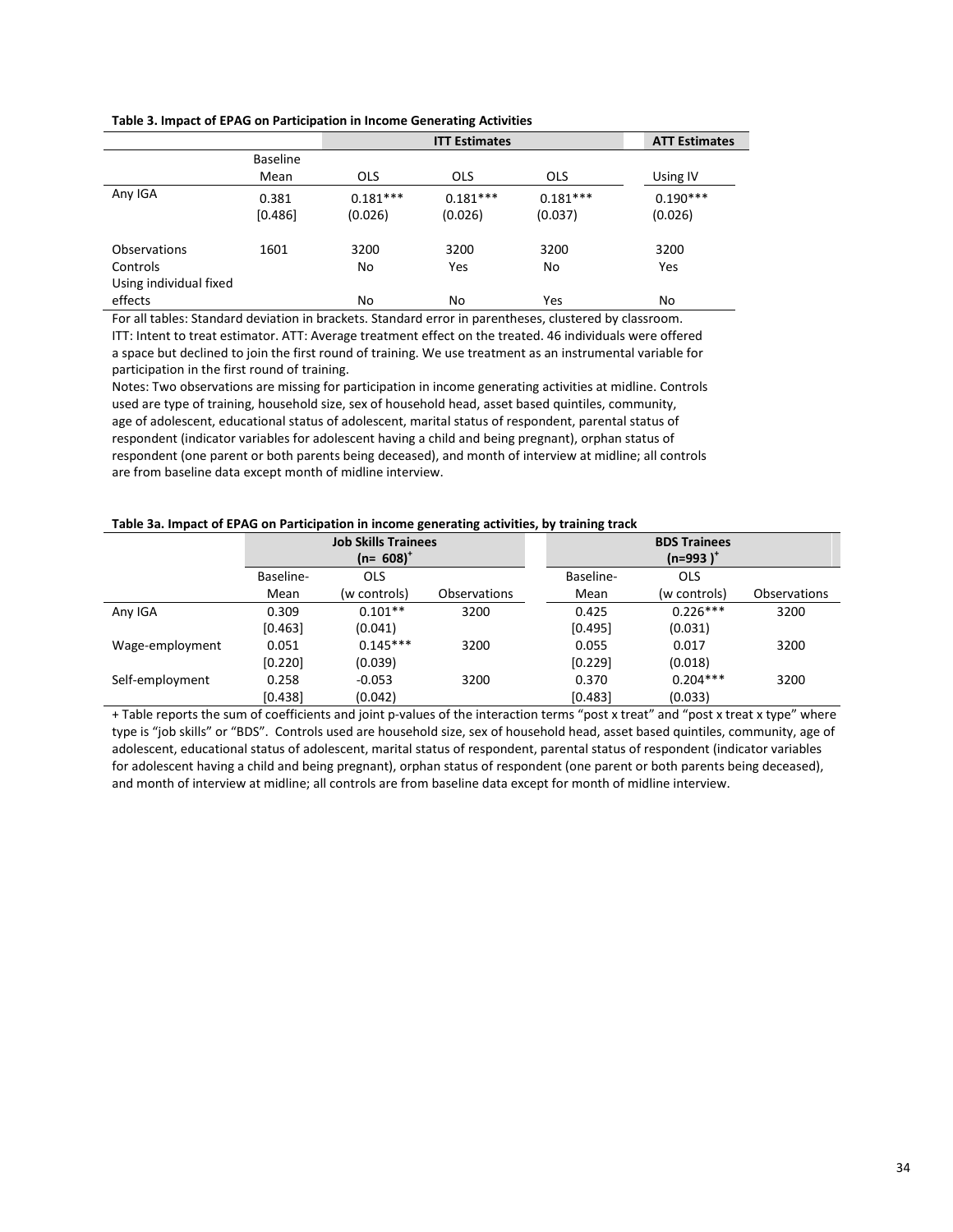|                        | OLS        |              |          |  |  |  |
|------------------------|------------|--------------|----------|--|--|--|
| Communities            | Any IGA    | Observations | Controls |  |  |  |
| All                    | $0.181***$ |              |          |  |  |  |
|                        | (0.026)    | 3200         | Yes      |  |  |  |
| <b>West Point</b>      | $-0.109**$ |              |          |  |  |  |
|                        | (0.041)    | 252          | Yes      |  |  |  |
| <b>Battery Factory</b> | 0.058      |              |          |  |  |  |
|                        | (0.065)    | 314          | Yes      |  |  |  |
| New Kru Town           | 0.141      |              |          |  |  |  |
|                        | (0.117)    | 338          | Yes      |  |  |  |
| Doe Community          | $0.245*$   |              |          |  |  |  |
|                        | (0.112)    | 358          | Yes      |  |  |  |
| <b>Bassa Community</b> | $0.347***$ |              |          |  |  |  |
|                        | (0.075)    | 321          | Yes      |  |  |  |
| <b>Red Light</b>       | $0.121*$   |              |          |  |  |  |
|                        | (0.063)    | 558          | Yes      |  |  |  |
| Old Road               | $0.239***$ |              |          |  |  |  |
|                        | (0.032)    | 429          | Yes      |  |  |  |
| Bentol                 | $0.354**$  |              |          |  |  |  |
|                        | (0.087)    | 184          | Yes      |  |  |  |
| Kakata                 | $0.184***$ |              |          |  |  |  |
|                        | (0.056)    | 446          | Yes      |  |  |  |

**Table 3b. Heterogeneous Impacts of EPAG on Participation in income generating activities—by community**

Controls used are household size, sex of household head, asset based quintiles, age of adolescent, educational status of adolescent, marital status of respondent, parental status of respondent (indicator variables for adolescent having a child and being pregnant), orphan status of respondent (one parent or both parents being deceased), and month of interview at midline; all controls are from baseline data except for month of midline interview.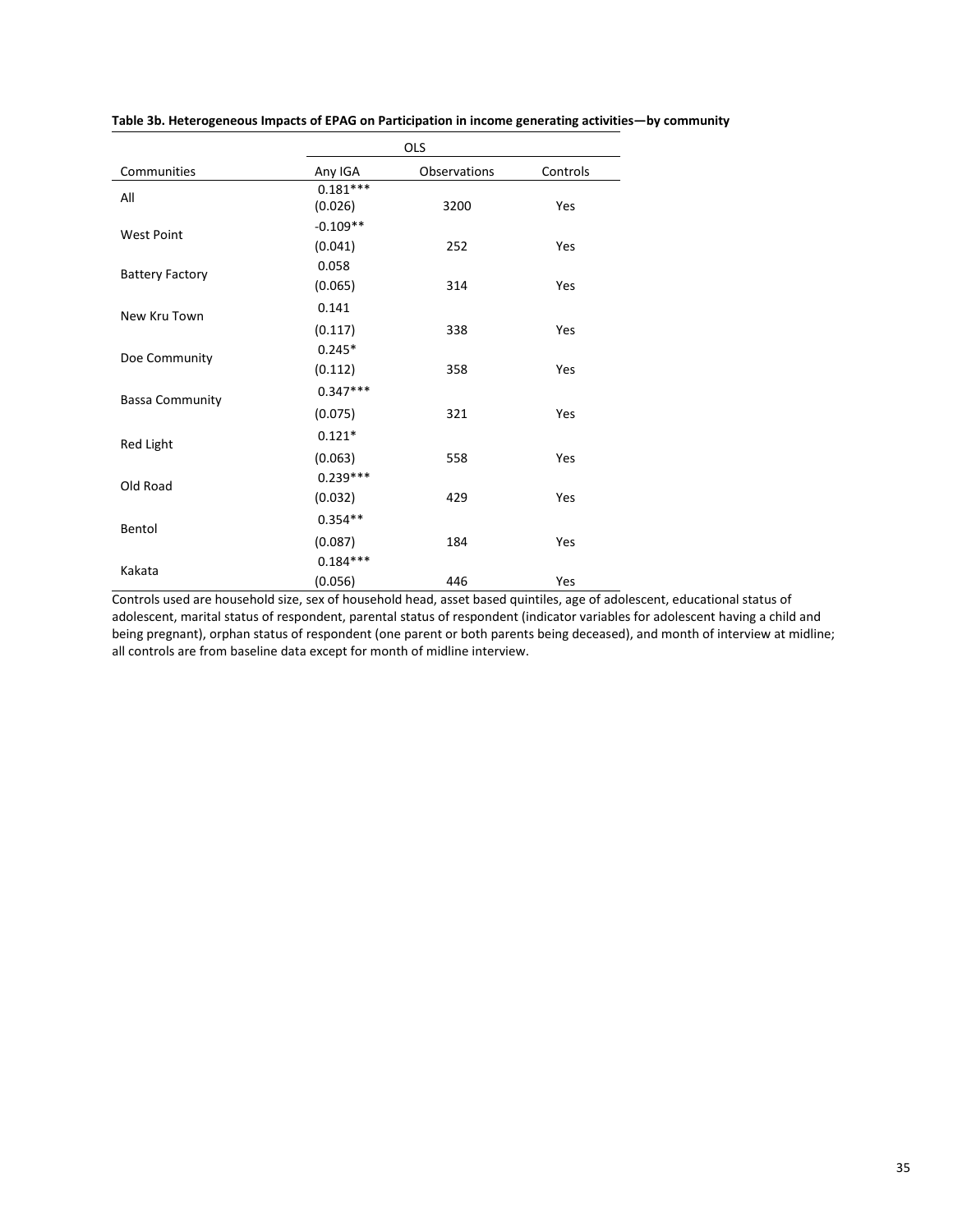|                                        |            |                   | Panel 1: By Wealth Quintile |                             |             |                         |  |
|----------------------------------------|------------|-------------------|-----------------------------|-----------------------------|-------------|-------------------------|--|
|                                        |            |                   |                             | <b>OLS</b>                  |             |                         |  |
| Quintiles of asset-based welfare index |            |                   |                             |                             |             |                         |  |
|                                        | All        | Q1                | Q2                          | Q3                          | Q4          | Q5                      |  |
|                                        |            |                   |                             |                             |             |                         |  |
| Any IGA                                | $0.181***$ | 0.006             | $0.178***$                  | $0.337***$                  | $0.256***$  | 0.074                   |  |
|                                        | (0.026)    | (0.049)           | (0.055)                     | (0.051)                     | (0.048)     | (0.046)                 |  |
| Controls                               | Yes        | Yes               | Yes                         | Yes                         | Yes         | Yes                     |  |
| Observations                           | 3200       | 606               | 646                         | 659                         | 634         | 655                     |  |
|                                        |            |                   | Panel 2: By Education       |                             |             |                         |  |
| OLS                                    |            |                   |                             |                             |             |                         |  |
|                                        |            |                   |                             | Education level of the Girl |             |                         |  |
|                                        |            | None/<br>Informal |                             | Junior high                 |             | High school<br>graduate |  |
|                                        | All        | only              | Primary                     | school                      | High school | and above               |  |
|                                        |            |                   |                             |                             |             |                         |  |
| Any IGA                                | $0.181***$ | 0.219             | $0.192***$                  | $0.171***$                  | $0.140***$  | $0.222***$              |  |
|                                        | (0.026)    | (0.149)           | (0.047)                     | (0.050)                     | (0.044)     | (0.036)                 |  |
| Controls                               | Yes        | Yes               | Yes                         | Yes                         | Yes         | Yes                     |  |
| Observations                           | 3200       | 88                | 612                         | 758                         | 835         | 907                     |  |
|                                        |            |                   | Panel 3: By Age Group       |                             |             |                         |  |
|                                        |            |                   |                             | OLS                         |             |                         |  |
|                                        |            |                   |                             | Age group of the girl       |             |                         |  |
|                                        | All        |                   | $16-19$                     | $20 - 24$                   | $25 - 27$   |                         |  |
|                                        | $0.181***$ |                   |                             |                             |             |                         |  |
| Any IGA                                | (0.026)    |                   | $0.227***$<br>(0.049)       | $0.187***$<br>(0.032)       | $0.151***$  |                         |  |
|                                        |            |                   |                             |                             | (0.038)     |                         |  |
| Controls                               | Yes        |                   | Yes                         | Yes                         | Yes         |                         |  |
| Observations                           | 3200       |                   | 484                         | 1753                        | 963         |                         |  |

# **Table 3c. Heterogeneous Impacts of EPAG on Participation in Income Generating Activities—by Wealth, Education and Age**

Controls used are household size, sex of household head, asset based quintiles (excluded for "by wealth" regressions), community, age of adolescent (excluded for "by age group" regressions), educational status of adolescent (excluded for "by education" regressions), marital status of respondent, parental status of respondent (indicator variables for adolescent having a child and being pregnant), orphan status of respondent (one parent or both parents being deceased), and month of interview at midline; all controls are from baseline data except month of midline interview.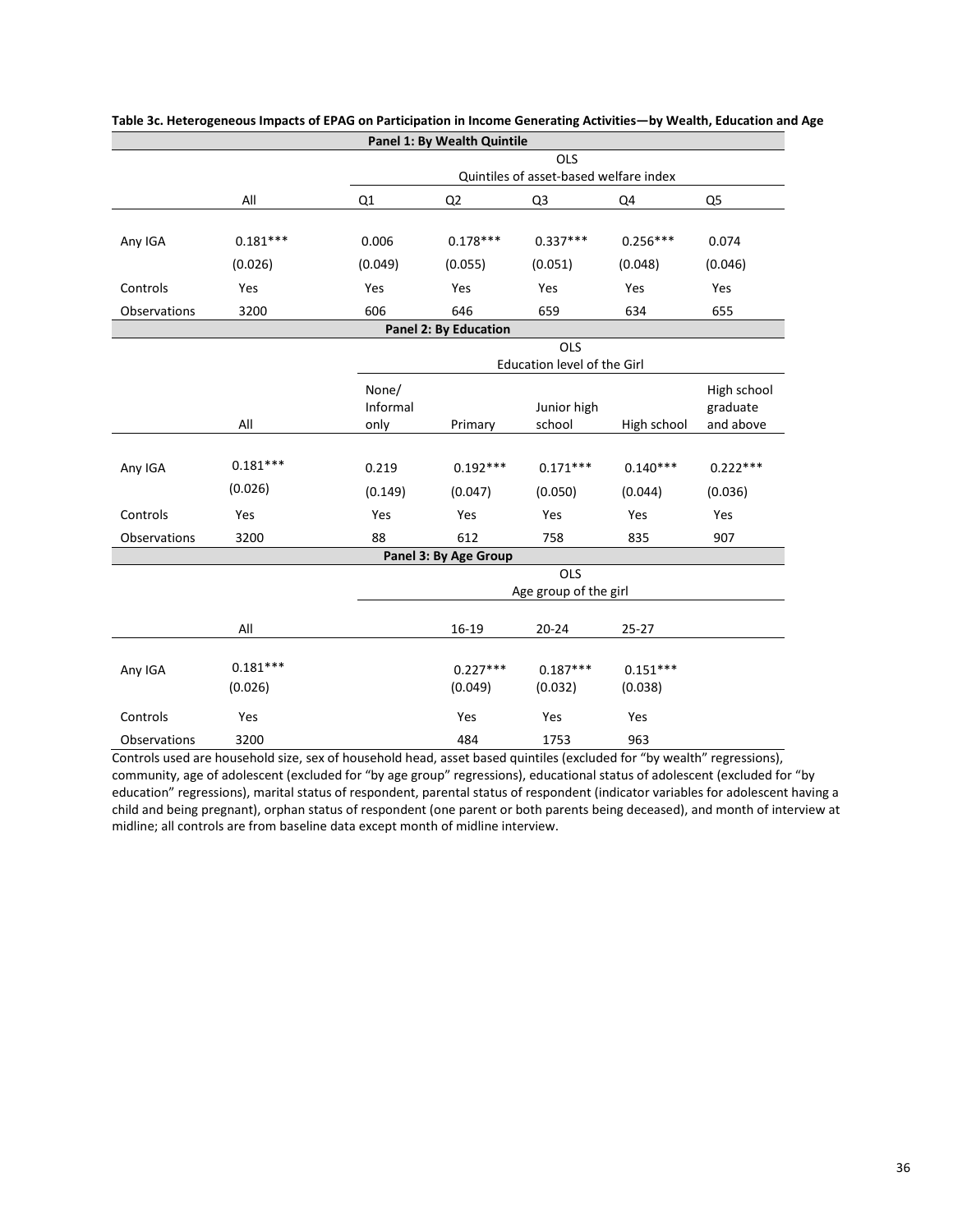#### **Table 4. Impact of EPAG on Hours and Earnings**

| <b>Panel 1: Intensive Employment</b> |                 |            |          |                     |  |  |  |
|--------------------------------------|-----------------|------------|----------|---------------------|--|--|--|
|                                      | <b>Baseline</b> |            |          |                     |  |  |  |
|                                      | Mean            | <b>OLS</b> | Controls | <b>Observations</b> |  |  |  |
| Number of days worked past week      | 2.000           | $1.107***$ | Yes      | 3155                |  |  |  |
| (unconditional)                      | [2.758]         | (0.153)    |          |                     |  |  |  |
| Number of days worked past week      | 5.321           | $0.251***$ | Yes      | 1494                |  |  |  |
| (conditional on IGA)                 | [1.604]         | (0.091)    |          |                     |  |  |  |
| Number of hours worked on a typical  | 2.712           | $1.282***$ | Yes      | 3134                |  |  |  |
| day (unconditional)                  | [4.033]         | (0.216)    |          |                     |  |  |  |
| Number of hours worked on a typical  | 7.247           | $-0.240$   | Yes      | 1473                |  |  |  |
| day (conditional on IGA)             | $[3.253]$       | (0.193)    |          |                     |  |  |  |

|                                                          | <b>Panel 2: Earnings</b> |                        |                       |          |              |  |  |
|----------------------------------------------------------|--------------------------|------------------------|-----------------------|----------|--------------|--|--|
|                                                          | <b>Baseline</b>          |                        |                       |          |              |  |  |
|                                                          | Mean                     | <b>OLS</b>             | Tobit                 | Controls | Observations |  |  |
| Total earnings past week (LD),                           | 698.9                    | 563.216***             | 417.799***            |          |              |  |  |
| unconditional*                                           | [1843.0]                 | (124.839)              | (77.518)              | Yes      | 3178         |  |  |
| Probability that total earnings past                     |                          |                        | $0.157***$            |          |              |  |  |
| week $(ID) > 0$                                          |                          |                        | (0.024)               | Yes      | 3178         |  |  |
| Total earnings past week (log),<br>unconditional*        | 2.592<br>[3.443]         | $1.316***$<br>(0.197)  | $0.982***$<br>(0.151) | Yes      | 3178         |  |  |
| Probability that total earnings past<br>week $(log) > 0$ |                          |                        | $0.155***$<br>(0.024) | Yes      | 3178         |  |  |
| Total earnings past week (LD),<br>conditional on IGA     | 1854.0<br>$[2622.0]$     | 437.573**<br>(186.749) |                       | Yes      | 1517         |  |  |
| Total earnings past week (log),<br>conditional on IGA    | 6.877<br>[1.403]         | 0.162<br>(0.128)       |                       | Yes      | 1517         |  |  |

Standard deviation in brackets. Robust standard errors in parentheses, clustered by classroom.

\* For the unconditional earnings regression, a zero was imputed for respondents who report no income-generating activities. Controls used are household size, sex of household head, asset based quintiles, community, age of adolescent, educational status of adolescent, marital status of respondent, parental status of respondent (indicator variables for adolescent having a child and being pregnant), orphan status of respondent (one parent or both parents being deceased), and month of interview at midline; all controls are from baseline data except month of midline interview. Three outliers (LD 105,000, 133,625 and 218,750) were top-coded to 28,800 and a control indicator variable (1 for the ones top-coded and 0 otherwise) was added to the regressions. Days per week over 7 days were recoded to 7 days and a covariate indicating recoded observations was added. When hours per day exceeded the 99<sup>th</sup> percentile (which is 15 hours per day), they were recoded to the 99<sup>th</sup> percentile and a covariate indicating recoded observations was added.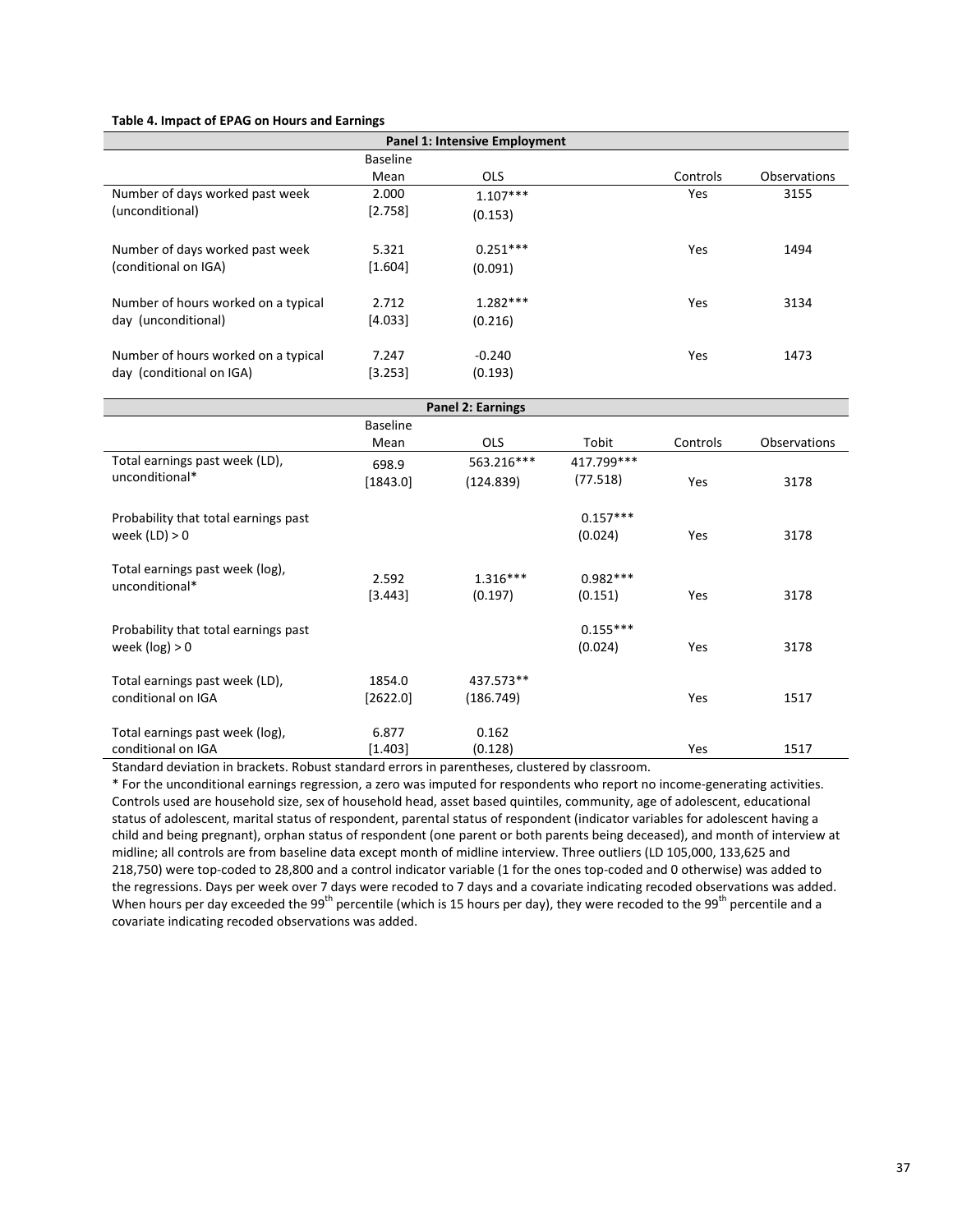#### **Table 4a. Impact of EPAG on Participation on Earnings, by Training Track**

|                     |           | <b>Job Skills Trainees</b><br>$(n=607)^+$ |                     |           | <b>BDS Trainees</b><br>$(n=990)^+$ |                     |  |
|---------------------|-----------|-------------------------------------------|---------------------|-----------|------------------------------------|---------------------|--|
|                     | Baseline- | OLS                                       |                     | Baseline- | OLS                                |                     |  |
|                     | Mean      | (w controls)                              | <b>Observations</b> | Mean      | (w controls)                       | <b>Observations</b> |  |
| Total earnings last | 729.5     | 200.1                                     | 3178                | 680.1     | 768.0***                           | 3178                |  |
| week (LD)           | [2322.7]  | (185.6)                                   |                     | [1474.8]  | (169.6)                            |                     |  |
| unconditional       |           |                                           |                     |           |                                    |                     |  |

+ Table reports the sum of coefficients and joint p-values of the interaction terms "post x treat" and "post x treat x type" where type is "job skills" or "BDS". Controls used are household size, sex of household head, asset based quintiles, community, age of adolescent, educational status of adolescent, marital status of respondent, parental status of respondent (indicator variables for adolescent having a child and being pregnant), orphan status of respondent (one parent or both parents being deceased), and month of interview at midline; all controls are from baseline data except for month of midline interview.

|                       |            |                   | Panel 1: By Wealth Quintile  |                                        |             |                         |
|-----------------------|------------|-------------------|------------------------------|----------------------------------------|-------------|-------------------------|
|                       |            |                   |                              | <b>OLS</b>                             |             |                         |
|                       |            |                   |                              | Quintiles of asset-based welfare index |             |                         |
|                       | All        | Q1                | Q <sub>2</sub>               | Q <sub>3</sub>                         | Q4          | Q <sub>5</sub>          |
|                       |            |                   |                              |                                        |             |                         |
| <b>Total earnings</b> | 563.216*** | 444.259**         | 521.720**                    | 436.218**                              | 805.215***  | 477.683*                |
| (LD) unconditional    | (124.839)  | (219.093)         | (228.871)                    | (210.061)                              | (216.182)   | (277.570)               |
| Controls              | Yes        | Yes               | Yes                          | Yes                                    | Yes         | Yes                     |
| Observations          | 3178       | 601               | 641                          | 653                                    | 631         | 652                     |
|                       |            |                   | <b>Panel 2: By Education</b> |                                        |             |                         |
|                       |            |                   |                              | OLS                                    |             |                         |
|                       |            |                   |                              | Education level of the Girl            |             |                         |
|                       |            | None/<br>Informal |                              | Junior high                            |             | High school<br>graduate |
|                       | All        | only              | Primary                      | school                                 | High school | and above               |
|                       |            |                   |                              |                                        |             |                         |
| Total earnings        | 563.216*** | 809.749           | 724.562***                   | 646.673***                             | 341.710*    | 559.497***              |
|                       | (124.839)  | (772.746)         | (217.737)                    | (219.883)                              | (196.143)   | (200.076)               |
| Controls              | Yes        | Yes               | Yes                          | Yes                                    | Yes         | Yes                     |
| Observations          | 3178       | 87                | 604                          | 753                                    | 833         | 901                     |
|                       |            |                   | Panel 3: By Age Group        |                                        |             |                         |
|                       |            |                   |                              | OLS                                    |             |                         |
|                       |            |                   |                              | Age group of the girl                  |             |                         |
|                       | All        |                   | $16-19$                      | $20 - 24$                              | $25 - 27$   |                         |
|                       |            |                   |                              |                                        |             |                         |
| Total earnings        | 563.216*** |                   | 730.499***                   | 578.846***                             | 461.749 *** |                         |
|                       | (124.839)  |                   | (162.166)                    | (178.138)                              | (158.549)   |                         |
| Controls              | Yes        |                   | Yes                          | Yes                                    | Yes         |                         |
| Observations          | 3178       |                   | 478                          | 1742                                   | 958         |                         |

#### **Table 4b. Heterogeneous Impacts of EPAG on Participation on Earnings—by Wealth, Education and Age**

Controls used are household size, sex of household head, asset based quintiles (excluded for "by wealth" regressions), community, age of adolescent, educational status of adolescent (excluded for "by education" regressions), marital status of respondent, parental status of respondent (indicator variables for adolescent having a child and being pregnant), orphan status of respondent (one parent or both parents being deceased), and month of interview at midline; all controls are from baseline data except month of midline interview.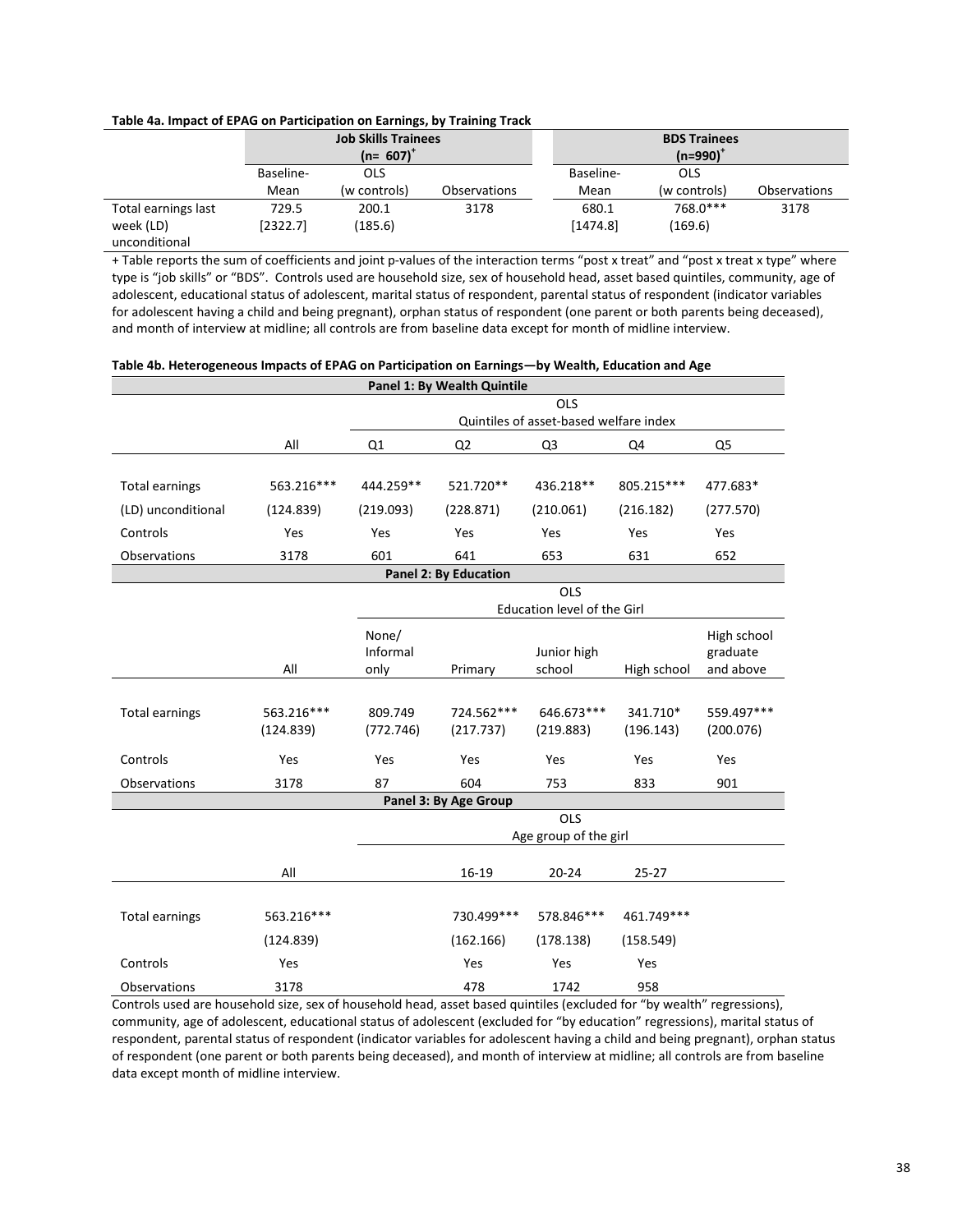#### **Table 5. Impact of EPAG on Savings, Loans, and Transfers**

|                                                              | <b>Baseline</b><br>Mean | <b>OLS</b>            | Controls | <b>Observations</b> |
|--------------------------------------------------------------|-------------------------|-----------------------|----------|---------------------|
| Any savings                                                  | 0.339<br>[0.474]        | $0.471***$<br>(0.033) | Yes      | 3202                |
| Total amount of savings (LD),<br>unconditional on any saving | 1420.4<br>[4613.2]      | 2490.1***<br>(314.3)  | Yes      | 3202                |
| Any loans to be repaid                                       | 0.034<br>[0.181]        | $0.031***$<br>(0.008) | Yes      | 3184                |
| Any formal loans                                             | 0.016<br>[0.126]        | $0.029***$<br>(0.008) | Yes      | 3184                |
| Any loans to others                                          | 0.097<br>[0.296]        | $-0.002$<br>(0.015)   | Yes      | 3181                |

Note: "Formal" loans are those from banks, credit groups, susu, or money lenders. These are as opposed to "informal loans" from parents, friends, relatives, or business partners. Controls used are household size, sex of household head, asset based quintiles, community, age of adolescent, educational status of adolescent, marital status of respondent, parental status of respondent (indicator variables for adolescent having a child and being pregnant), orphan status of respondent (one parent or both parents being deceased), and month of interview at midline; all controls are from baseline data except month of midline interview. Savings over the 99<sup>th</sup> percentile (40,000 LD) were top-coded to the 99<sup>th</sup> percentile and a control indicator variable (1 for the ones top-coded and 0 otherwise) was added to the regressions.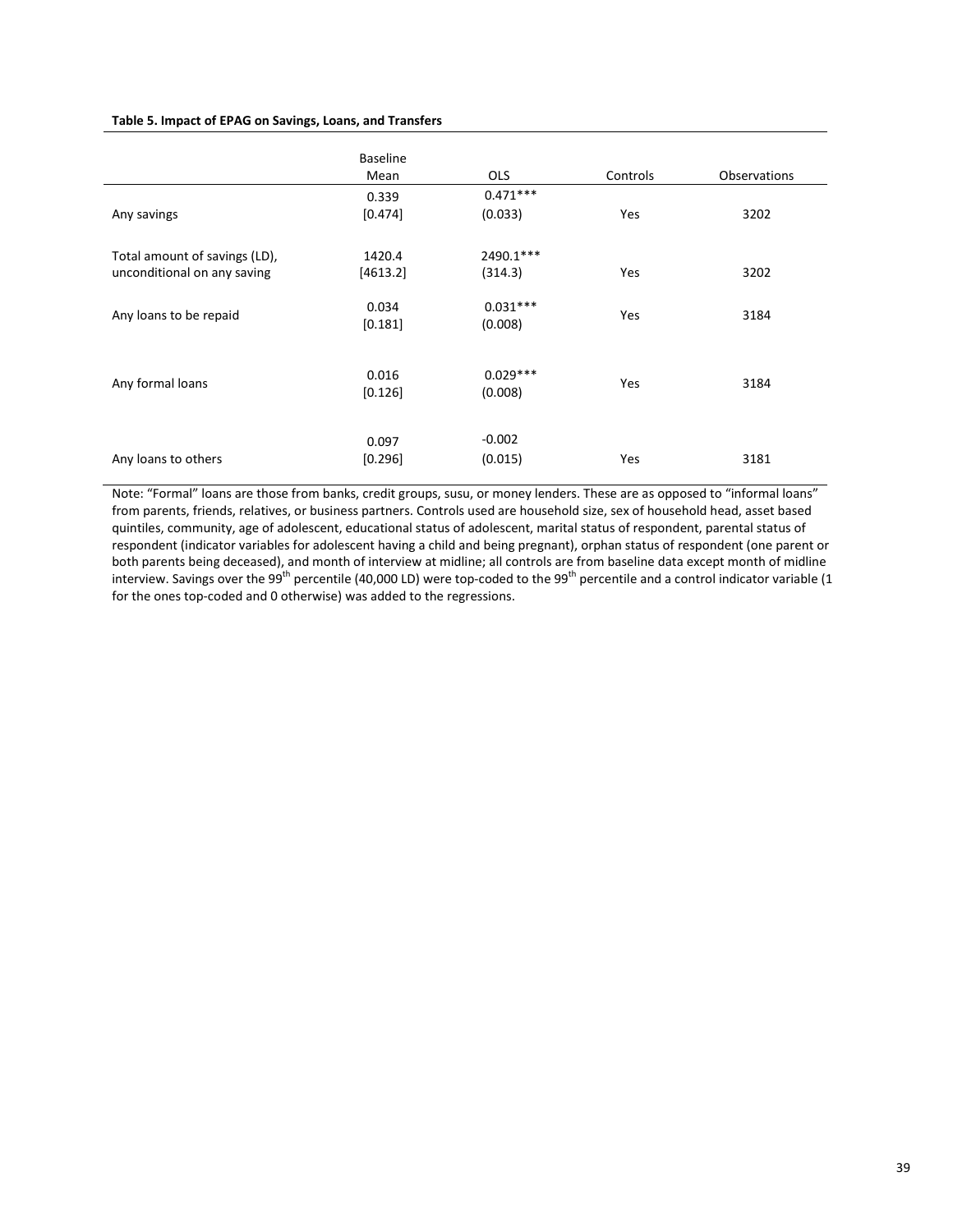#### **Table 6a. Impact of EPAG on Empowerment and Well-being**

| VARIABLES                                                                                                                                           | Baseline-<br>Mean | <b>OLS</b>             | Controls | Observations |
|-----------------------------------------------------------------------------------------------------------------------------------------------------|-------------------|------------------------|----------|--------------|
| Do you most of the time have money of your own for the<br>basic uses that you alone can decide how to use, without<br>having to ask for permission? | 0.793<br>[0.406]  | $0.068***$<br>(0.019)  | Yes      | 3201         |
| (Among those with IGA) Do you control the money you<br>earn from this IGA? (Share reporting "Much" or<br>"completely")                              | 0.804<br>[0.397]  | $0.081***$<br>(0.023)  | Yes      | 1509         |
| Worries: Proportion reporting "Most/all of the time in the past year" to the following statements:                                                  |                   |                        |          |              |
| Worry about job/ income                                                                                                                             | 0.381<br>[0.486]  | $-0.054**$<br>(0.023)  | Yes      | 3178         |
| Worry that household will not have enough money for<br>basics                                                                                       | 0.305<br>[0.460]  | $-0.150***$<br>(0.025) | Yes      | 3142         |
| (If married/cohabiting): Worry that you and your<br>husband/partner might split                                                                     | 0.152<br>[0.359]  | $-0.056**$<br>(0.023)  | Yes      | 1012         |
| (If never married): Worry that you will not find a suitable<br>husband                                                                              | 0.267<br>[0.443]  | $-0.041$<br>(0.028)    | Yes      | 1776         |
| Satisfaction                                                                                                                                        |                   |                        |          |              |
| Satisfaction score (0-1)                                                                                                                            | 0.558<br>[0.235]  | $0.026**$<br>(0.012)   | Yes      | 3194         |
| Satisfied with job/business, if applicable                                                                                                          | 0.307<br>[0.462]  | $0.140***$<br>(0.024)  | Yes      | 2474         |
| Satisfied with income, if applicable                                                                                                                | 0.347<br>[0.476]  | $0.045*$<br>(0.023)    | Yes      | 2945         |
| Satisfied with life overall                                                                                                                         | 0.424<br>[0.494]  | 0.028<br>(0.028)       | Yes      | 3186         |
| Satisfied with education level                                                                                                                      | 0.221<br>[0.415]  | $-0.018$<br>(0.019)    | Yes      | 3190         |
| Satisfied with relationship with family                                                                                                             | 0.904<br>[0.295]  | $-0.001$<br>(0.012)    | Yes      | 3189         |
| Satisfied with relationship with husband, partner, or<br>boyfriend, if applicable                                                                   | 0.793<br>[0.405]  | 0.034<br>(0.021)       | Yes      | 3003         |
| Satisfied with house                                                                                                                                | 0.640<br>[0.480]  | 0.017<br>(0.019)       | Yes      | 3186         |
| Satisfied with the community                                                                                                                        | 0.736<br>[0.441]  | 0.012<br>(0.017)       | Yes      | 3189         |
| Non-cognitive skills                                                                                                                                |                   |                        |          |              |
| Self-regulation score (0-1)                                                                                                                         | 0.652<br>[0.171]  | $-0.008$<br>(0.009)    | Yes      | 3195         |
| Entrepreneurial ability score (0-1)                                                                                                                 | 0.504<br>[0.324]  | $0.086***$<br>(0.024)  | Yes      | 2194         |

For all regressions, controls include household size, sex of household head, asset-based quintiles, community, age of respondent, educational status of respondent, marital status of respondent, parental status of respondent (indicator variables for having a child and being pregnant), orphan status of respondent (one parent or both parents being deceased), and month of interview at midline; all controls are from baseline data except month of midline interview.

Note: For the Worries regressions, the dependent variable is equal to 1 if the respondent is "Most/all of the time" and 0 for "at least monthly," "a few times" or "never." For the Satisfaction regressions, the dependent variable is equal to 1 if the respondent is "very satisfied" or "somewhat satisfied" as opposed to "not very satisfied" and "not at all satisfied". The Satisfaction score is equal to the proportion of items the respondents reported being "very satisfied" or "somewhat satisfied" on, conditional on having responded to at least 4 items.

Note: The Self-Regulation Score is based on an 11-item scale adapted from an adolescent self-regulation scale developed in the US. The responses were first converted to indicator variables; strongly agree and somewhat agree are grouped together as are strongly disagree and somewhat disagree. Negative statements are reversed-scored so that higher scores indicate higher levels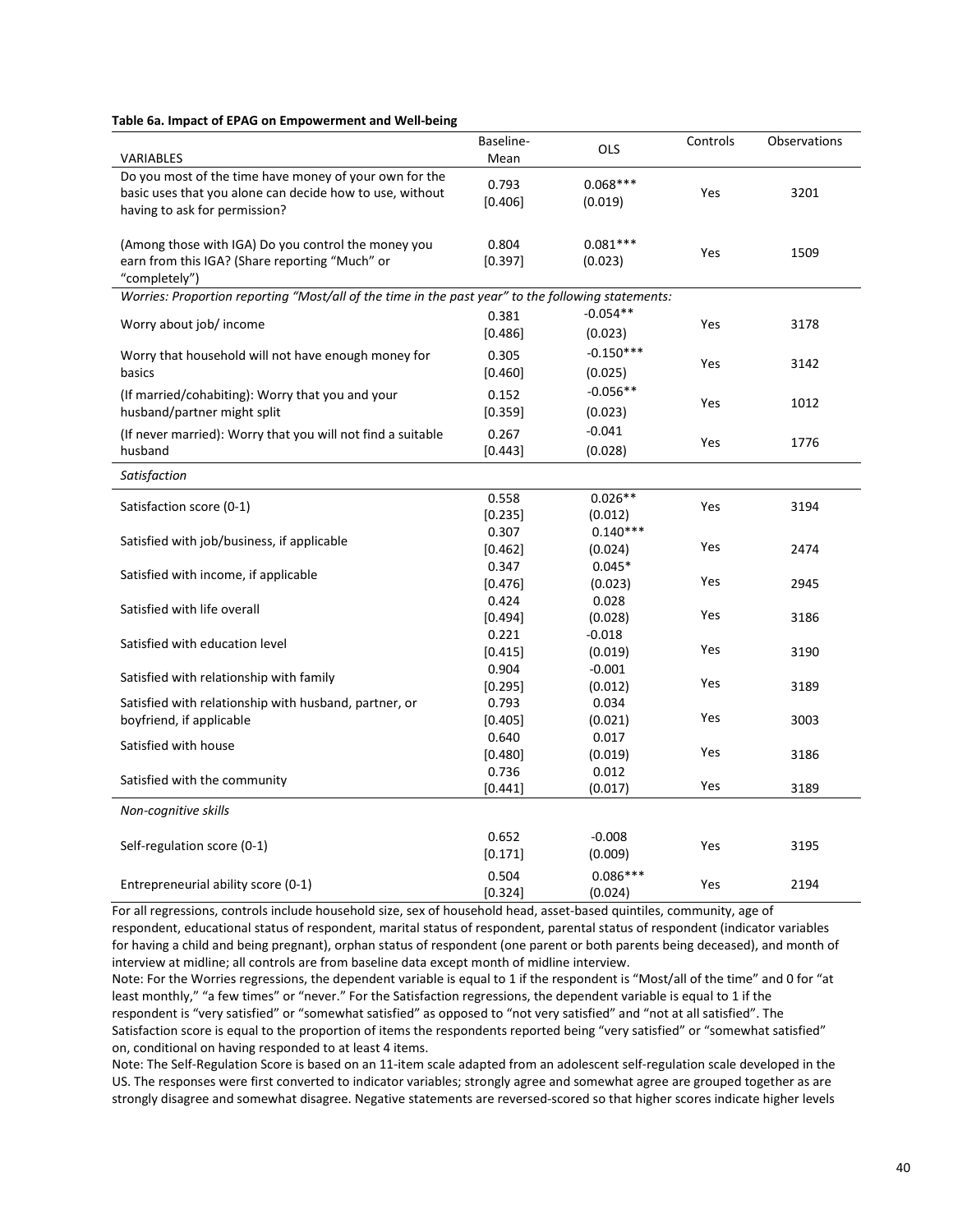of self-regulation. The score is equal to the proportion of responses that reflect positive behaviors or attitudes, of the items that the respondent reported on, conditional on having responded to at least 6 items. Alternate methods of aggregating responses into a single score yielded similar results.

Note: The Entrepreneurial Ability score is based on a set of questions that asked the respondent to rate how well she had been able to perform the following activities in the past year: (i) find information about job opportunities in your area, run her own business, (ii) save in order to invest in future business opportunities, (iii) manage business finances effectively, (iv) bargain with a supplier to obtain good prices when purchasing, (v) collect money from someone who owed her for purchases who are not repaying on time. The response categories were: very well, somewhat well, not very well, and not at all well. Please note that "don't know" and "no response" were also allowable responses, but were dropped from the analysis, leading to a low sample size for this measure. The score is based on the proportion of items to which the respondent answered "very well" and "somewhat well" as opposed to "not very well" and "not at all well," conditional on having responded to at least three of the activities. Alternate methods of aggregating responses into a single score yielded similar results.

|                                                                                                           |                  | Ordered               |          |              |
|-----------------------------------------------------------------------------------------------------------|------------------|-----------------------|----------|--------------|
|                                                                                                           | Mean             | Probit                | Controls | Observations |
| Attitude score (1-4)                                                                                      | 3.368<br>[0.615] | $0.419***$<br>(0.047) | Yes      | 1595         |
| I feel more able to work well with people now<br>than a year ago                                          | 3.566<br>[0.794] | $0.344***$<br>(0.056) | Yes      | 1589         |
| I feel more comfortable with who I am now<br>than a year ago                                              | 3.578<br>[0.761] | $0.469***$<br>(0.064) | Yes      | 1593         |
| I feel more in control of my life now than a year<br>ago                                                  | 3.525<br>[0.820] | $0.347***$<br>(0.054) | Yes      | 1593         |
| I feel more able to call upon my friends for<br>support than I was a year ago                             | 3.089<br>[1.062] | $0.236***$<br>(0.038) | Yes      | 1590         |
| I am more able to help my friends now than I<br>was a year ago                                            | 3.283<br>[0.950] | $0.386***$<br>(0.050) | Yes      | 1592         |
| I am more comfortable in situations now with<br>people I do not know than I was a year ago                | 3.446<br>[0.824] | $0.356***$<br>(0.044) | Yes      | 1588         |
| I am more outgoing now than I was a year ago                                                              | 3.098<br>[1.097] | $0.270***$<br>(0.039) | Yes      | 1573         |
| Confidence score (1-6)                                                                                    | 5.610<br>[0.669] | $0.308***$<br>(0.048) | Yes      | 1599         |
| Confidence in business/job abilities                                                                      | 5.502<br>[1.187] | $0.379***$<br>(0.050) | Yes      | 1420         |
| Confidence in respondent's ability to present<br>yourselves positively in front of others                 | 5.605<br>[0.839] | $0.256***$<br>(0.053) | Yes      | 1578         |
| [If single/unmarried] Ability to rely on self for<br>money rather than rely on boyfriends                 | 5.467<br>[1.125] | $0.351***$<br>(0.086) | Yes      | 870          |
| [If not currently enrolled in school] Ability to<br>return to school should respondent decide to<br>do so | 5.655<br>[0.845] | 0.013<br>(0.058)      | Yes      | 1088         |
| Anticipation that respondent will be in a<br>rewarding job if not now in the near future                  | 5.665<br>[0.792] | 0.130<br>(0.051)      | Yes      | 1572         |
| Anticipation that respondent will be in a<br>position to be able to provide for own children              | 5.735<br>[0.633] | $0.300***$<br>(0.056) | Yes      | 1441         |

#### **Table 6b. Alternate Measures of Self-Confidence**

Note: These alternate measures of self-confidence were introduced at midline. The first batch of questions on "attitude" measures changes in attitudes over the past year and responses are coded as follows: 1=strongly disagree, 2=somewhat disagree, 3=somewhat agree, 4=strongly agree The second batch of questions on "confidence" measures the confidence level of the respondent in comparison to a year before the survey and is coded as: 1=much lower, 2=somewhat lower, 3=not much lower, 4=not much higher, 5=somewhat higher, 6=much higher. The table reports the results of regressions using the midline cross-sectional data. The overall scores are the average response across all categories on which the respondent reported.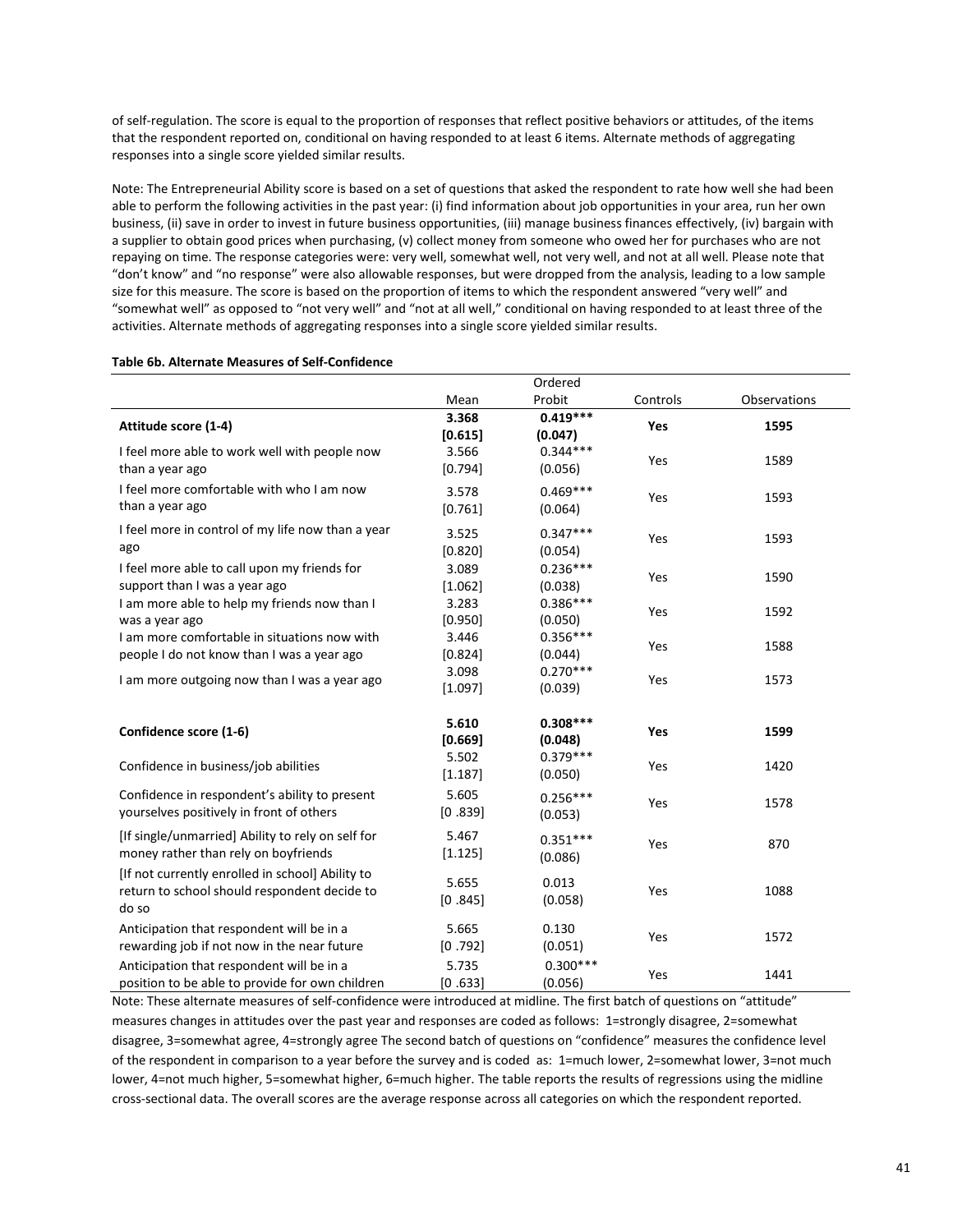Controls include household size, sex of household head, asset-based quintiles, community, age of respondent, educational status of respondent, marital status of respondent, parental status of respondent (indicator variables for having a child and being pregnant), orphan status of respondent (one parent or both parents being deceased), and month of interview at midline; all controls are from baseline data except month of midline interview.

| Table 7. Impact of EPAG on Fertility and Sexual Behaviors |                           |             |          |                     |  |  |
|-----------------------------------------------------------|---------------------------|-------------|----------|---------------------|--|--|
|                                                           | <b>Panel 1: Fertility</b> |             |          |                     |  |  |
|                                                           | Baseline mean             | <b>OLS</b>  | Controls | <b>Observations</b> |  |  |
|                                                           | 0.696                     | $-0.045***$ |          |                     |  |  |
| Any living children                                       | [0.460]                   | (0.012)     | Yes      | 3196                |  |  |
| Any living children x Not                                 |                           | $-0.023**$  |          |                     |  |  |
| pregnant at baseline                                      |                           | (0.011)     | Yes      | 3196                |  |  |
| Number of children                                        | 1.549                     | $-0.024$    |          |                     |  |  |
| (conditional)                                             | [0.798]                   | (0.026)     | Yes      | 2353                |  |  |
| Number of children                                        | 1.079                     | $-0.071**$  |          |                     |  |  |
| (unconditional)                                           | $[0.975]$                 | (0.028)     | Yes      | 3188                |  |  |
| Are you pregnant right                                    | 0.076                     | $0.057***$  |          |                     |  |  |
| now?                                                      | $[0.264]$                 | (0.012)     | Yes      | 3169                |  |  |
| Pregnant x Not                                            |                           | $0.019*$    |          |                     |  |  |
| pregnant at baseline                                      |                           | (0.010)     | Yes      | 3169                |  |  |
| Desired number of                                         | 3.481                     | $-0.038$    |          |                     |  |  |
| children                                                  | [1.203]                   | (0.050)     | Yes      | 3182                |  |  |

| <b>Panel 2: Sexual Behavior</b>                                                        |                  |                     |          |              |  |  |  |
|----------------------------------------------------------------------------------------|------------------|---------------------|----------|--------------|--|--|--|
|                                                                                        | Baseline mean    | <b>OLS</b>          | Controls | Observations |  |  |  |
| Number of regular<br>partners                                                          | 1.003<br>[0.378] | 0.016<br>(0.023)    | Yes      | 3106         |  |  |  |
| Number of casual<br>partners                                                           | 0.541<br>[1.080] | 0.065<br>(0.050)    | Yes      | 3094         |  |  |  |
| Ever used condom in<br>your life?                                                      | 0.710<br>[0.454] | $-0.016$<br>(0.019) | Yes      | 3150         |  |  |  |
| If yes, did you use a<br>condom last time you<br>had sex with your<br>regular partner? | 0.553<br>[0.497] | 0.024<br>(0.026)    | Yes      | 2150         |  |  |  |

Notes: Controls used are household size, sex of household head, asset based quintiles, community, age of adolescent, educational status of adolescent, marital status of respondent, orphan status of respondent (one parent or both parents being deceased), and month of interview at midline; all controls are from baseline data except month of midline interview.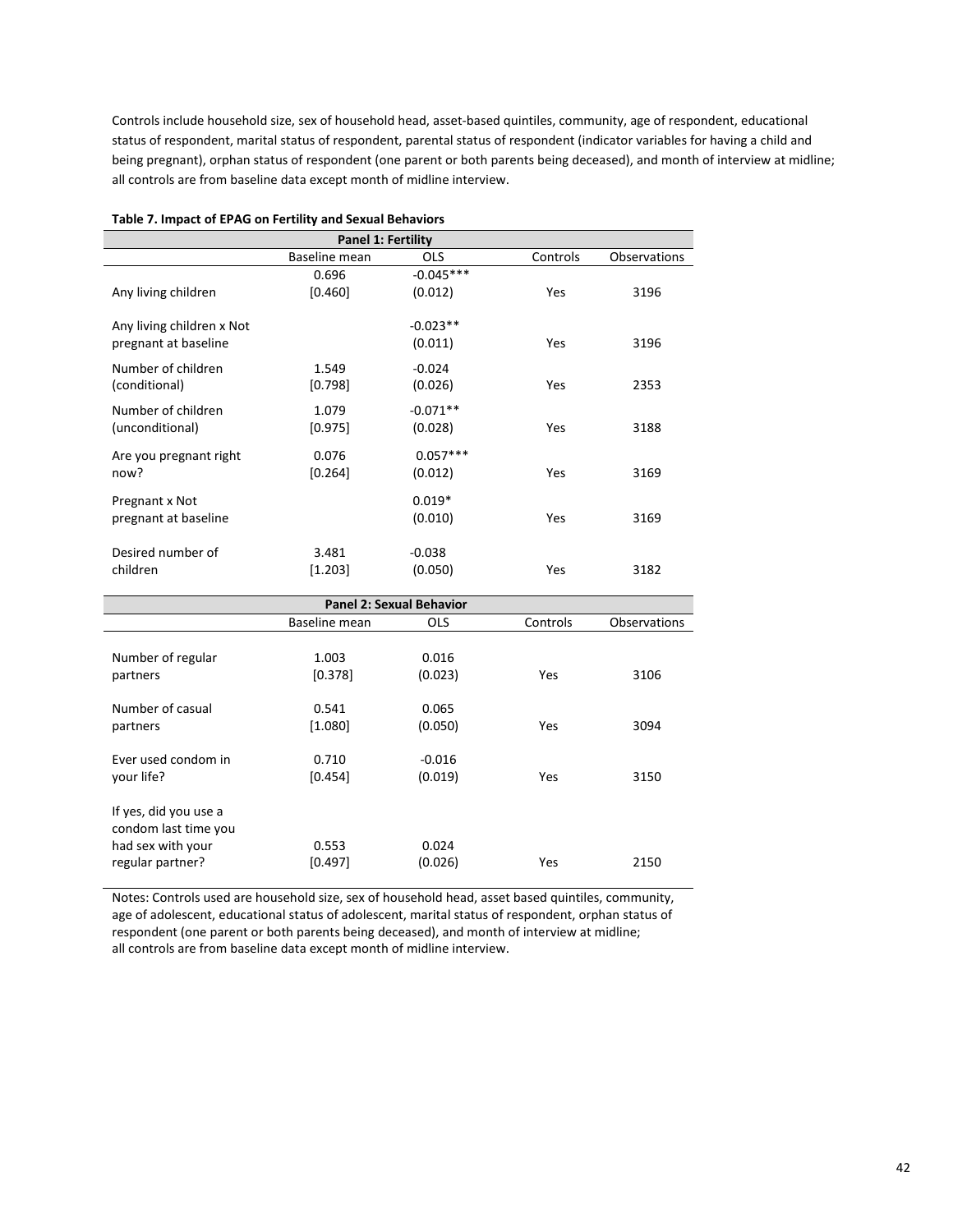|  |  |  |  | Table 8. Impact of EPAG on Household Characteristics |
|--|--|--|--|------------------------------------------------------|
|--|--|--|--|------------------------------------------------------|

| Panel A: Household Size                 |               |             |          |                     |  |  |  |  |  |
|-----------------------------------------|---------------|-------------|----------|---------------------|--|--|--|--|--|
|                                         | Baseline mean | <b>OLS</b>  | Controls | <b>Observations</b> |  |  |  |  |  |
| Number of household                     | 4.738         | $-0.049$    |          |                     |  |  |  |  |  |
| members                                 | [2.603]       | (0.088)     | Yes      | 3182                |  |  |  |  |  |
| <b>Panel B: Household Food Security</b> |               |             |          |                     |  |  |  |  |  |
| Egg included at least once in           | 0.314         | 0.034       | Yes      | 3154                |  |  |  |  |  |
| household meal each week                | [0.464]       | (0.020)     |          |                     |  |  |  |  |  |
| Fish included at least once in          | 0.900         | $0.038**$   | Yes      | 3165                |  |  |  |  |  |
| household meal each week                | [0.301]       | (0.015)     |          |                     |  |  |  |  |  |
| Meat/chicken included at                | 0.840         | $0.039***$  |          |                     |  |  |  |  |  |
| least once in household meal            | [0.367]       | (0.013)     | Yes      | 3161                |  |  |  |  |  |
| each week                               |               |             |          |                     |  |  |  |  |  |
| Dairy products included at              |               |             |          |                     |  |  |  |  |  |
| least once in household meal            | 0.546         | 0.021       | Yes      | 3141                |  |  |  |  |  |
| each week                               | [0.498]       | (0.026)     |          |                     |  |  |  |  |  |
| Worry that household                    |               |             |          |                     |  |  |  |  |  |
| member would not have                   | 0.619         | $-0.126***$ | Yes      | 3171                |  |  |  |  |  |
| enough food                             | [0.486]       | (0.021)     |          |                     |  |  |  |  |  |
| A household member went to              | 0.306         | $-0.103***$ |          |                     |  |  |  |  |  |
| bed hungry in past 2 weeks              | [0.461]       | (0.021)     | Yes      | 3170                |  |  |  |  |  |

Notes: Controls include household size, sex of household head, asset-based quintiles all at baseline, and month of interview at midline. Standard errors clustered by classroom.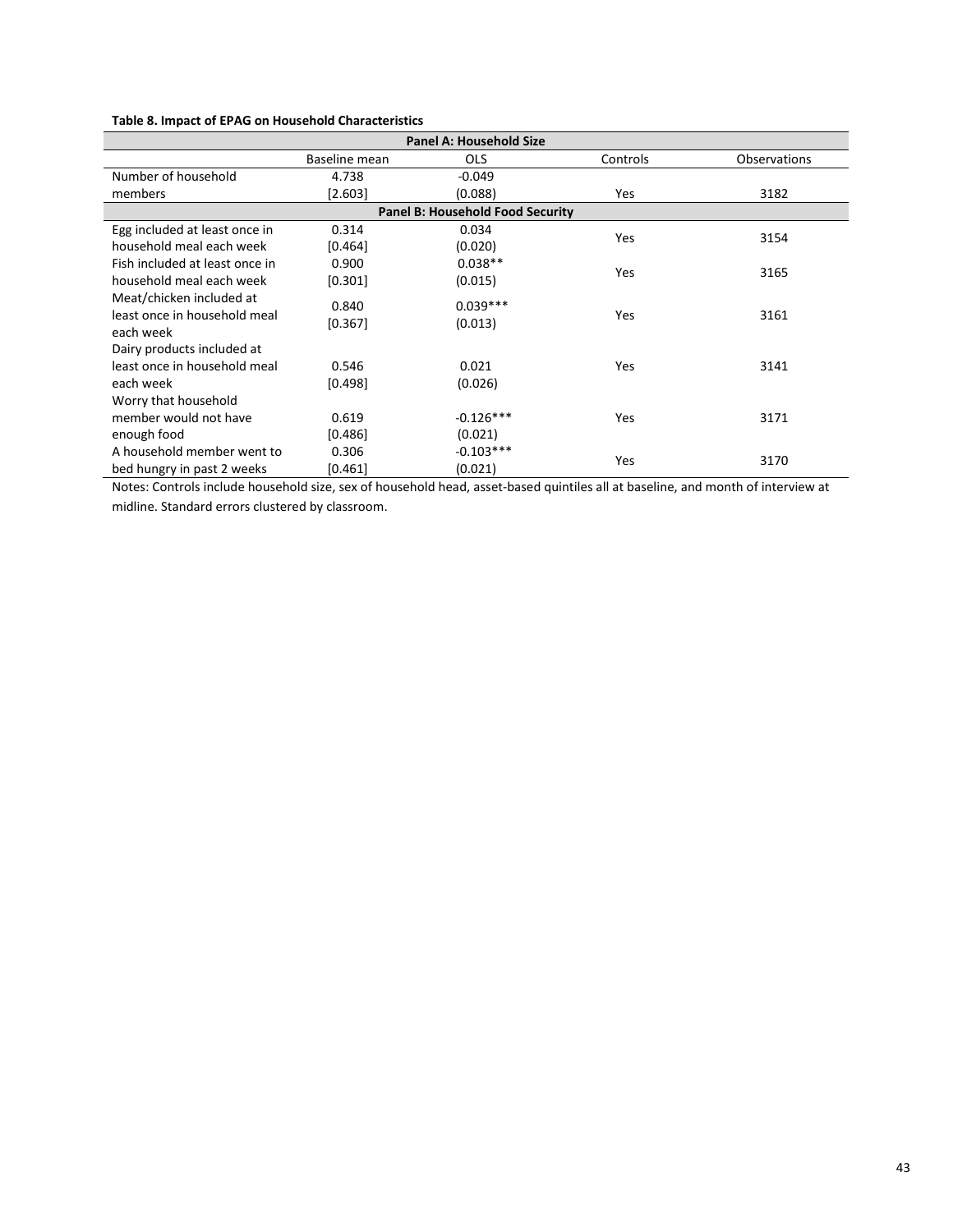#### **Table 9. Gender Norms and Attitudes of Household Head**

| <b>OLS</b><br><b>Controls</b><br><b>Observations</b><br><b>Baseline mean</b><br>28.243<br>$-0.076$<br>Suitable minimum age of marriage for men<br>(4.886)<br>Yes<br>3143<br>(0.218)<br>$-0.161$<br>Suitable minimum age of marriage for<br>23.475<br>(4.508)<br>(0.184)<br>Yes<br>3168<br>women<br>$0.207***$<br>Gender equality score (scale of 0-5, 5<br>1.661<br>meaning highest degree of gender equality)<br>(0.070)<br>3202<br>(1.247)<br>Yes<br>0.645<br>0.027<br>Thinks both should earn money for family<br>(0.479)<br>(0.022)<br>Yes<br>3176 |
|--------------------------------------------------------------------------------------------------------------------------------------------------------------------------------------------------------------------------------------------------------------------------------------------------------------------------------------------------------------------------------------------------------------------------------------------------------------------------------------------------------------------------------------------------------|
|                                                                                                                                                                                                                                                                                                                                                                                                                                                                                                                                                        |
|                                                                                                                                                                                                                                                                                                                                                                                                                                                                                                                                                        |
|                                                                                                                                                                                                                                                                                                                                                                                                                                                                                                                                                        |
|                                                                                                                                                                                                                                                                                                                                                                                                                                                                                                                                                        |
|                                                                                                                                                                                                                                                                                                                                                                                                                                                                                                                                                        |
|                                                                                                                                                                                                                                                                                                                                                                                                                                                                                                                                                        |
|                                                                                                                                                                                                                                                                                                                                                                                                                                                                                                                                                        |
|                                                                                                                                                                                                                                                                                                                                                                                                                                                                                                                                                        |
|                                                                                                                                                                                                                                                                                                                                                                                                                                                                                                                                                        |
| $0.062***$<br>0.121<br>Thinks both should be responsible for                                                                                                                                                                                                                                                                                                                                                                                                                                                                                           |
| washing, cooking, cleaning<br>(0.326)<br>(0.021)<br>3171<br>Yes                                                                                                                                                                                                                                                                                                                                                                                                                                                                                        |
| Thinks both should be responsible for<br>0.216<br>0.031                                                                                                                                                                                                                                                                                                                                                                                                                                                                                                |
| fetching water<br>(0.027)<br>Yes<br>(0.412)<br>3168                                                                                                                                                                                                                                                                                                                                                                                                                                                                                                    |
| $0.043**$<br>Thinks both should be responsible for feeding<br>0.164                                                                                                                                                                                                                                                                                                                                                                                                                                                                                    |
| and bathing children<br>(0.370)<br>(0.018)<br>Yes<br>3172                                                                                                                                                                                                                                                                                                                                                                                                                                                                                              |
| 0.523<br>0.030<br>Thinks both should help children with studies                                                                                                                                                                                                                                                                                                                                                                                                                                                                                        |
| (0.500)<br>(0.019)<br>Yes<br>3141                                                                                                                                                                                                                                                                                                                                                                                                                                                                                                                      |
| Parent or caregiver approves of an unmarried                                                                                                                                                                                                                                                                                                                                                                                                                                                                                                           |
| woman engaging in the following:                                                                                                                                                                                                                                                                                                                                                                                                                                                                                                                       |
| 0.313<br>$-0.034$                                                                                                                                                                                                                                                                                                                                                                                                                                                                                                                                      |
| Spending time with friends at a friend's house<br>(0.464)<br>(0.025)<br>Yes<br>2531                                                                                                                                                                                                                                                                                                                                                                                                                                                                    |
| 0.229<br>$-0.040*$<br>Spending time with friends at a video club,                                                                                                                                                                                                                                                                                                                                                                                                                                                                                      |
| community center, night club or bar<br>(0.420)<br>(0.020)<br>Yes<br>2517                                                                                                                                                                                                                                                                                                                                                                                                                                                                               |
| 0.825<br>0.011                                                                                                                                                                                                                                                                                                                                                                                                                                                                                                                                         |
| Continuing or re-entering formal schooling<br>(0.380)<br>(0.027)<br>Yes<br>2515                                                                                                                                                                                                                                                                                                                                                                                                                                                                        |
| 0.847<br>0.024                                                                                                                                                                                                                                                                                                                                                                                                                                                                                                                                         |
| Vocational training course<br>(0.360)<br>(0.022)<br>Yes<br>2524                                                                                                                                                                                                                                                                                                                                                                                                                                                                                        |
| 0.783<br>0.042<br>Unpaid internship (job practice to get                                                                                                                                                                                                                                                                                                                                                                                                                                                                                               |
| experience, but without pay)<br>(0.412)<br>(0.028)<br>Yes<br>2521                                                                                                                                                                                                                                                                                                                                                                                                                                                                                      |
| 0.823<br>0.004                                                                                                                                                                                                                                                                                                                                                                                                                                                                                                                                         |
| Self-employment<br>(0.382)<br>Yes<br>(0.017)<br>2520                                                                                                                                                                                                                                                                                                                                                                                                                                                                                                   |
| Dating a man of roughly the same age, that is,<br>0.604<br>$-0.022$                                                                                                                                                                                                                                                                                                                                                                                                                                                                                    |
| no more than five years older<br>(0.489)<br>Yes<br>2430<br>(0.033)                                                                                                                                                                                                                                                                                                                                                                                                                                                                                     |
| 0.306<br>$-0.042*$                                                                                                                                                                                                                                                                                                                                                                                                                                                                                                                                     |
| Dating a man at least 10 years older<br>(0.461)<br>(0.024)<br>Yes<br>2409                                                                                                                                                                                                                                                                                                                                                                                                                                                                              |
| 0.763<br>0.013                                                                                                                                                                                                                                                                                                                                                                                                                                                                                                                                         |
| Wage employment<br>(0.426)<br>(0.026)<br>Yes<br>2455                                                                                                                                                                                                                                                                                                                                                                                                                                                                                                   |

Notes: Lower panel on parent or caregiver approval is conditional on having at least one unmarried woman over age 15 in the household. Controls include household size, sex of household head, asset-based quintiles all at baseline, and month of interview at midline. Standard errors clustered by classroom.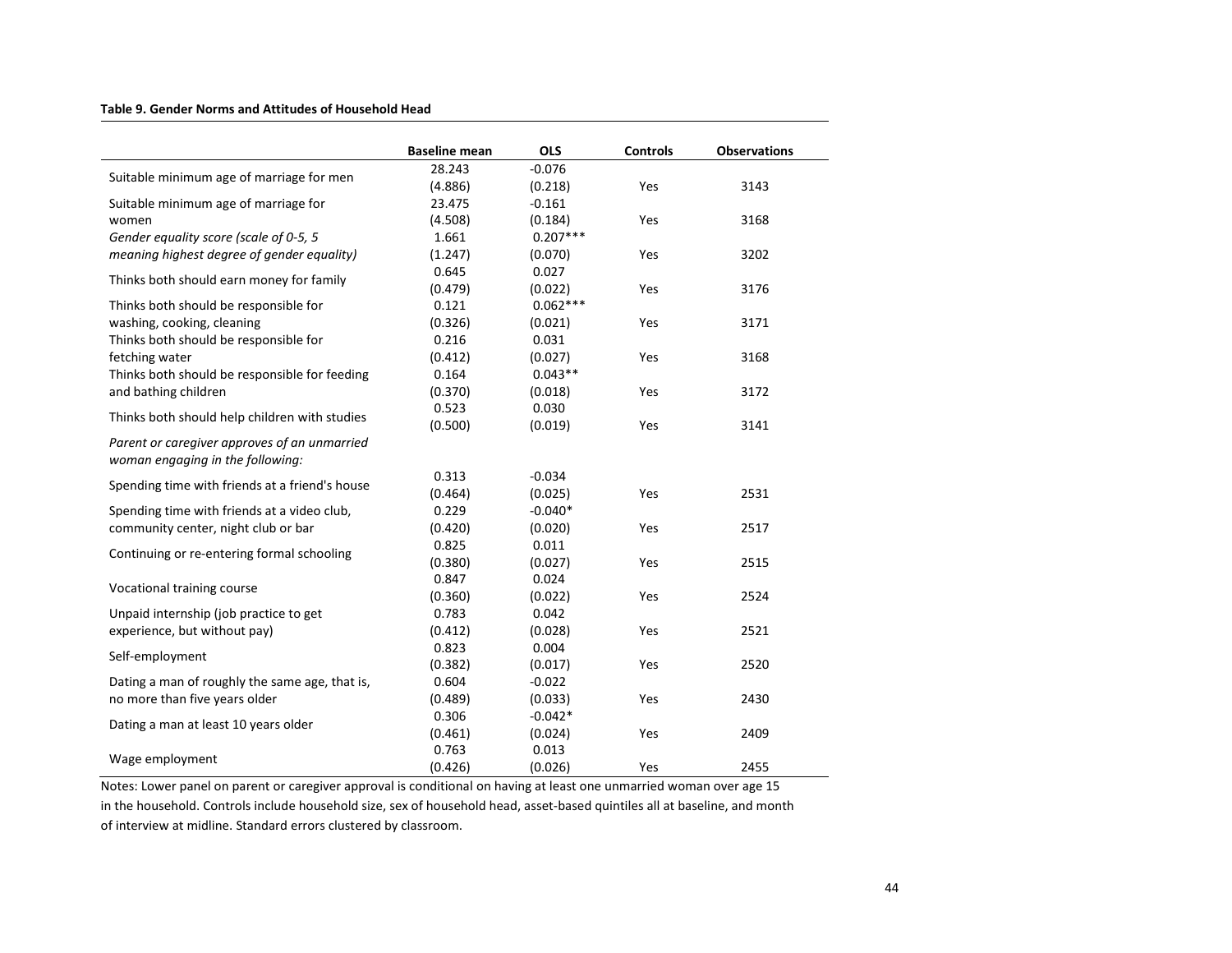# **Table 10. Correlates of Survey Attrition**

Dependent Variable: In Panel (1=yes, 0= no)

|                                                               | (1)<br>OLS          | (2)<br>OLS             | (3)<br>OLS             | (4)<br>Probit          | (5)<br>OLS             | (6)<br>Probit          |
|---------------------------------------------------------------|---------------------|------------------------|------------------------|------------------------|------------------------|------------------------|
| Treated                                                       | $0.047*$<br>(0.025) | $0.084**$<br>(0.011)   | $0.081**$<br>(0.013)   | $0.087**$<br>(0.014)   | $-0.039$<br>(0.067)    | $-0.035$<br>(0.066)    |
| Aged 16 to 19                                                 |                     | $-0.082***$<br>(0.023) | $-0.069***$<br>(0.023) | $-0.074***$<br>(0.026) | $-0.082***$<br>(0.011) | $-0.082***$<br>(0.015) |
| Aged 20 to 24                                                 |                     | $-0.018$<br>(0.012)    | $-0.017$<br>(0.013)    | $-0.018$<br>(0.015)    | $-0.017$<br>(0.014)    | $-0.018$<br>(0.016)    |
| In School                                                     |                     | $0.058***$<br>(0.017)  | $0.054***$<br>(0.018)  | $0.054***$<br>(0.015)  | $0.070***$<br>(0.002)  | $0.062***$<br>(0.004)  |
| Completed at least<br>some primary school                     |                     | $-0.019$<br>(0.048)    | $-0.011$<br>(0.050)    | $-0.013$<br>(0.048)    | $-0.057***$<br>(0.007) | $-0.049***$<br>(0.007) |
| Married or<br>cohabitating                                    |                     | 0.006<br>(0.012)       | 0.010<br>(0.011)       | 0.008<br>(0.012)       | $-0.007***$<br>(0.002) | $-0.007***$<br>(0.002) |
| Has Child                                                     |                     | $-0.017$<br>(0.028)    | $-0.018$<br>(0.027)    | $-0.015$<br>(0.025)    | $-0.051***$<br>(0.002) | $-0.045***$<br>(0.002) |
| Is Pregnant                                                   |                     | 0.033<br>(0.023)       | 0.028<br>(0.022)       | 0.024<br>(0.021)       | $0.016**$<br>(0.006)   | $0.013**$<br>(0.005)   |
| Any IGA                                                       |                     | $-0.046***$<br>(0.017) | $-0.041**$<br>(0.018)  | $-0.039**$<br>(0.017)  | $-0.052***$<br>(0.003) | $-0.046***$<br>(0.004) |
| Program Dropout                                               |                     | $-0.203***$<br>(0.070) | $-0.198***$<br>(0.068) | $-0.219***$<br>(0.074) | $-0.197***$<br>(0.069) | $-0.215***$<br>(0.076) |
| Treated x Age 16-19                                           |                     |                        |                        |                        | 0.021<br>(0.031)       | 0.012<br>(0.027)       |
| Treated x In School                                           |                     |                        |                        |                        | $-0.028$<br>(0.023)    | $-0.019$<br>(0.029)    |
| <b>Treated x Completed</b><br>at least some primary<br>school |                     |                        |                        |                        | 0.068<br>(0.060)       | 0.068<br>(0.065)       |
| Treated x Married or                                          |                     |                        |                        |                        | 0.028                  | 0.026                  |
| Cohabitating                                                  |                     |                        |                        |                        | (0.019)                | (0.020)                |
| Treated x Has Child                                           |                     |                        |                        |                        | $0.055*$<br>(0.030)    | $0.054*$<br>(0.029)    |
| <b>Treated x Pregnant</b>                                     |                     |                        |                        |                        | 0.018<br>(0.050)       | 0.018<br>(0.050)       |
| Treated x Any IGA                                             |                     |                        |                        |                        | 0.018<br>(0.023)       | 0.012<br>(0.024)       |
| Observations                                                  | 1895                | 1895                   | 1895                   | 1895                   | 1895                   | 1895                   |
| <b>Community Dummies</b>                                      | ${\sf No}$          | No                     | Yes                    | Yes                    | Yes                    | Yes                    |

Note: Probit models in columns (4) and (6) report marginal effects.